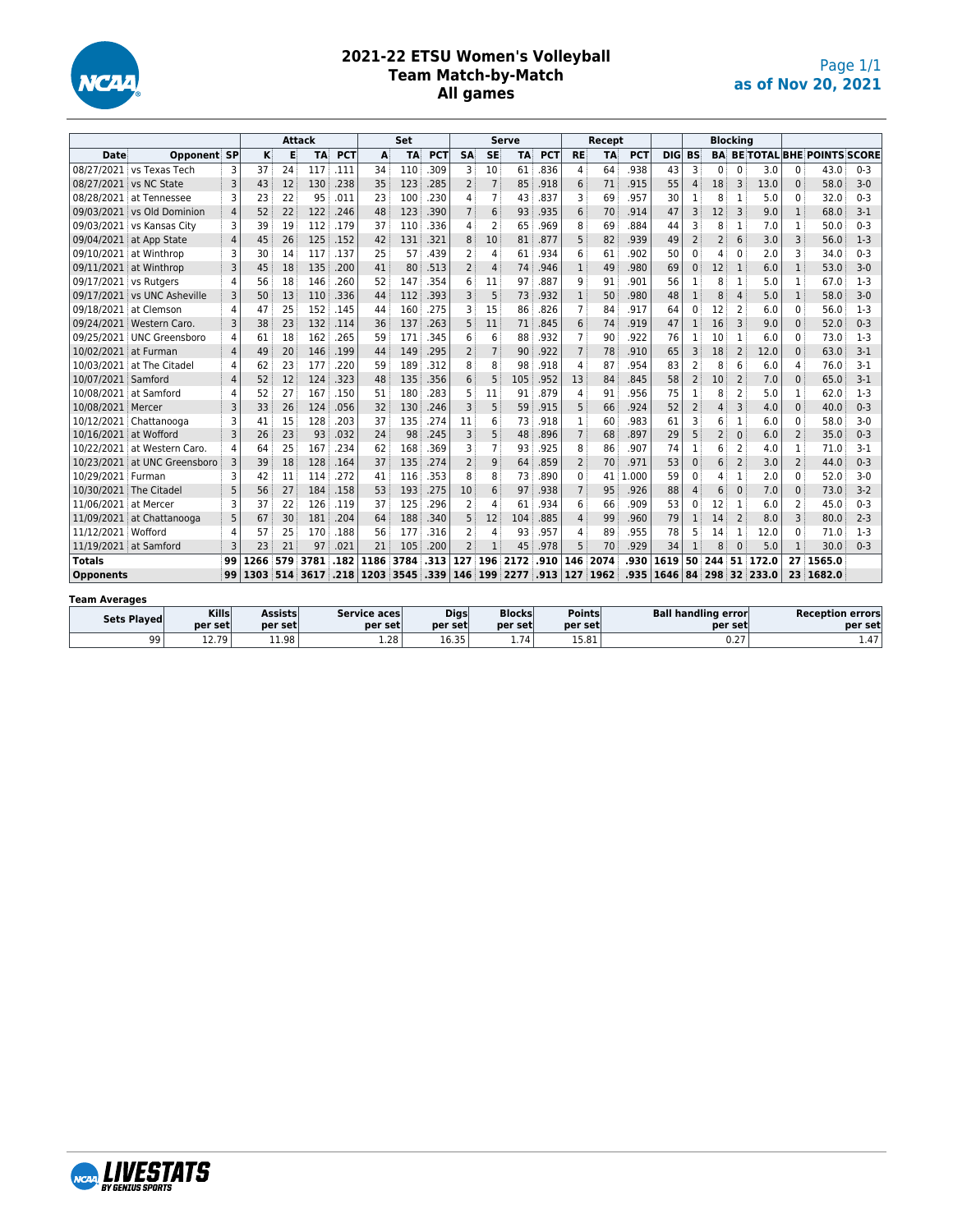

#### **2021-22 ETSU Women's Volleyball Opponents Match-by-Match All games**

|                        |                            |                | <b>Attack</b> |     |      |            |      | Set       |            |                |                | <b>Serve</b> |            |                          | Recept    |            |            |                |                | <b>Blocking</b> |       |                |                                  |         |
|------------------------|----------------------------|----------------|---------------|-----|------|------------|------|-----------|------------|----------------|----------------|--------------|------------|--------------------------|-----------|------------|------------|----------------|----------------|-----------------|-------|----------------|----------------------------------|---------|
| <b>Date</b>            | <b>Opponent SP</b>         |                | ĸ             | Е   | TA   | <b>PCT</b> | A    | <b>TA</b> | <b>PCT</b> | <b>SA</b>      | <b>SE</b>      | <b>TA</b>    | <b>PCT</b> | <b>RE</b>                | <b>TA</b> | <b>PCT</b> | <b>DIG</b> | <b>BS</b>      | <b>BA</b>      |                 |       |                | <b>BE TOTAL BHE POINTS SCORE</b> |         |
|                        | 08/27/2021 vsTexas Tech    | 3              | 36            | 10  | 89   | .292       | 35   | 89        | .393       | 4              | 10             | 74           | .865       | 3                        | 51        | 941        | 38         | 5              | 10             | $\mathbf{1}$    | 10.0  | 0              | 50.0                             | $0 - 3$ |
| 08/27/2021             | vsNC State                 | 3              | 53            | 27  | 140  | .186       | 51   | 147       | .347       | 6              | 10             | 81           | .877       | $\overline{2}$           | 78        | .974       | 66         | $\mathbf{0}$   | 8              | $\overline{4}$  | 4.0   | 0              | 63.0                             | $3-0$   |
| 08/28/2021             | at Tennessee               | 3              | 41            | 9   | 82   | .390       | 36   | 80        | .450       | ٦              | 6              | 74           | .919       | 4                        | 36        | .889       | 46         | 3              | 16             | 2               | 11.0  | 0              | 55.0                             | $0 - 3$ |
| 09/03/2021             | vsOld Dominion             | $\overline{a}$ | 37            | 23  | 115  | .122       | 32   | 124       | .258       | 6              | 4              | 74           | .946       | $\overline{7}$           | 87        | .920       | 39         | $\mathbf{1}$   | 14             | $\mathbf{0}$    | 8.0   | 4              | 51.0                             | $3-1$   |
| 09/03/2021             | vsKansas City              | 3              | 44            | 13  | 102  | 304        | 43   | 102       | .422       | 8              | 4              | 73           | .945       | 4                        | 63        | 937        | 48         | 3              | 8              | $\Omega$        | 7.0   | 1              | 59.0                             | $0 - 3$ |
|                        | 09/04/2021 at App State    | $\overline{4}$ | 46            | 17  | 115  | .252       | 42   | 112       | 375        | 5              | 9              | 91           | 901        | 8                        | 72        | .889       | 49         | $\overline{4}$ | 6              | $\overline{2}$  | 7.0   | $\mathbf{1}$   | 58.0                             | $1 - 3$ |
|                        | 09/10/2021 at Winthrop     | 3              | 48            | 17  | 118  | 263        | 47   | 84        | .560       | 6              | 10             | 73           | 863        | $\overline{2}$           | 52        | 962        | 65         | 1              | 10             | $\Omega$        | 6.0   | 1              | 60.0                             | $0 - 3$ |
|                        | 09/11/2021 at Winthrop     | 3              | 33            | 19  | 125  | .112       | 32   | 75        | .427       | $\mathbf{1}$   | $\overline{7}$ | 59           | .881       | $\overline{2}$           | 60        | .967       | 64         | $\mathbf{0}$   | 14             | $\mathbf{0}$    | 7.0   | $\mathbf{1}$   | 41.0                             | $3-0$   |
| 09/17/2021 vsRutgers   |                            | 4              | 61            | 19  | 142  | .296       | 54   | 144       | .375       | 9              | 9              | 100          | .910       | 6                        | 86        | .930       | 58         | 1              | 10             | 1               | 6.0   | 3              | 76.0                             | $1-3$   |
|                        | 09/17/2021 vsUNC Asheville | 3              | 32            | 17  | 102  | .147       | 30   | 103       | .291       | $\mathbf{1}$   | 5              | 55           | 909        | 3                        | 68        | 956        | 36         | 1              | 6              | $\overline{2}$  | 4.0   | $\Omega$       | 37.0                             | $3-0$   |
| 09/18/2021             | at Clemson                 | 4              | 52            | 19  | 144  | .229       | 46   | 143       | .322       | 7              | 15             | 99           | .848       | 3                        | 71        | .958       | 64         | 0              | 10             | 2               | 5.0   | 0              | 64.0                             | $1-3$   |
| 09/24/2021             | Western Caro.              | 3              | 36            | 21  | 107  | .140       | 33   | 113       | .292       | 6              | 5              | 79           | .937       | 5                        | 60        | .917       | 57         | $\overline{4}$ | 10             | $\mathbf{1}$    | 9.0   | $\mathbf{1}$   | 51.0                             | $0 - 3$ |
| 09/25/2021             | UNC Greensboro             | 4              | 64            | 14  | 163  | .307       | 57   | 154       | .370       |                | 5              | 95           | .947       | 6                        | 82        | 927        | 74         | 5              | 10             | $\overline{1}$  | 10.0  |                | 81.0                             | $1-3$   |
| 10/02/2021 at Furman   |                            | 4              | 47            | 30  | 151  | .113       | 44   | 154       | .286       | $\overline{7}$ | 6              | 84           | .929       | 2                        | 83        | 976        | 68         | 3              | 14             | $\mathbf{1}$    | 10.0  | 0              | 64.0                             | $3-1$   |
| 10/03/2021             | at The Citadel             | 4              | 52            | 22  | 166  | .181       | 46   | 168       | .274       | 4              | 5              | 92           | .946       | 8                        | 90        | 911        | 78         | 1              | 12             | 2               | 7.0   | 0              | 63.0                             | $3-1$   |
| 10/07/2021 Samford     |                            | $\overline{4}$ | 66            | 29  | 161  | .230       | 60   | 161       | .373       | 13             | 14             | 98           | .857       | 6                        | 100       | .940       | 51         | $\overline{2}$ | 6              | 1               | 5.0   | $\mathbf{1}$   | 84.0                             | $3-1$   |
| 10/08/2021             | at Samford                 | 4              | 56            | 26  | 170  | .176       | 50   | 166       | .301       | 4              | $\overline{7}$ | 98           | .929       | 5                        | 80        | .938       | 71         | $\overline{2}$ | 24             | $\overline{2}$  | 14.0  | 0              | 74.0                             | $1-3$   |
| 10/08/2021             | Mercer                     | 3              | 39            | 13  | 107  | .243       | 38   | 106       | .358       | 5              | 9              | 75           | .880       | 3                        | 54        | 944        | 50         | $\overline{2}$ | 16             | $\mathbf{1}$    | 10.0  | 0              | 54.0                             | $0 - 3$ |
| 10/12/2021             | Chattanooga                | 3              | 39            | 17  | 126  | .175       | 34   | 126       | .270       | 1              | 3              | 63           | 952        | 11                       | 67        | 836        | 64         | 4              | 8              | $\overline{2}$  | 8.0   | 1              | 48.0                             | $3-0$   |
| 10/16/2021             | at Wofford                 | 3              | 37            | 10  | 86   | .314       | 31   | 87        | .356       |                | 5              | 73           | .932       | 3                        | 43        | .930       | 39         | 8              | 8              | $\mathbf{0}$    | 12.0  | $\mathbf{1}$   | 56.0                             | $0 - 3$ |
| 10/22/2021             | at Western Caro.           | 4              | 50            | 16  | 147  | .231       | 49   | 156       | .314       | 8              | 6              | 92           | .935       | 3                        | 86        | .965       | 68         | 3              | 6              | $\Omega$        | 6.0   | 1              | 64.0                             | $3-1$   |
| 10/23/2021             | at UNC Greensboro          | 3              | 43            | 16  | 118  | .229       | 41   | 123       | .333       | $\overline{2}$ | 5              | 75           | .933       | $\overline{\phantom{0}}$ | 55        | .964       | 63         | 3              | 12             | $\Omega$        | 9.0   | $\Omega$       | 54.0                             | $0 - 3$ |
| 10/29/2021             | Furman                     | 3              | 27            | 17  | 108  | .093       | 26   | 113       | .230       | 0              | $\overline{7}$ | 48           | 854        | 8                        | 65        | 877        | 54         | $\overline{2}$ | $\overline{2}$ | $\overline{2}$  | 3.0   | 1              | 30.0                             | $3-0$   |
| 10/30/2021             | The Citadel                | 5              | 61            | 22  | 185  | .211       | 58   | 183       | .317       |                | $\overline{7}$ | 102          | .931       | 10                       | 91        | .890       | 85         | $\overline{7}$ | 8              | $\mathbf{1}$    | 11.0  | $\overline{2}$ | 79.0                             | $3-2$   |
| 11/06/2021             | at Mercer                  | 3              | 40            | 12  | 115  | .243       | 40   | 113       | .354       | 6              | 8              | 74           | 892        | $\overline{2}$           | 57        | .965       | 53         | 6              | 10             | $\mathbf{1}$    | 11.0  | 0              | 57.0                             | $0 - 3$ |
| 11/09/2021             | at Chattanooga             | 5              | 56            | 21  | 166  | .211       | 50   | 157       | .318       | 4              | 8              | 107          | .925       | 5                        | 92        | .946       | 72         | 1              | 20             | $\overline{2}$  | 11.0  | $\overline{2}$ | 71.0                             | $2 - 3$ |
| 11/12/2021 Wofford     |                            | 4              | 62            | 24  | 167  | .228       | 59   | 162       | .364       | 4              | 6              | 95           | 937        | $\overline{2}$           | 89        | 978        | 80         | 10             | 10             | $\mathbf{1}$    | 15.0  | 1              | 81.0                             | $1-3$   |
|                        | 11/19/2021 at Samford      | 3              | 45            | 14  | 100  | .310       | 39   | 100       | .390       |                | $\Delta$       | 74           | .946       | $\overline{2}$           | 44        | .955       | 46         | $\overline{2}$ | 10             | $\Omega$        | 7.0   | 0              | 57.0                             | $0 - 3$ |
| <b>Opponent totals</b> |                            | 99             | 1303          | 514 | 3617 | .218       | 1203 | 3545      | .339       | 146            | 199            | 2277         | .913       | 127                      | 1962      | .935       | 1646       | 84             | 298            | 32              | 233.0 |                | 23 1682.0                        |         |
| <b>ETSU totals</b>     |                            | 99             | 1266          | 579 | 3781 | .182       | 1186 | 3784      | .313       | 127            | 196            | 2172         | .910       |                          | 146 2074  | .930       | 1619       | 50             | 244            | 51              | 172.0 |                | 27 1565.0                        |         |

#### **Team Averages**

| Sets Played | <b>Kills</b> | Assists               | Service aces | <b>Digs</b> | <b>Blocks</b> | <b>Points</b> | <b>Ball handling error</b> | <b>Reception errors</b> |
|-------------|--------------|-----------------------|--------------|-------------|---------------|---------------|----------------------------|-------------------------|
|             | per set      | per setl              | per set      | per set     | per set       | per set       | per set                    | per set                 |
| 99          | 13.16        | $\sim$<br><b>****</b> | 1.47         | 16.63       | פר מ<br>ر ر.ر | 16.99         | $ -$<br>U.ZJ               | 1.28                    |

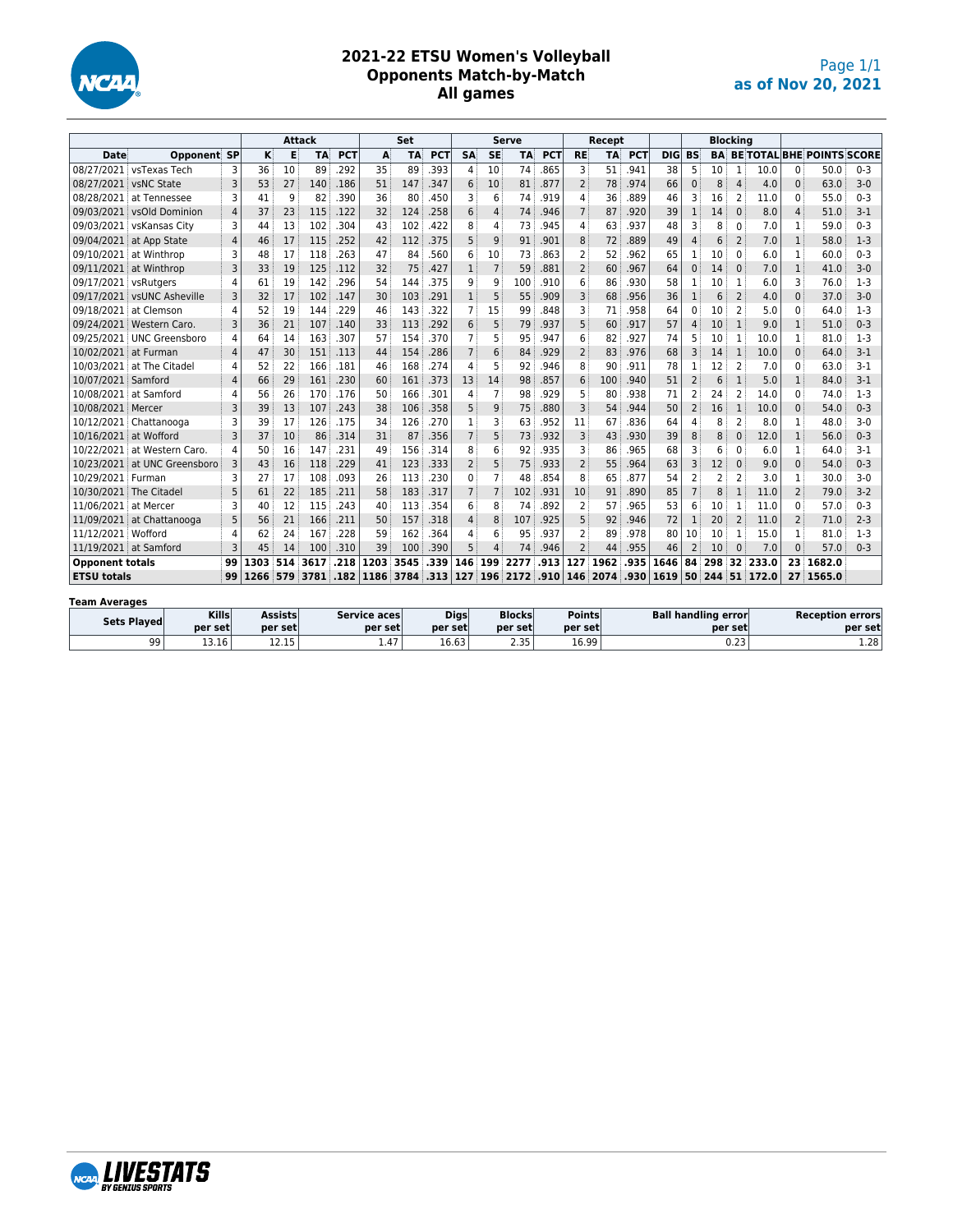

| <b>Team Game Highs</b>          |      |                   |        |                                       |
|---------------------------------|------|-------------------|--------|---------------------------------------|
| <b>ATTACK PERCENT</b>           | .336 | $(50 - 13 - 110)$ |        | vs UNC Asheville (N) (09/17/2021)     |
| $(K-E-TA)$                      | .323 | $(52 - 12 - 124)$ |        | vs Samford (10/07/2021)               |
|                                 | .272 | $(42 - 11 - 114)$ |        | vs Furman (10/29/2021)                |
|                                 | .265 | $(61 - 18 - 162)$ |        | vs UNC Greensboro (09/25/2021)        |
|                                 | .260 | $(56 - 18 - 146)$ |        | vs Rutgers (N) (09/17/2021)           |
|                                 | .246 | $(52 - 22 - 122)$ |        | vs Old Dominion (N) (09/03/2021)      |
|                                 | .238 | $(43 - 12 - 130)$ |        | vs NC State (N) (08/27/2021)          |
|                                 | .234 | $(64 - 25 - 167)$ |        | at Western Caro. (10/22/2021)         |
|                                 | .220 | $(62 - 23 - 177)$ |        | at The Citadel (10/03/2021)           |
|                                 | .204 | $(67 - 30 - 181)$ |        | at Chattanooga (11/09/2021)           |
| <b>KILLS</b>                    | 67   | $(67 - 30 - 181)$ | 5s     | at Chattanooga (11/09/2021)           |
| $(K-E-TA)$                      | 64   | $(64 - 25 - 167)$ | 4s     | at Western Caro. (10/22/2021)         |
|                                 | 62   | $(62 - 23 - 177)$ | 4s     | at The Citadel (10/03/2021)           |
|                                 | 61   | $(61 - 18 - 162)$ | 4s     | vs UNC Greensboro (09/25/2021)        |
|                                 | 57   | $(57 - 25 - 170)$ | 4s     | vs Wofford (11/12/2021)               |
|                                 | 56   | $(56 - 18 - 146)$ | 4s     | vs Rutgers (N) (09/17/2021)           |
|                                 | 56   | $(56 - 27 - 184)$ | 5s     | vs The Citadel (10/30/2021)           |
|                                 | 52   | $(52 - 22 - 122)$ | 4s     | vs Old Dominion (N) (09/03/2021)      |
|                                 | 52   | $(52 - 12 - 124)$ | 4s     | vs Samford (10/07/2021)               |
|                                 | 52:  | $(52 - 27 - 167)$ | $4s$ : | at Samford (10/08/2021)               |
| <b>KILLS 3-SETS</b>             | 50   | $(50 - 13 - 110)$ |        | vs UNC Asheville (N) (09/17/2021)     |
| $(K-E-TA)$                      | 45   | $(45 - 18 - 135)$ |        | at Winthrop (09/11/2021)              |
|                                 | 43   | $(43 - 12 - 130)$ |        | vs NC State (N) (08/27/2021)          |
|                                 | 42   | $(42 - 11 - 114)$ |        | vs Furman (10/29/2021)                |
|                                 | 41   | $(41 - 15 - 128)$ |        | vs Chattanooga (10/12/2021)           |
| <b>KILLS 4-SETS</b>             | 64   | $(64 - 25 - 167)$ |        | at Western Caro. (10/22/2021)         |
| $(K-E-TA)$                      | 62   | $(62 - 23 - 177)$ |        | at The Citadel (10/03/2021)           |
|                                 | 61   | $(61 - 18 - 162)$ |        | vs UNC Greensboro (09/25/2021)        |
|                                 | 57   | $(57 - 25 - 170)$ |        | vs Wofford (11/12/2021)               |
|                                 | 56   | $(56 - 18 - 146)$ |        | vs Rutgers (N) (09/17/2021)           |
| <b>KILLS 5-SETS</b>             | 67   | $(67 - 30 - 181)$ |        | at Chattanooga (11/09/2021)           |
| $(K-E-TA)$                      | 56   | $(56 - 27 - 184)$ |        | vs The Citadel (10/30/2021)           |
| <b>TOTAL ATTEMPTS</b>           | 184  | $(56 - 27 - 184)$ | 5s     | vs The Citadel (10/30/2021)           |
| $(K-E-TA)$                      | 181  | $(67 - 30 - 181)$ | 5s     | at Chattanooga (11/09/2021)           |
|                                 | 177  | $(62 - 23 - 177)$ | 4s     | at The Citadel (10/03/2021)           |
|                                 | 170  | $(57 - 25 - 170)$ | 4s     | $\frac{1}{2}$ vs Wofford (11/12/2021) |
|                                 | 167: | $(52 - 27 - 167)$ |        | 4s   at Samford (10/08/2021)          |
|                                 | 167  | $(64 - 25 - 167)$ |        | $4s$ at Western Caro. (10/22/2021)    |
|                                 | 162  | $(61 - 18 - 162)$ |        | 4s   vs UNC Greensboro (09/25/2021)   |
|                                 | 152  | $(47 - 25 - 152)$ | $4s$ : | at Clemson (09/18/2021)               |
|                                 | 146  | $(56 - 18 - 146)$ | 4s     | vs Rutgers (N) (09/17/2021)           |
|                                 | 146  | $(49 - 20 - 146)$ | $4s$ : | at Furman (10/02/2021)                |
| <b>TOTAL ATTEMPTS</b><br>3-SETS | 135  | $(45 - 18 - 135)$ |        | at Winthrop (09/11/2021)              |
| $(K-E-TA)$                      | 132  | $(38 - 23 - 132)$ |        | vs Western Caro. (09/24/2021)         |
|                                 | 130  | $(43 - 12 - 130)$ |        | vs NC State (N) (08/27/2021)          |
|                                 | 128  | $(41 - 15 - 128)$ |        | vs Chattanooga (10/12/2021)           |
|                                 | 128  | $(39 - 18 - 128)$ |        | at UNC Greensboro (10/23/2021)        |
| <b>TOTAL ATTEMPTS</b><br>4-SETS | 177  | $(62 - 23 - 177)$ |        | at The Citadel (10/03/2021)           |
| $(K-E-TA)$                      | 170  | $(57 - 25 - 170)$ |        | vs Wofford (11/12/2021)               |
|                                 | 167  | $(52 - 27 - 167)$ |        | at Samford (10/08/2021)               |
|                                 | 167  | $(64 - 25 - 167)$ |        | at Western Caro. (10/22/2021)         |
|                                 | 162  | $(61 - 18 - 162)$ |        | vs UNC Greensboro (09/25/2021)        |
| <b>TOTAL ATTEMPTS</b><br>5-SETS | 184  | $(56 - 27 - 184)$ |        | vs The Citadel (10/30/2021)           |
| $(K-E-TA)$                      | 181  | $(67 - 30 - 181)$ |        | at Chattanooga (11/09/2021)           |

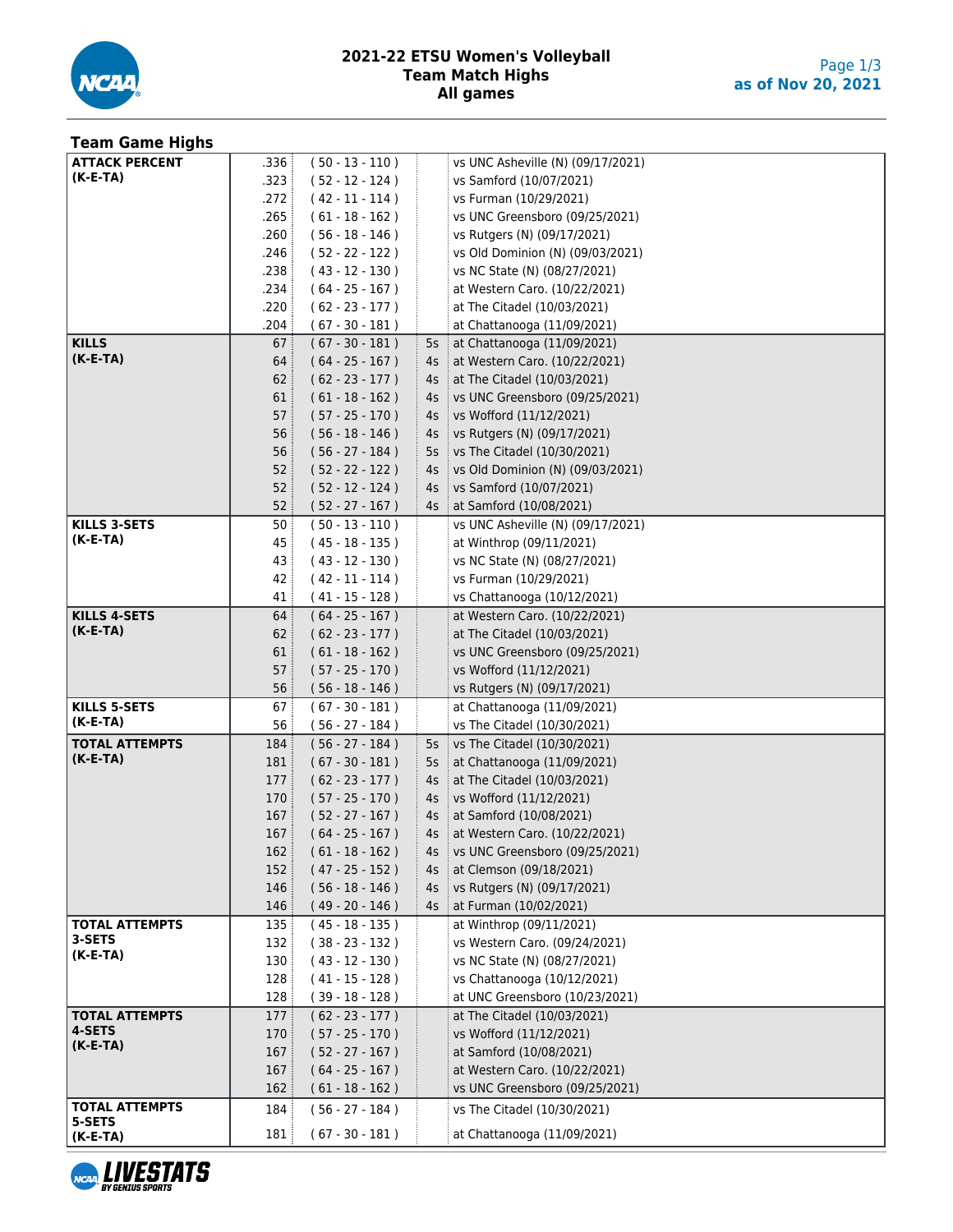

#### **2021-22 ETSU Women's Volleyball Team Match Highs All games**

### **Team Game Highs**

| <b>ASSISTS</b>        | 64 | 5s     | at Chattanooga (11/09/2021)       |
|-----------------------|----|--------|-----------------------------------|
|                       | 62 | 4s     | at Western Caro. (10/22/2021)     |
|                       | 59 | 4s     | vs UNC Greensboro (09/25/2021)    |
|                       | 59 | 4s     | at The Citadel (10/03/2021)       |
|                       | 56 | $4s$ : | vs Wofford (11/12/2021)           |
| <b>ASSISTS 3-SETS</b> | 44 |        | vs UNC Asheville (N) (09/17/2021) |
|                       | 41 |        | at Winthrop (09/11/2021)          |
|                       | 41 |        | vs Furman (10/29/2021)            |
|                       | 37 |        | vs Kansas City (N) (09/03/2021)   |
|                       | 37 |        | vs Chattanooga (10/12/2021)       |
|                       | 37 |        | at UNC Greensboro (10/23/2021)    |
|                       | 37 |        | at Mercer (11/06/2021)            |
| <b>ASSISTS 4-SETS</b> | 62 |        | at Western Caro. (10/22/2021)     |
|                       | 59 |        | vs UNC Greensboro (09/25/2021)    |
|                       | 59 |        | at The Citadel (10/03/2021)       |
|                       | 56 |        | vs Wofford (11/12/2021)           |
|                       | 52 |        | vs Rutgers (N) (09/17/2021)       |
| <b>ASSISTS 5-SETS</b> | 64 |        | at Chattanooga (11/09/2021)       |
|                       | 53 |        | vs The Citadel (10/30/2021)       |
| <b>DIGS</b>           | 88 | 5s     | vs The Citadel (10/30/2021)       |
|                       | 83 | 4s     | at The Citadel (10/03/2021)       |
|                       | 79 | 5s     | at Chattanooga (11/09/2021)       |
|                       | 78 | 4s     | vs Wofford (11/12/2021)           |
|                       | 76 | 4s     | vs UNC Greensboro (09/25/2021)    |
| <b>DIGS 3-SETS</b>    | 69 |        | at Winthrop (09/11/2021)          |
|                       | 61 |        | vs Chattanooga (10/12/2021)       |
|                       | 59 |        | vs Furman (10/29/2021)            |
|                       | 55 |        | vs NC State (N) (08/27/2021)      |
|                       | 53 |        | at UNC Greensboro (10/23/2021)    |
|                       | 53 |        | at Mercer (11/06/2021)            |
| <b>DIGS 4-SETS</b>    | 83 |        | at The Citadel (10/03/2021)       |
|                       | 78 |        | vs Wofford (11/12/2021)           |
|                       | 76 |        | vs UNC Greensboro (09/25/2021)    |
|                       | 75 |        | at Samford (10/08/2021)           |
|                       | 74 |        | at Western Caro. (10/22/2021)     |
| <b>DIGS 5-SETS</b>    | 88 |        | vs The Citadel (10/30/2021)       |
|                       | 79 |        | at Chattanooga (11/09/2021)       |
| <b>ACES</b>           | 11 |        | vs Chattanooga (10/12/2021)       |
|                       | 10 |        | vs The Citadel (10/30/2021)       |
|                       | 8  |        | at App State (09/04/2021)         |
|                       | 8  |        | at The Citadel (10/03/2021)       |
|                       | 8  |        | vs Furman (10/29/2021)            |

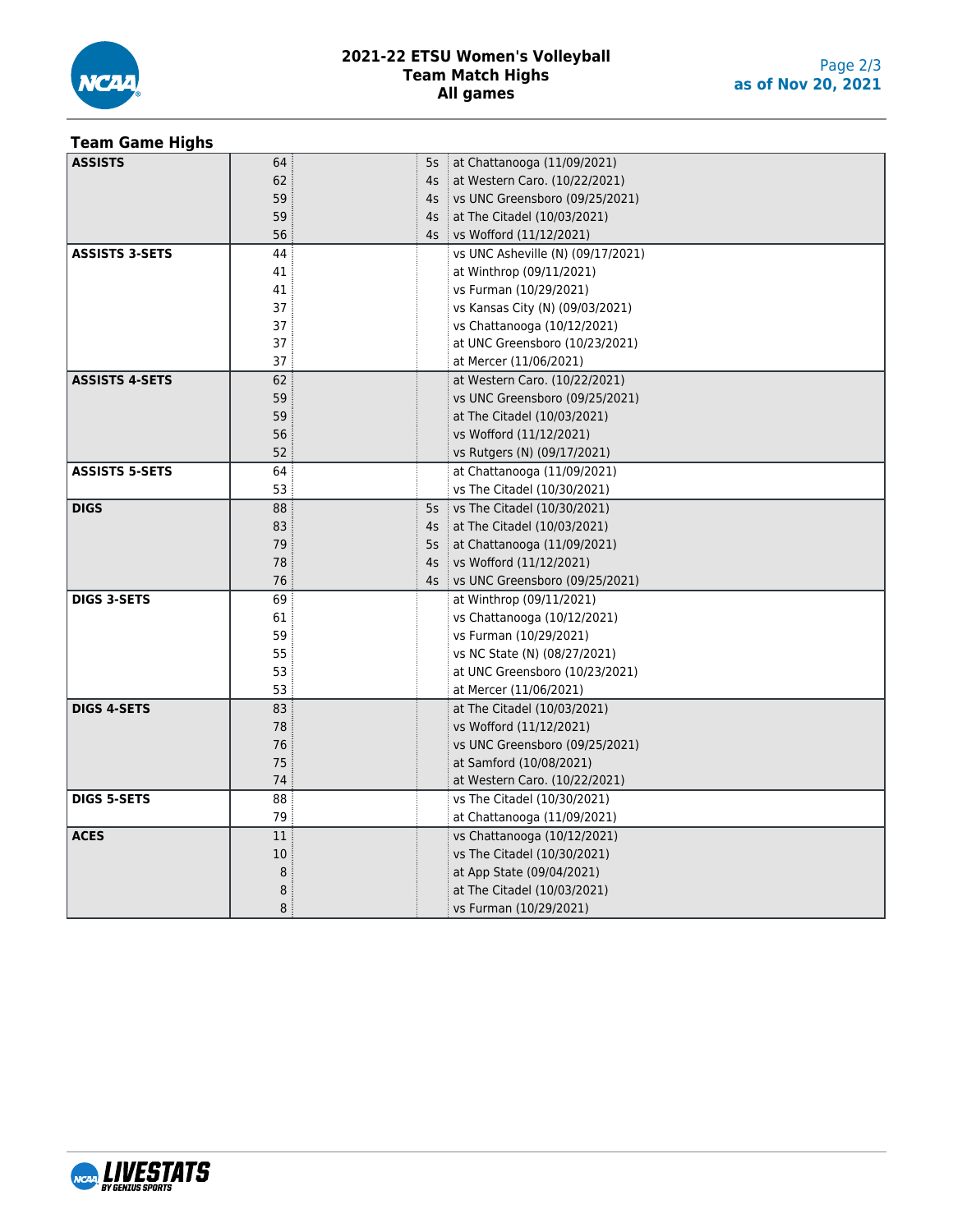

#### **2021-22 ETSU Women's Volleyball Team Match Highs All games**

| <b>Team Game Highs</b> |      |            |                                  |
|------------------------|------|------------|----------------------------------|
| <b>BLOCKS</b>          | 13.0 | (4-18)     | vs NC State (N) (08/27/2021)     |
| $(BS-BA)$              | 12.0 | $(3 - 18)$ | at Furman (10/02/2021)           |
|                        | 12.0 | $(5 - 14)$ | vs Wofford (11/12/2021)          |
|                        | 9.0  | $(3 - 12)$ | vs Old Dominion (N) (09/03/2021) |
|                        | 9.0  | $(1 - 16)$ | vs Western Caro. (09/24/2021)    |
|                        | 8.0  | $(1 - 14)$ | at Chattanooga (11/09/2021)      |
|                        | 7.0  | $(3 - 8)$  | vs Kansas City (N) (09/03/2021)  |
|                        | 7.0  | $(2 - 10)$ | vs Samford (10/07/2021)          |
|                        | 7.0  | $(4 - 6)$  | vs The Citadel (10/30/2021)      |
|                        | 6.0  | $(0 - 12)$ | at Winthrop (09/11/2021)         |
|                        | 6.0  | $(0 - 12)$ | at Clemson (09/18/2021)          |
|                        | 6.0  | $(1 - 10)$ | vs UNC Greensboro (09/25/2021)   |
|                        | 6.0  | $(2 - 8)$  | at The Citadel (10/03/2021)      |
|                        | 6.0  | $(3 - 6)$  | vs Chattanooga (10/12/2021)      |
|                        | 6.0  | $(5 - 2)$  | at Wofford (10/16/2021)          |
|                        | 6.0  | (0-12)     | at Mercer (11/06/2021)           |

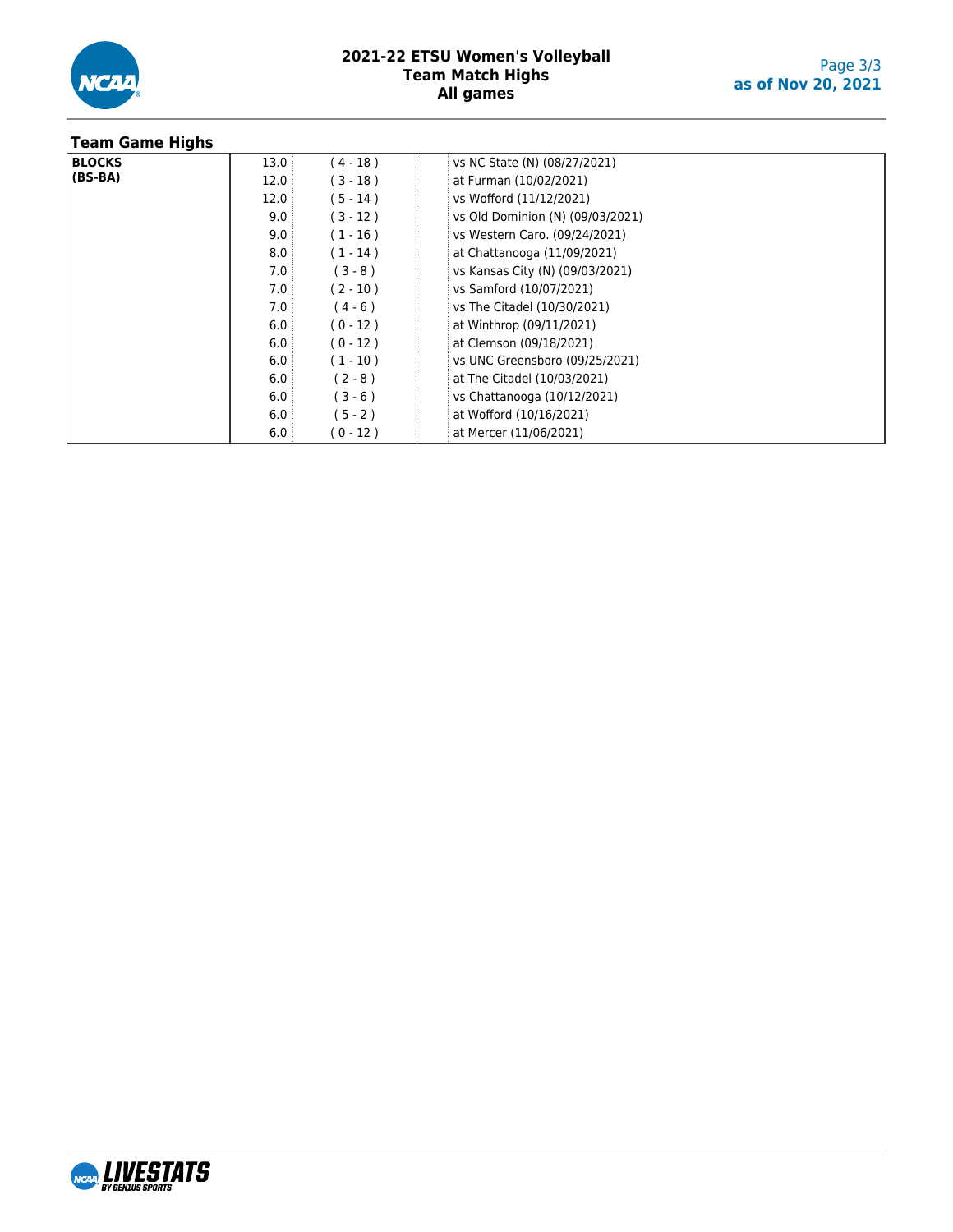

#### **2021-22 ETSU Women's Volleyball Individual Match Highs All games**

| <b>Team Individual Game Highs</b> |                  |                                    |                |                                                                                            |
|-----------------------------------|------------------|------------------------------------|----------------|--------------------------------------------------------------------------------------------|
| <b>ATTACK PERCENT</b>             | .480             | $(14 - 2 - 25)$                    |                | Esposito, Sara vs UNC Asheville (N) (09/17/2021)                                           |
| $(K-E-TA)$                        | .476             | $(12 - 2 - 21)$                    |                | Forster, Jenna vs Samford (10/07/2021)                                                     |
| minimum 12 kills                  | .444             | $(13 - 1 - 27)$                    |                | Vazquez, Josannah vs Texas Tech (N) (08/27/2021)                                           |
|                                   | .423             | $(13 - 2 - 26)$                    |                | Forster, Jenna vs UNC Asheville (N) (09/17/2021)                                           |
|                                   | .417             | $(14 - 4 - 24)$                    |                | Esposito, Sara vs Samford (10/07/2021)                                                     |
|                                   | .412             | $(15 - 1 - 34)$                    |                | Esposito, Sara at Western Caro. (10/22/2021)                                               |
|                                   | .400             | $(12 - 2 - 25)$                    |                | Forster, Jenna at Clemson (09/18/2021)                                                     |
|                                   | .394             | $(17 - 4 - 33)$                    |                | Forster, Jenna at Chattanooga (11/09/2021)                                                 |
|                                   | .383             | $(22 - 4 - 47)$                    |                | Esposito, Sara at The Citadel (10/03/2021)                                                 |
|                                   | .364             | $(14 - 2 - 33)$                    |                | Esposito, Sara vs UNC Greensboro (09/25/2021)                                              |
| <b>KILLS</b>                      | 23:              | $(23 - 5 - 51)$                    | 4s :           | Esposito, Sara vs Wofford (11/12/2021)                                                     |
| $(K-E-TA)$                        | 22:              | $(22 - 4 - 47)$                    | $4s$ :         | Esposito, Sara at The Citadel (10/03/2021)                                                 |
|                                   | 22:              | $(22 - 7 - 50)$                    | $4s$ :         | Vazquez, Josannah at Western Caro. (10/22/2021)                                            |
|                                   | 21               | $(21 - 7 - 54)$                    | 4s             | Vazquez, Josannah at Samford (10/08/2021)                                                  |
|                                   | 19 <sup>3</sup>  | $(19 - 7 - 43)$                    | 5s             | Esposito, Sara vs The Citadel (10/30/2021)                                                 |
|                                   | 19:              | $(19 - 8 - 39)$                    |                | 4s   Vazquez, Josannah vs Old Dominion (N) (09/03/2021)                                    |
|                                   | 19:              | (19 - 13 - 57 )                    |                | 5s   Vazquez, Josannah at Chattanooga (11/09/2021)                                         |
|                                   | 17:              | $(17 - 4 - 36)$                    | 3s             | Esposito, Sara at UNC Greensboro (10/23/2021)                                              |
|                                   | 17 <sup>1</sup>  | $(17 - 4 - 33)$                    |                | 5s Forster, Jenna at Chattanooga (11/09/2021)                                              |
|                                   | 16               | $(16 - 3 - 45)$                    |                | 4s   Vazquez, Josannah vs UNC Greensboro (09/25/2021)                                      |
|                                   | 16:              | $(16 - 6 - 41)$                    |                | 3s   Vazquez, Josannah vs Furman (10/29/2021)                                              |
| <b>KILLS 3-SETS</b>               | 17 <sup>1</sup>  | $(17 - 4 - 36)$                    |                | Esposito, Sara at UNC Greensboro (10/23/2021)                                              |
| $(K-E-TA)$                        | 16               | $(16 - 6 - 41)$                    |                | Vazquez, Josannah vs Furman (10/29/2021)                                                   |
|                                   | 14:              | $(14 - 2 - 25)$                    |                | Esposito, Sara vs UNC Asheville (N) (09/17/2021)                                           |
|                                   | 14               | $(14 - 5 - 27)$                    |                | Forster, Jenna vs Kansas City (N) (09/03/2021)                                             |
|                                   | 13:              | $(13 - 8 - 34)$                    |                | Esposito, Sara vs Mercer (10/08/2021)                                                      |
|                                   | 13               | $(13 - 2 - 26)$                    |                | Forster, Jenna vs UNC Asheville (N) (09/17/2021)                                           |
|                                   | 13:              | $(13 - 1 - 27)$                    |                | Vazquez, Josannah vs Texas Tech (N) (08/27/2021)                                           |
| <b>KILLS 4-SETS</b>               | 23:              | $(23 - 5 - 51)$                    |                | Esposito, Sara vs Wofford (11/12/2021)                                                     |
| $(K-E-TA)$                        | 22:              | $(22 - 4 - 47)$                    |                | Esposito, Sara at The Citadel (10/03/2021)                                                 |
|                                   | 22               | $(22 - 7 - 50)$                    |                | Vazquez, Josannah at Western Caro. (10/22/2021)                                            |
|                                   | 21               | $(21 - 7 - 54)$                    |                | Vazquez, Josannah at Samford (10/08/2021)                                                  |
|                                   | 19:              | $(19 - 8 - 39)$                    |                | Vazquez, Josannah vs Old Dominion (N) (09/03/2021)                                         |
| KILLS 5-SETS                      | 19               | $(19 - 7 - 43)$                    |                | Esposito, Sara vs The Citadel (10/30/2021)                                                 |
| (K-E-TA)                          | 19               | $(19 - 13 - 57)$                   |                | Vazquez, Josannah at Chattanooga (11/09/2021)                                              |
|                                   | 17:              | $(17 - 4 - 33)$                    |                | Forster, Jenna at Chattanooga (11/09/2021)                                                 |
|                                   | 14               | $(14 - 5 - 51)$                    |                | Vazquez, Josannah vs The Citadel (10/30/2021)                                              |
|                                   | 11:              | $(11 - 0 - 33)$                    |                | Shafer, Samantha at Chattanooga (11/09/2021)                                               |
| <b>TOTAL ATTEMPTS</b>             | 57:              | $(19 - 13 - 57)$                   |                | 5s   Vazquez, Josannah at Chattanooga (11/09/2021)                                         |
| $(K-E-TA)$                        | 54               | $(21 - 7 - 54)$                    | $4s$ :         | Vazquez, Josannah at Samford (10/08/2021)                                                  |
|                                   | 51:              | $(23 - 5 - 51)$                    | 4s             | Esposito, Sara vs Wofford (11/12/2021)                                                     |
|                                   | 51               | $(14 - 5 - 51)$                    |                | 5s Vazquez, Josannah vs The Citadel (10/30/2021)                                           |
|                                   | $50 \frac{1}{2}$ |                                    |                | Vazquez, Josannah at Western Caro. (10/22/2021)                                            |
|                                   | 47               | $(22 - 7 - 50)$<br>$(22 - 4 - 47)$ | 4s :<br>$4s$ : | Esposito, Sara at The Citadel (10/03/2021)                                                 |
|                                   | 46               | $(13 - 10 - 46)$                   | 4s :           | Esposito, Sara at Clemson (09/18/2021)                                                     |
|                                   | 45:              |                                    |                |                                                                                            |
|                                   | 45               | $(13 - 6 - 45)$                    | 4s :           | Esposito, Sara at Samford (10/08/2021)<br>Vazquez, Josannah vs UNC Greensboro (09/25/2021) |
|                                   | 43               | $(16 - 3 - 45)$                    | 4s :           | Esposito, Sara vs The Citadel (10/30/2021)                                                 |
|                                   |                  | $(19 - 7 - 43)$                    | $5s$ :         |                                                                                            |
| <b>TOTAL ATTEMPTS</b><br>3-SETS   | 41 :             | $(16 - 6 - 41)$                    |                | Vazquez, Josannah vs Furman (10/29/2021)                                                   |
| (K-E-TA)                          | 39               | $(11 - 4 - 39)$                    |                | Esposito, Sara at Winthrop (09/11/2021)                                                    |
|                                   | 39               | $(9 - 8 - 39)$                     |                | Vazquez, Josannah at Mercer (11/06/2021)                                                   |
|                                   | 38               | $(11 - 2 - 38)$                    |                | Vazquez, Josannah vs NC State (N) (08/27/2021)                                             |
|                                   | 36 <sup>3</sup>  | $(17 - 4 - 36)$                    |                | Esposito, Sara at UNC Greensboro (10/23/2021)                                              |

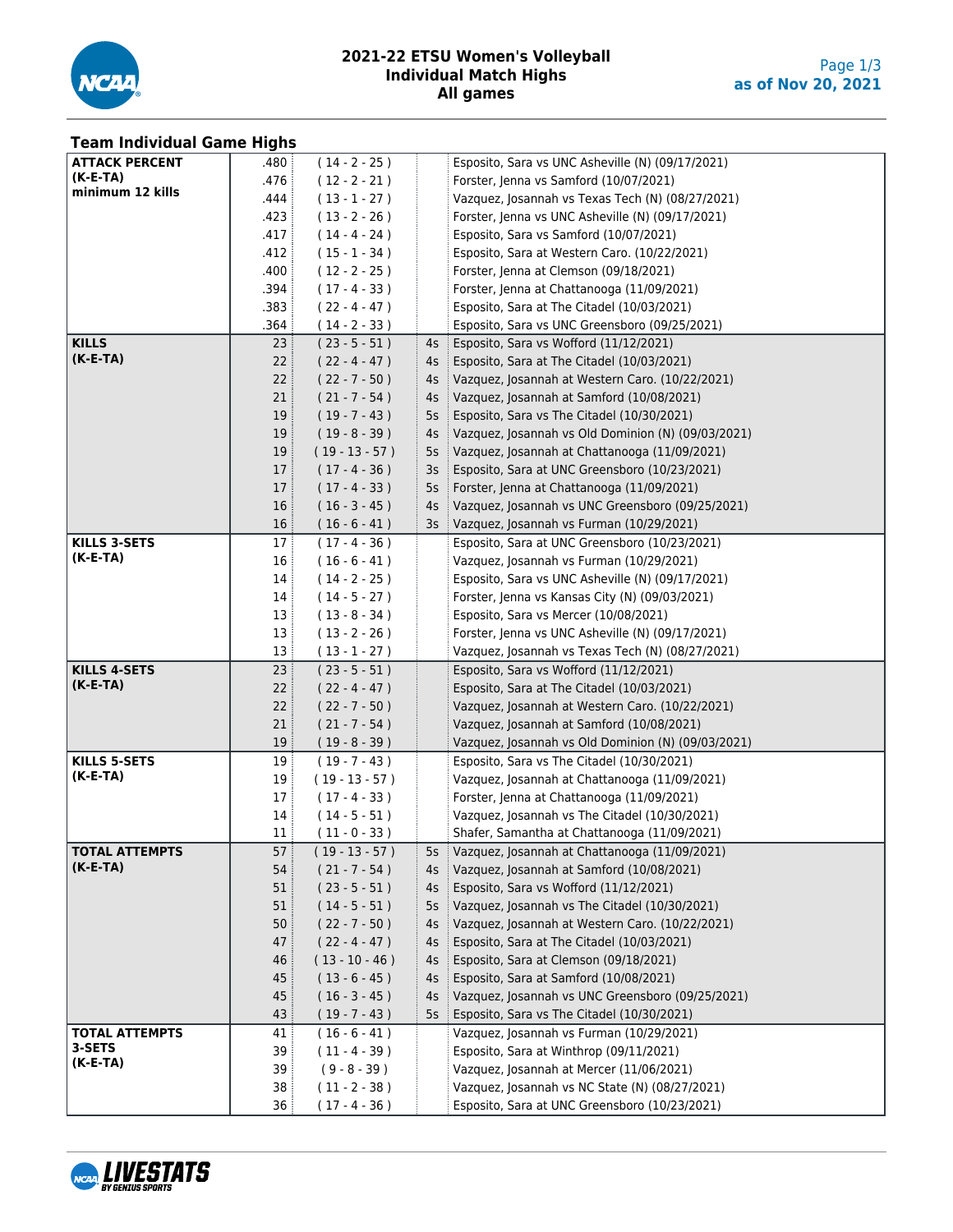

#### **2021-22 ETSU Women's Volleyball Individual Match Highs All games**

# **Team Individual Game Highs**

| <b>TOTAL ATTEMPTS</b> | 54:             | $(21 - 7 - 54)$                      |              | Vazquez, Josannah at Samford (10/08/2021)                                                        |
|-----------------------|-----------------|--------------------------------------|--------------|--------------------------------------------------------------------------------------------------|
| 4-SETS                | 51              | $(23 - 5 - 51)$                      |              | Esposito, Sara vs Wofford (11/12/2021)                                                           |
| $(K-E-TA)$            | 50 <sup>3</sup> | $(22 - 7 - 50)$                      |              | Vazquez, Josannah at Western Caro. (10/22/2021)                                                  |
|                       | 47              | $(22 - 4 - 47)$                      |              | Esposito, Sara at The Citadel (10/03/2021)                                                       |
|                       | 46              | $(13 - 10 - 46)$                     |              | Esposito, Sara at Clemson (09/18/2021)                                                           |
| <b>TOTAL ATTEMPTS</b> | 57 <sup>3</sup> | $(19 - 13 - 57)$                     |              | Vazquez, Josannah at Chattanooga (11/09/2021)                                                    |
| 5-SETS                | 51              | $(14 - 5 - 51)$                      |              | Vazquez, Josannah vs The Citadel (10/30/2021)                                                    |
| $(K-E-TA)$            | 43:             | $(19 - 7 - 43)$                      |              | Esposito, Sara vs The Citadel (10/30/2021)                                                       |
|                       | 33 <sup>3</sup> | $(17 - 4 - 33)$                      |              | Forster, Jenna at Chattanooga (11/09/2021)                                                       |
|                       | 33              | $(11 - 0 - 33)$                      |              | Shafer, Samantha at Chattanooga (11/09/2021)                                                     |
| <b>POINTS</b>         | 25.5            | $(23 - 1 - 1.5)$                     | 4s           | Esposito, Sara vs Wofford (11/12/2021)                                                           |
| $(K-A-B)$             | 25.5            | $(19 - 5 - 1.5)$                     | 5s           | Esposito, Sara vs The Citadel (10/30/2021)                                                       |
|                       | 22.5            | $(22 - 0 - 0.5)$                     | 4s           | Esposito, Sara at The Citadel (10/03/2021)                                                       |
|                       | 22.5            | $(22 - 0 - 0.5)$                     | $4s$ :       | Vazquez, Josannah at Western Caro. (10/22/2021)                                                  |
|                       | 22.5            | $(19 - 1 - 2.5)$                     |              | 5s   Vazquez, Josannah at Chattanooga (11/09/2021)                                               |
| <b>POINTS 3-SET</b>   | 18.5            | $(16 - 2 - 0.5)$                     |              | Vazquez, Josannah vs Furman (10/29/2021)                                                         |
| $(K-A-B)$             | 18.0            | $(17 - 0 - 1.0)$                     |              | Esposito, Sara at UNC Greensboro (10/23/2021)                                                    |
|                       | 15.5            | $(13 - 2 - 0.5)$                     |              | Forster, Jenna vs UNC Asheville (N) (09/17/2021)                                                 |
|                       | 15.0            | $(14 - 0 - 1.0)$                     |              | Esposito, Sara vs UNC Asheville (N) (09/17/2021)                                                 |
|                       | 15.0            | $(14 - 0 - 1.0)$                     |              | Forster, Jenna vs Kansas City (N) (09/03/2021)                                                   |
| <b>POINTS 4-SETS</b>  | 25.5            | $(23 - 1 - 1.5)$                     |              | Esposito, Sara vs Wofford (11/12/2021)                                                           |
| $(K-A-B)$             | 22.5            | $(22 - 0 - 0.5)$                     |              | Esposito, Sara at The Citadel (10/03/2021)                                                       |
|                       | 22.5            | $(22 - 0 - 0.5)$                     |              | Vazquez, Josannah at Western Caro. (10/22/2021)                                                  |
|                       | 21.0            |                                      |              |                                                                                                  |
|                       | 20.5            | $(21 - 0 - 0.0)$<br>$(19 - 1 - 0.5)$ |              | Vazquez, Josannah at Samford (10/08/2021)                                                        |
| <b>POINTS 5-SETS</b>  |                 |                                      |              | Vazquez, Josannah vs Old Dominion (N) (09/03/2021)                                               |
| $(K-A-B)$             | 25.5<br>22.5    | $(19 - 5 - 1.5)$<br>$(19 - 1 - 2.5)$ |              | Esposito, Sara vs The Citadel (10/30/2021)<br>Vazquez, Josannah at Chattanooga (11/09/2021)      |
|                       |                 |                                      |              |                                                                                                  |
|                       | 19.0            | $(17 - 1 - 1.0)$                     |              | Forster, Jenna at Chattanooga (11/09/2021)                                                       |
|                       | 15.5            | $(14 - 1 - 0.5)$                     |              | Vazquez, Josannah vs The Citadel (10/30/2021)                                                    |
| <b>ASSISTS</b>        | 14.0            | $(8 - 3 - 3.0)$                      |              | Coffman, Lundyn vs The Citadel (10/30/2021)                                                      |
|                       | 51<br>49        |                                      | $4s$ :<br>4s | Dykes, Caroline vs UNC Greensboro (09/25/2021)<br>Dykes, Caroline at Western Caro. (10/22/2021)  |
|                       | 46              |                                      |              | Dykes, Caroline vs The Citadel (10/30/2021)                                                      |
|                       | 45              |                                      | 5s           | Dykes, Caroline at Chattanooga (11/09/2021)                                                      |
|                       | 43              |                                      | 5s<br>$4s$ : |                                                                                                  |
| <b>ASSISTS 3-SETS</b> | 40              |                                      |              | Dykes, Caroline vs Rutgers (N) (09/17/2021)<br>Dykes, Caroline vs UNC Asheville (N) (09/17/2021) |
|                       | 36              |                                      |              | Dykes, Caroline vs Furman (10/29/2021)                                                           |
|                       | 35              |                                      |              | Dykes, Caroline at Winthrop (09/11/2021)                                                         |
|                       |                 |                                      |              |                                                                                                  |
|                       | 34<br>30        |                                      |              | Dykes, Caroline vs Western Caro. (09/24/2021)                                                    |
|                       | 30              |                                      |              | Dykes, Caroline vs NC State (N) (08/27/2021)<br>Dykes, Caroline at UNC Greensboro (10/23/2021)   |
|                       | 30              |                                      |              | Dykes, Caroline vs Kansas City (N) (09/03/2021)                                                  |
| <b>ASSISTS 4-SETS</b> | 51              |                                      |              |                                                                                                  |
|                       |                 |                                      |              | Dykes, Caroline vs UNC Greensboro (09/25/2021)                                                   |
|                       | 49              |                                      |              | Dykes, Caroline at Western Caro. (10/22/2021)                                                    |
|                       | 43              |                                      |              | Dykes, Caroline vs Rutgers (N) (09/17/2021)                                                      |
|                       | 41<br>40        |                                      |              | Dykes, Caroline vs Old Dominion (N) (09/03/2021)                                                 |
|                       |                 |                                      |              | Dykes, Caroline vs Wofford (11/12/2021)                                                          |
| <b>ASSISTS 5-SETS</b> | 46              |                                      |              | Dykes, Caroline vs The Citadel (10/30/2021)                                                      |
|                       | 45              |                                      |              | Dykes, Caroline at Chattanooga (11/09/2021)                                                      |
|                       | 5               |                                      |              | Roberts, Taylor at Chattanooga (11/09/2021)                                                      |
|                       | 2               |                                      |              | Roberts, Taylor vs The Citadel (10/30/2021)                                                      |
|                       | 1               |                                      |              | Mattress, Asia at Chattanooga (11/09/2021)                                                       |
|                       | 1               |                                      |              | Sanders, Haley at Chattanooga (11/09/2021)                                                       |

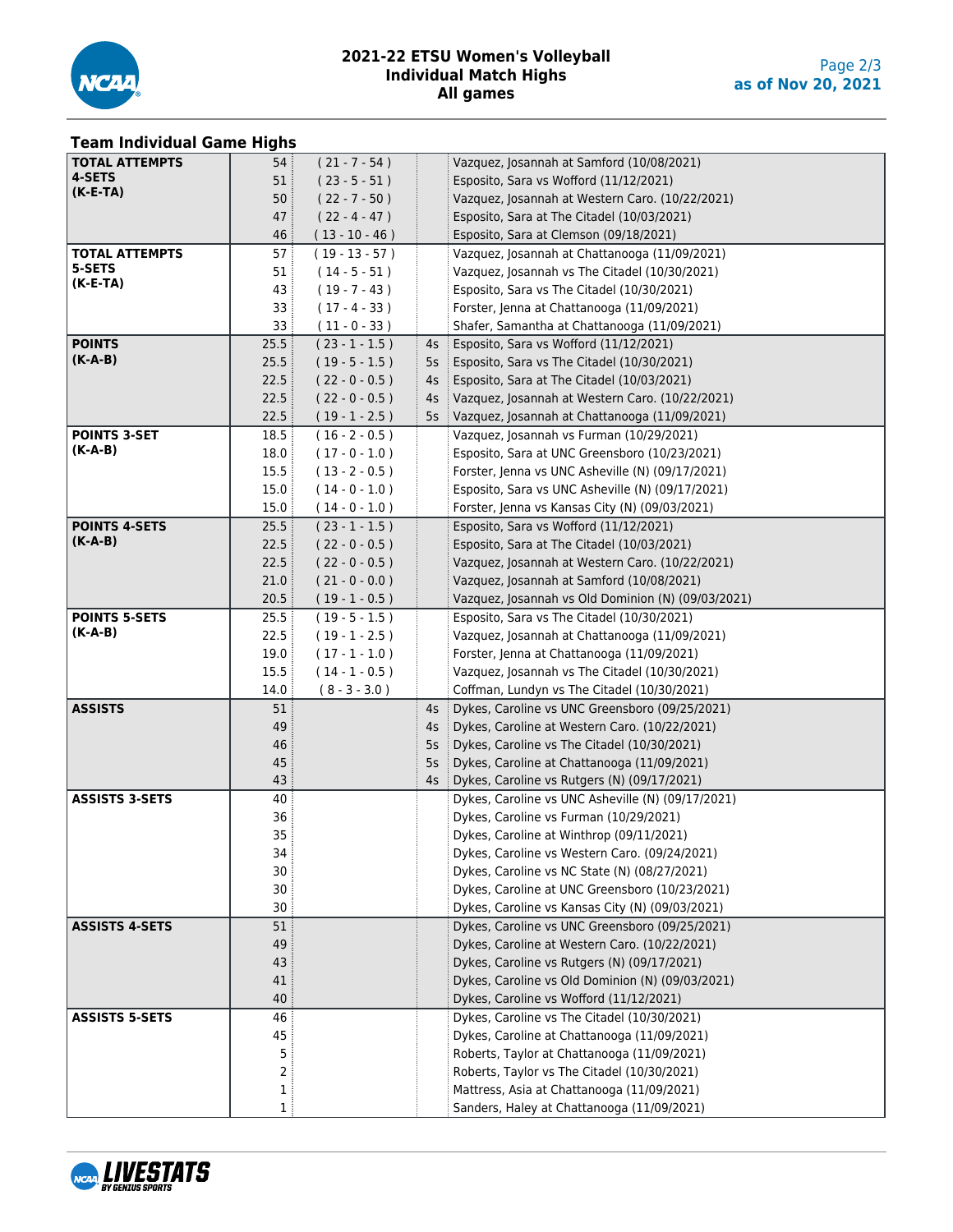

#### **2021-22 ETSU Women's Volleyball Individual Match Highs All games**

#### **Team Individual Game Highs**

| <b>DIGS</b>        | 23     |           | 4s     | Roberts, Taylor at Furman (10/02/2021)           |
|--------------------|--------|-----------|--------|--------------------------------------------------|
|                    | 23     |           | 4s     | Roberts, Taylor at The Citadel (10/03/2021)      |
|                    | 21     |           | 4s     | Roberts, Taylor at Western Caro. (10/22/2021)    |
|                    | 20     |           | 4s     | Dykes, Caroline at Western Caro. (10/22/2021)    |
|                    | 20     |           | 4s     | Roberts, Taylor at Samford (10/08/2021)          |
|                    | 20     |           | $5s$ : | Roberts, Taylor at Chattanooga (11/09/2021)      |
| <b>DIGS 3-SETS</b> | 19     |           |        | Roberts, Taylor vs Furman (10/29/2021)           |
|                    | 19     |           |        | Roberts, Taylor vs Chattanooga (10/12/2021)      |
|                    | 18     |           |        | Roberts, Taylor vs Texas Tech (N) (08/27/2021)   |
|                    | $17\,$ |           |        | Dykes, Caroline vs Chattanooga (10/12/2021)      |
|                    | 17     |           |        | Roberts, Taylor vs NC State (N) (08/27/2021)     |
| <b>DIGS 4-SETS</b> | 23     |           |        | Roberts, Taylor at Furman (10/02/2021)           |
|                    | 23     |           |        | Roberts, Taylor at The Citadel (10/03/2021)      |
|                    | 21     |           |        | Roberts, Taylor at Western Caro. (10/22/2021)    |
|                    | 20     |           |        | Dykes, Caroline at Western Caro. (10/22/2021)    |
|                    | 20     |           |        | Roberts, Taylor at Samford (10/08/2021)          |
| <b>DIGS 5-SETS</b> | 20     |           |        | Roberts, Taylor at Chattanooga (11/09/2021)      |
|                    | 18     |           |        | Vazquez, Josannah vs The Citadel (10/30/2021)    |
|                    | $17\,$ |           |        | Dykes, Caroline at Chattanooga (11/09/2021)      |
|                    | 17     |           |        | Dykes, Caroline vs The Citadel (10/30/2021)      |
|                    | 17     |           |        | Roberts, Taylor vs The Citadel (10/30/2021)      |
|                    | 17     |           |        | Vazquez, Josannah at Chattanooga (11/09/2021)    |
| <b>ACES</b>        | 5      |           |        | Esposito, Sara vs Rutgers (N) (09/17/2021)       |
|                    | 5      |           |        | Esposito, Sara vs The Citadel (10/30/2021)       |
|                    | 4      |           |        | Esposito, Sara vs Chattanooga (10/12/2021)       |
|                    | 3      |           |        | Coffman, Lundyn at The Citadel (10/03/2021)      |
|                    | 3      |           |        | Coffman, Lundyn vs The Citadel (10/30/2021)      |
|                    | 3      |           |        | Dykes, Caroline vs Kansas City (N) (09/03/2021)  |
|                    | 3      |           |        | Dykes, Caroline at The Citadel (10/03/2021)      |
|                    | 3      |           |        | Dykes, Caroline vs Furman (10/29/2021)           |
|                    | 3      |           |        | Vazquez, Josannah vs Chattanooga (10/12/2021)    |
| <b>BLOCKS</b>      | 8.0    | $(2 - 6)$ |        | Coffman, Lundyn vs NC State (N) (08/27/2021)     |
| $(BS-BA)$          | 7.0    | $(0 - 7)$ |        | Thomas, Abbey vs Wofford (11/12/2021)            |
|                    | 6.0    | $(2 - 4)$ |        | Coffman, Lundyn vs Old Dominion (N) (09/03/2021) |
|                    | 6.0    | $(0 - 6)$ |        | Forster, Jenna vs NC State (N) (08/27/2021)      |
|                    | 5.0    | $(0 - 5)$ |        | Coffman, Lundyn at Furman (10/02/2021)           |
|                    | 5.0    | $(0 - 5)$ |        | Coffman, Lundyn at Winthrop (09/11/2021)         |
|                    | 5.0    | $(1 - 4)$ |        | Forster, Jenna vs Old Dominion (N) (09/03/2021)  |
|                    | 5.0    | $(0 - 5)$ |        | Thomas, Abbey at Chattanooga (11/09/2021)        |
|                    | 5.0    | $(1 - 4)$ |        | Thomas, Abbey at Furman (10/02/2021)             |
|                    | 4.0    | $(0 - 4)$ |        | Coffman, Lundyn at Clemson (09/18/2021)          |
|                    | 4.0    | $(0 - 4)$ |        | Forster, Jenna at Winthrop (09/11/2021)          |
|                    | 4.0    | $(1 - 3)$ |        | Mattress, Asia vs Kansas City (N) (09/03/2021)   |
|                    | 4.0    | $(1 - 3)$ |        | Thomas, Abbey vs Western Caro. (09/24/2021)      |
|                    | 4.0    | $(0 - 4)$ |        | Vazquez, Josannah vs Western Caro. (09/24/2021)  |
|                    | 4.0    | $(1 - 3)$ |        | Vazquez, Josannah at Furman (10/02/2021)         |
|                    | 4.0    | $(1 - 3)$ |        | Vazquez, Josannah at Chattanooga (11/09/2021)    |
|                    |        |           |        |                                                  |

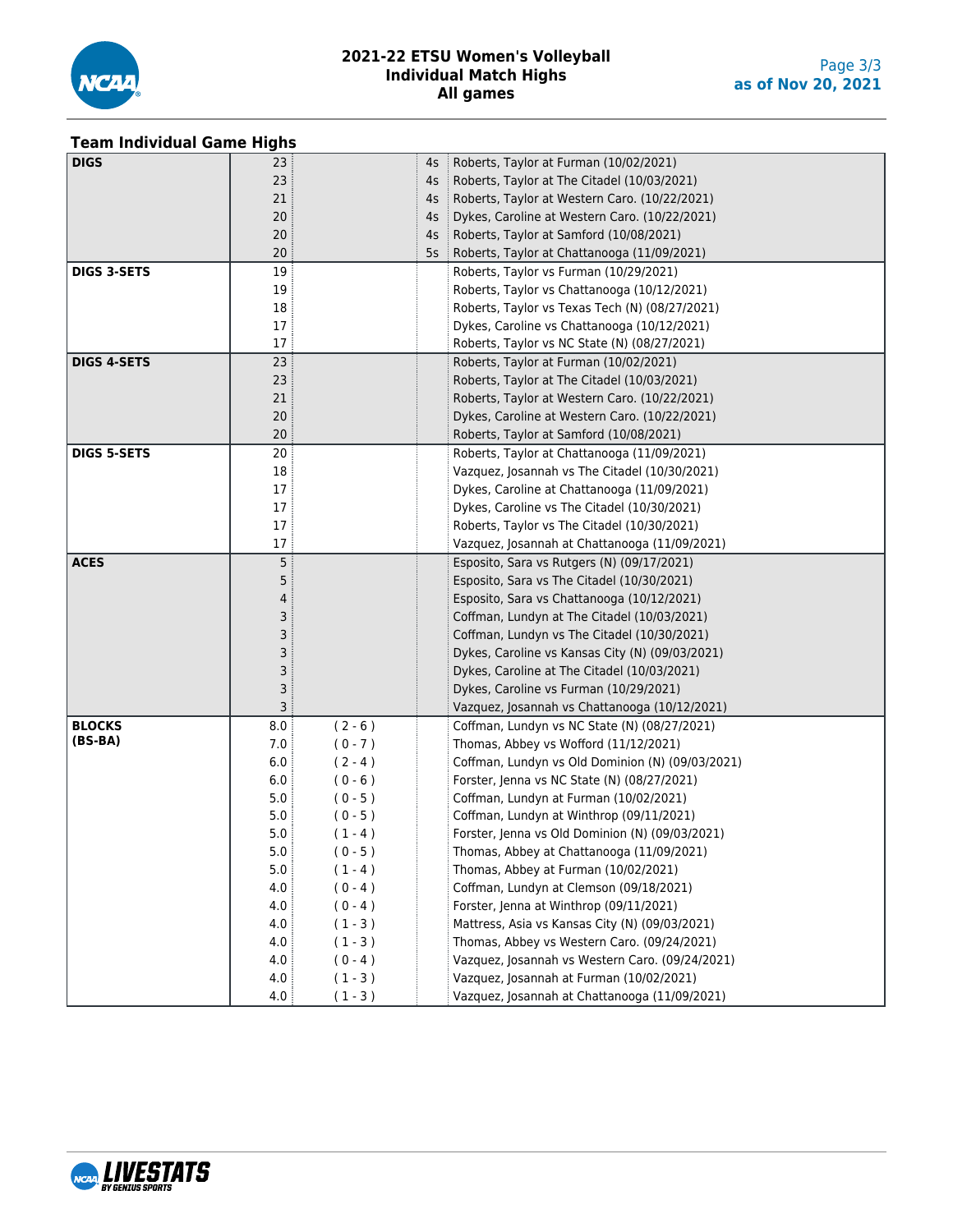

# **#1 CHERNEY, Sydney**

|                        |                                  |                |              |              | <b>Attack</b>  |            |                |                | <b>Set</b>           |                   |              | <b>Serve</b>         |            |              | Recept         |            |                       |             |              | <b>Blocking</b> |                |              | Team                                            |      |         |
|------------------------|----------------------------------|----------------|--------------|--------------|----------------|------------|----------------|----------------|----------------------|-------------------|--------------|----------------------|------------|--------------|----------------|------------|-----------------------|-------------|--------------|-----------------|----------------|--------------|-------------------------------------------------|------|---------|
| <b>Date</b>            | Opponent                         | <b>SP</b>      | K            |              | <b>E</b> TA    | <b>PCT</b> | A              | <b>TA</b>      | <b>PCTISA SE</b>     |                   |              | <b>TA</b>            | <b>PCT</b> | <b>RE</b>    | <b>TA</b>      | <b>PCT</b> |                       |             |              |                 |                |              | <b>DIG BS BA BE TOTAL BHE POINTS HIT% SCORE</b> |      |         |
| 08/27/2021             | vs Texas Tech                    | 3              | $\mathbf{0}$ | $\mathbf{0}$ | $\overline{0}$ | .000       | $\overline{0}$ | 1              | .000                 | $0^{\frac{1}{2}}$ | $\Omega$     |                      | 1 1.000    | $\mathbf{0}$ | 9 <sup>1</sup> | .000       | $\overline{2}$        | 0           | $\mathbf{0}$ | $\Omega$        | 0.0            | 0            | 0.0                                             | .111 | $0 - 3$ |
| 08/27/2021             | vs NC State                      | *3             | $\mathbf{0}$ | $\Omega$     | $\Omega$       | .000       | 0 <sup>1</sup> | $\mathbf{1}$   | .000                 | 0                 | $\mathbf{0}$ | $\mathbf{0}$         | .000       | $\mathbf{1}$ | 9              | .889       | 5                     | 0           | $\Omega$     | $\mathbf{0}$    | 0.0            | 0            | 0.0                                             | .238 | $3 - 0$ |
| 08/28/2021             | at Tennessee                     | 3              | 0            | 0            | $\Omega$       | .000       | 1              | $\overline{2}$ | .500                 | 0                 | 0            | 0                    | .000       | 2            | 15             | 867        | 0                     | 0           | 0            | $\mathbf 0$     | 0.0            | 0            | 0.0                                             | .011 | $0 - 3$ |
| 09/03/2021             | vs Old Dominion                  | $*4$           | $\Omega$     | $\mathbf{0}$ | $\Omega$       | .000       | $\mathbf{1}$   | 4              | .250                 | 0                 | $\mathbf 0$  | $\overline{2}$       | 1.000      | $\mathbf{1}$ | 11             | .909       | 4                     | 0           | $\mathbf{0}$ | $\mathbf{0}$    | 0.0            | 0            | 0.0                                             | .246 | $3 - 1$ |
| 09/03/2021             | vs Kansas City                   | 3              | 0            | 1            | 1              | .000       | 1              | 4              | .250                 | 0                 | 0            |                      | 2 1.000    | 2            | 11             | 818        | 4                     | 0           | 0            | $\mathbf 0$     | 0.0            | 0            | 0.0                                             | .179 | $0 - 3$ |
| 09/04/2021             | at App State                     | $*4$           | $\Omega$     | $\mathbf 0$  | $\Omega$       | .000       | 0 <sup>3</sup> | $\mathbf{1}$   | .000                 | 1:                | $\mathbf 0$  |                      | 2 1.000    | $\Omega$     | 15             | .000<br>1  | 8                     | 0           | $\mathbf{0}$ | $\mathbf{0}$    | 0.0            | 0            | 1.0                                             | .152 | $1-3$   |
| 09/10/2021             | at Winthrop                      | 1              | 0            | 0            | $\Omega$       | .000       | 0              | 1              | .000                 | $\mathbf{0}$      | 0            | 2                    | 1.000      | 1            | 1              | .000       | 1                     | 0           | 0            | $\mathbf{0}$    | 0.0            | 0            | 0.0                                             | .137 | $0 - 3$ |
|                        | 09/11/2021 at Winthrop           | 3              | $\Omega$     | 0            | $\Omega$       | .000       | 1 <sup>1</sup> | 9              | .111                 | 0 <sup>1</sup>    | $\mathbf 0$  | 0                    | .000       | $\Omega$     | 0              | .000       | 12                    | 0           | $\mathbf{0}$ | $\Omega$        | 0.0            | $\mathbf{0}$ | 0.0                                             | .200 | $3-0$   |
| 09/17/2021             | vs Rutgers                       | 4              | 0            | 0            | $\mathbf{1}$   | .000       | 2              |                | 2:1.000              | 0 <sup>1</sup>    | $\Omega$     | $\Omega$             | .000       | $\Omega$     | 8              | 1.000      | 8                     | 0           | 0            | $\mathbf{0}$    | 0.0            | 0            | 0.0                                             | .260 | $1-3$   |
| 09/17/2021             | vs UNC Asheville                 | 3              | $\Omega$     | $\mathbf 0$  | $\Omega$       | .000       | $\mathbf{1}$   |                | 1 1.000              | 0:                | $\mathbf 0$  | $\mathbf 0$          | .000       | $\Omega$     | 9              | 1.000      | 6                     | 0           | $\mathbf 0$  | $\mathbf{0}$    | 0.0            | 0            | 0.0                                             | .336 | $3 - 0$ |
| 09/18/2021             | at Clemson                       | $*4$           | $\mathbf{0}$ | 0            | $\Omega$       | .000       | $\mathbf{0}$   | 1              | .000                 | 0:                | 1            | $\overline{2}$       | .500       | 2            | 7              | .714       | 7                     | 0           | 0            | $\mathbf{0}$    | 0.0            | 0            | 0.0                                             | .145 | $1-3$   |
| 09/24/2021             | Western Caro.                    | 3              | $\mathbf{0}$ | 0            | $\mathbf{0}$   | .000       | 0 <sup>1</sup> | $\mathbf{1}$   | .000                 | 0 <sup>1</sup>    | $\mathbf{0}$ | $\mathbf{0}$         | .000       | $\mathbf{0}$ | 14             | 1.000      | 5                     | 0           | 0            | $\mathbf{0}$    | 0.0            | 0            | 0.0                                             | .114 | $0 - 3$ |
| 09/25/2021             | <b>UNC Greensboro</b>            | 4              | $\Omega$     | 0            | $\mathbf{0}$   | .000       | 0              | 1              | .000                 | 0 <sup>1</sup>    | $\mathbf 0$  | 0                    | .000       | 1            | 6              | .833       | 10                    | 0           | 0            | $\mathbf 0$     | 0.0            | 0            | 0.0                                             | .265 | $1-3$   |
| 10/02/2021             | at Furman                        | 2              | $\Omega$     | $\mathbf{0}$ | $\Omega$       | .000       | 1              |                | 1 1.000              |                   | $01$ 0       | $\mathbf 0$          | .000       | 0            | 9              | 1.000      | 3                     | $\mathbf 0$ | $\mathbf{0}$ | $\mathbf{0}$    | 0.0            | 0            | 0.0                                             | .199 | $3-1$   |
| 10/03/2021             | at The Citadel                   | 1              | ი            | 0            | 0              | .000       | 0              | 0              | .000                 | 0:                | 0            | $\Omega$             | .000       | 0            | 0              | .000       | 0                     | 0           | 0            | $\mathbf{0}$    | 0.0            | 0            | 0.0                                             | .220 | $3 - 1$ |
| 10/08/2021             | at Samford                       | 4              | $\Omega$     | $\Omega$     | $\Omega$       | .000       | 0              | 3              | .000                 | 0 <sup>1</sup>    | $\mathbf{0}$ | $\Omega$             | .000       | $\Omega$     | 8              | 1.000      | 3                     | 0           | $\mathbf{0}$ | $\Omega$        | 0.0            | 0            | 0.0                                             | .150 | $1-3$   |
| 10/08/2021             | Mercer                           | 2              | 0            | 0            | $\Omega$       | .000       | 0              | 0              | .000                 |                   | $01$ 0       | $\mathbf{0}$         | .000       | 0            | 5              | 1.000      | 1                     | 0           | 0            | $\Omega$        | 0.0            | 0            | 0.0                                             | .056 | $0 - 3$ |
| 10/12/2021             | Chattanooga                      | $\overline{2}$ | $\Omega$     | $\mathbf{0}$ | $\Omega$       | .000       | 0 <sup>1</sup> | $\mathbf{1}$   | .000                 | 0 <sup>1</sup>    | $\mathbf 0$  | $\Omega$             | .000       | $\Omega$     | 2              | 1.000      |                       | 0           | $\Omega$     | $\Omega$        | 0.0            | $\mathbf{0}$ | 0.0                                             | .203 | $3-0$   |
| 10/16/2021             | at Wofford                       | 2              | $\Omega$     | 0            | $\Omega$       | .000       | 0              | $\Omega$       | .000                 | 0                 | $\mathbf 0$  | 1                    | .000<br>1  | 1            | 3              | 667        | 2                     | 0           | 0            | $\mathbf{0}$    | 0.0            | $\Omega$     | 0.0                                             | .032 | $0 - 3$ |
| 10/22/2021             | at Western Caro.                 | 4              | $\Omega$     | 0            | $\Omega$       | .000       | 1              | 1 1            | .000                 | 0 <sup>3</sup>    | $\mathbf 0$  | 0                    | .000       | $\mathbf{1}$ | 11             | .909       | 9                     | 0           | 0            | $\mathbf{0}$    | 0.0            | 0            | 0.0                                             | .234 | $3 - 1$ |
| 10/23/2021             | at UNC Greensboro                | 3              | 0            | 0            | $\Omega$       | .000       | 0 <sup>1</sup> | 0              | .000                 | 0 <sup>1</sup>    | 0            | 0                    | .000       | $\Omega$     | 10             | .000<br>1  | 1                     | 0           | 0            | $\mathbf{0}$    | 0.0            | 0            | 0.0                                             | .164 | $0 - 3$ |
| 10/29/2021             | Furman                           | *3             | $\mathbf{0}$ | 0            | $\mathbf{0}$   | .000       | 0              | $\mathbf{1}$   | .000                 | 0                 | $\mathbf 0$  | $\mathbf 0$          | .000       | $\Omega$     | 8              | 1.000      | 5                     | 0           | $\mathbf 0$  | $\mathbf{0}$    | 0.0            | 0            | 0.0                                             | .272 | $3 - 0$ |
| 10/30/2021             | The Citadel                      | $*5$           | 0            | 0            | $\Omega$       | .000       | 0              | 1              | .000                 | 0 <sup>1</sup>    | 0            | $\Omega$             | .000       | 1            | 12             | .917       | 4                     | 0           | 0            | $\mathbf 0$     | 0.0            | 0            | 0.0                                             | .158 | $3-2$   |
| 11/06/2021             | at Mercer                        | 1              | 0            | 0            | $\Omega$       | .000       | 0              | 0              | .000                 | $0^{\frac{1}{2}}$ | $\mathbf 0$  | $\mathbf 0$          | .000       | $\Omega$     | 1 <sup>1</sup> | .000<br>1  | 0                     | 0           | $\mathbf{0}$ | $\mathbf{0}$    | 0.0            | 0            | 0.0                                             | .119 | $0 - 3$ |
| 11/09/2021             | at Chattanooga                   | $*5$           | 0            | 0            | $\mathbf{0}$   | .000       | 0              | 0              | .000                 | 0 <sup>1</sup>    | 0            | $\Omega$             | .000       | 1            | 8              | .875       | 6                     | 0           | 0            | $\mathbf{0}$    | 0.0            | 0            | 0.0                                             | .204 | $2 - 3$ |
| 11/12/2021 Wofford     |                                  | 3              | $\Omega$     | $\Omega$     | $\Omega$       | .000       | $\mathbf{0}$   | 0              | .000                 | $\mathbf{0}$      | $\mathbf{0}$ | $\mathbf{0}$         | .000       | $\mathbf{1}$ | 4              | .750       | 5                     | 0           | $\Omega$     | $\Omega$        | 0.0            | $\mathbf{0}$ | 0.0                                             | .188 | $1 - 3$ |
|                        | 11/19/2021 at Samford            | *3             | $\mathbf{0}$ | $\mathbf{0}$ | $\Omega$       | .000       | 0 <sup>1</sup> | $\mathbf 1$    | .000                 | $\mathbf{0}$      | $\mathbf{0}$ | $\mathbf{0}$         | .000       | $\Omega$     | q              | 1.000      |                       | 0           | $\mathbf{0}$ | $\mathbf 0$     | 0.0            | $\Omega$     | 0.0                                             | .021 | $0 - 3$ |
| <b>Totals</b>          | 82                               |                | $\mathbf{0}$ | $\mathbf{1}$ | $\overline{2}$ | $-0.500$   | 9              | 38             | .237                 |                   |              | $1 \quad 1 \quad 12$ | .917       |              | 15 205         | .927       | 117                   | $\mathbf 0$ | $\mathbf 0$  | $\mathbf 0$     | 0.0            | 0            | 1.0                                             |      |         |
|                        |                                  |                |              |              |                |            |                |                |                      |                   |              |                      |            |              |                |            |                       |             |              |                 |                |              |                                                 |      |         |
| <b>Player Averages</b> |                                  |                |              |              |                |            |                |                |                      |                   |              |                      |            |              |                |            |                       |             |              |                 |                |              |                                                 |      |         |
| <b>Sets Played</b>     | Kills per set<br>Assists per set |                |              |              |                |            |                |                | Service aces per set |                   |              | Digs per set         |            |              |                |            | <b>Blocks per set</b> |             |              |                 | Points per set |              |                                                 |      |         |
|                        | 82                               | 0.00           |              |              |                |            |                | 0.11           |                      |                   |              |                      |            | 0.01         |                |            | 1.43                  |             |              |                 |                | 0.00         |                                                 |      | 0.01    |

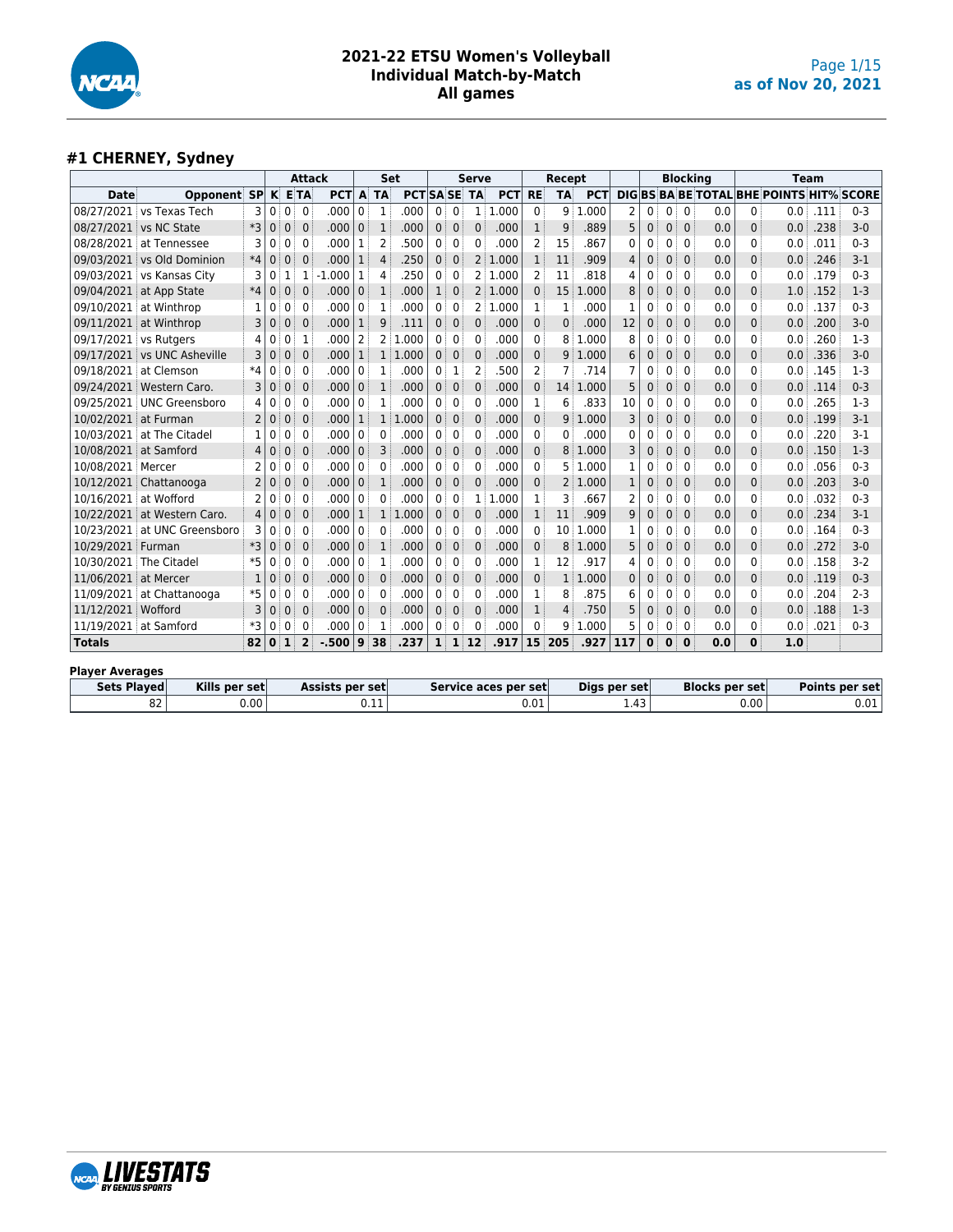

## **#2 FORSTER, Jenna**

|                        |                                                                                                          |                |          |                | <b>Attack</b> |            |              |                | Set           |                |              | <b>Serve</b> |                 |                | Recept         |          |              |              |                                  | <b>Blocking</b> |      |              | <b>Team</b>                                          |      |         |
|------------------------|----------------------------------------------------------------------------------------------------------|----------------|----------|----------------|---------------|------------|--------------|----------------|---------------|----------------|--------------|--------------|-----------------|----------------|----------------|----------|--------------|--------------|----------------------------------|-----------------|------|--------------|------------------------------------------------------|------|---------|
| <b>Date</b>            | <b>Opponent SP</b>                                                                                       |                | Κ        | Е              | <b>TA</b>     | <b>PCT</b> | A            | <b>TA</b>      | <b>PCT</b> SA |                | <b>SE</b>    | <b>TA</b>    | <b>PCTRE TA</b> |                |                |          |              |              |                                  |                 |      |              | <b>PCT DIG BS: BA BE TOTAL BHE POINTS HIT% SCORE</b> |      |         |
|                        | 08/27/2021 vs Texas Tech                                                                                 | 3              | 8        | 8              | 27            | .000       | $\Omega$     | $\mathbf{1}$   | .000          | $\mathbf 0$    | 0            | $\mathbf{0}$ | .000            | $\mathbf{0}$   | $\overline{3}$ | 1.000    | $\mathbf{0}$ | 0            | 0                                | 0               | 0.0  | $\Omega$     | 8.0                                                  | .111 | $0 - 3$ |
|                        | 08/27/2021 vs NC State                                                                                   | *3             | 9        | 2              | 26            | .269       | 1            | 3              | .333          | $\mathbf{0}$   | 0            | $\mathbf{0}$ | .000            | $\mathbf 0$    |                | 1:1.000  |              | $\mathbf{0}$ | 6                                | 1               | 6.0  | 0            | 12.0                                                 | .238 | $3 - 0$ |
|                        | 08/28/2021 at Tennessee                                                                                  | 3              | 3        | Δ              | 15            | .067       | $\Omega$     | 1              | .000          | $\mathbf{0}$   | 0            | 0            | .000            | $\Omega$       | 0              | .000     | 0            | 0            | 0                                | $\mathbf{0}$    | 0.0  | 0            | 3.0                                                  | .011 | $0 - 3$ |
|                        | 09/03/2021 vs Old Dominion                                                                               | 4              | 8        | 7              | 25            | .040       | $\mathbf 0$  | $\mathbf 0$    | .000          | $\mathbf 0$    | $\mathbf 0$  | $\mathbf{0}$ | .000            | $\mathbf 0$    | $\mathbf{1}$   | 1.000    | 1            | $\mathbf{1}$ | 4                                | $\mathbf 0$     | 5.0  | $\Omega$     | 11.0                                                 | .246 | $3-1$   |
|                        | 09/03/2021 vs Kansas City                                                                                | *3             | 14       | 5              | 27            | .333       | $\Omega$     | 4              | .000          | 0              | 0            | 1            | 1.000           | $\overline{2}$ | 2              | .000     | 0            | $\Omega$     | 2                                | $\Omega$        | 2.0  | $\mathbf{0}$ | 15.0                                                 | .179 | $0 - 3$ |
|                        | 09/04/2021 at App State                                                                                  | $*4$           | 12       | 6              | 27            | .222       | $\mathbf{1}$ |                | 1:1.000       | $\overline{2}$ | $\mathbf{1}$ | 13           | .923            | $\Omega$       | $\overline{3}$ | 1.000    | 2            | $\mathbf{0}$ | $\mathbf 0$                      | $\mathbf{1}$    | 0.0  | $\Omega$     | 14.0                                                 | .152 | $1 - 3$ |
|                        | 09/10/2021 at Winthrop                                                                                   | 2              | 5        | 6              | 14            | .071       | 1            | 1              | 1.000         | 0              | 0            | $\Omega$     | .000            | 0              | 0              | .000     | 0            | 0            | 0                                | $\Omega$        | 0.0  | 0            | 5.0                                                  | .137 | $0 - 3$ |
|                        | 09/11/2021 at Winthrop                                                                                   | $*3$           | 9        | 1              | 22            | .364       | $\mathbf{0}$ | $\Omega$       | .000          | $\mathbf 0$    | 0            | 10           | 1.000           | $\mathbf 0$    | $\Omega$       | .000     |              | 0            | 4                                | $\mathbf 0$     | 4.0  | $\Omega$     | 11.0                                                 | .200 | $3-0$   |
| 09/17/2021 vs Rutgers  |                                                                                                          | $*4$           | 14       | 4              | 29            | 345        | $\Omega$     | $\mathbf{0}$   | .000          | $\mathbf{0}$   | 3            | 11           | .727            | $\Omega$       | 2              | 1.000    | 1            | 0            |                                  | $\Omega$        | 1.0  | $\Omega$     | 14.5                                                 | .260 | $1-3$   |
|                        | 09/17/2021 vs UNC Asheville                                                                              | *3             | 13       | 2              | 26            | .423       | 0            | $\overline{2}$ | .000          | $\overline{2}$ | 0            | 10           | 1.000           | $\mathbf{0}$   | $\overline{2}$ | 1.000    | 1            | $\mathbf{0}$ | 1                                | 1               | 1.0  | $\Omega$     | 15.5                                                 | .336 | $3-0$   |
| 09/18/2021 at Clemson  |                                                                                                          | $*4$           | 12       | 2              | 25            | 400        | $\Omega$     | 5              | .000          | 0              | 4            | 12           | .667            | 0              |                | 13 1.000 | 3            | 0            | 1                                | 1               | 1.0  | $\mathbf{0}$ | 12.5                                                 | .145 | $1 - 3$ |
|                        | 09/24/2021 Western Caro.                                                                                 | $*3$           | 4        | 4              | 15            | .000       | $\Omega$     | $\mathbf 0$    | .000          | $\mathbf{0}$   | $\mathbf{1}$ | 6            | .833            | $\Omega$       |                | 7:1.000  | 1            | $\Omega$     | 0                                | 1               | 0.0  | 0            | 4.0                                                  | .114 | $0 - 3$ |
|                        | 09/25/2021 UNC Greensboro                                                                                | $*2$           | 4        | 5              | 13            | .077       | $\Omega$     | $\mathbf{1}$   | .000          | 1              | 1            | 8            | 875             | 1              | 2              | 500      | 3            | 0            |                                  | $\Omega$        | 1.0  | 0            | 5.5                                                  | .265 | $1-3$   |
| 10/02/2021 at Furman   |                                                                                                          | 2              | 2        | $\overline{2}$ | 10            | .000       | $\mathbf{0}$ | $\mathbf{0}$   | .000          | $\mathbf{0}$   | $\mathbf 0$  | $\mathbf 0$  | .000            | $\mathbf{0}$   | 0              | .000     | 1            | 1            | 2                                | $\mathbf{0}$    | 3.0  | 0            | 4.0                                                  | .199 | $3-1$   |
|                        | 10/03/2021 at The Citadel                                                                                | 4              | 7        | 3              | 20            | .200       | $\Omega$     | 3              | .000          | $\mathbf{0}$   | 0            | 0            | .000            | $\Omega$       | 1              | 1.000    |              | 0            | $\overline{c}$                   | $\overline{2}$  | 2.0  | 0            | 8.0                                                  | .220 | $3-1$   |
| 10/07/2021 Samford     |                                                                                                          | 4              | 12       | 2              | 21            | .476       | 0            | $\mathbf 0$    | .000          | $\mathbf 0$    | 0            | $\mathbf{1}$ | 1.000           | 0              | $\mathbf{1}$   | 1.000    | 2            | 0            | 1                                | $\mathbf{0}$    | 1.0  | $\Omega$     | 12.5                                                 | .323 | $3-1$   |
| 10/08/2021 at Samford  |                                                                                                          | $\overline{2}$ | 3        | $\overline{2}$ | 8             | 125        | 0            | 1              | .000          | 0              | 0            | 0            | .000            | 0              | 0              | .000     | 2            | 0            | 0                                | 0               | 0.0  | 0            | 3.0                                                  | .150 | $1 - 3$ |
| 10/08/2021 Mercer      |                                                                                                          | 3              | 3        | 6              | 14            | .214       | $\Omega$     | $\mathbf{1}$   | .000          | $\Omega$       | 0            | 3            | 1.000           | $\Omega$       | $\mathbf{1}$   | 1.000    |              | $\Omega$     | 0                                | $\Omega$        | 0.0  | $\Omega$     | 3.0                                                  | .056 | $0 - 3$ |
|                        | 10/12/2021 Chattanooga                                                                                   | 3              | 7        | 2              | 15            | .333       | 0            | $\mathbf{0}$   | .000          | $\mathbf{0}$   | 0            | 0            | .000            | 0              | 0              | .000     | 2            | 0            |                                  | $\Omega$        | 1.0  | 0            | 7.5                                                  | .203 | $3-0$   |
| 10/16/2021 at Wofford  |                                                                                                          | 3              | 1        | 4              | 8             | $-0.375$   | 0            | $\mathbf{1}$   | .000          | $\mathbf{0}$   | $\mathbf 0$  | $\mathbf 0$  | .000            | $\mathbf{0}$   | $\mathbf{0}$   | .000     | 0            | $\mathbf 0$  | 0                                | $\mathbf{0}$    | 0.0  | $\Omega$     | 1.0                                                  | .032 | $0 - 3$ |
|                        | 10/22/2021 at Western Caro.                                                                              |                | 0        | 0              |               | .000       | $\Omega$     | $\mathbf{0}$   | .000          | 0              | 0            | 0            | .000            | 0              | $\Omega$       | .000     | 0            | 0            | 0                                | $\mathbf{0}$    | 0.0  | 0            | 0.0                                                  | .234 | $3 - 1$ |
|                        | 10/23/2021 at UNC Greensboro                                                                             | 3              | 3        | 3              | 10            | .000       | $\mathbf{0}$ | $\mathbf{0}$   | .000          | $\mathbf{0}$   | $\mathbf 0$  | $\mathbf 0$  | .000            | $\mathbf{0}$   | $\mathbf 0$    | .000     | 0            | $\mathbf{0}$ | 0                                | $\mathbf 0$     | 0.0  | 0            | 3.0                                                  | .164 | $0 - 3$ |
| 10/30/2021 The Citadel |                                                                                                          | 4              | 3        | 2              | 11            | .091       | 0            | 0              | .000          | 0              | 0            | 0            | .000            | 0              | 0              | .000     | 3            | 0            | 0                                | 0               | 0.0  | 0            | 3.0                                                  | .158 | $3 - 2$ |
| 11/06/2021 at Mercer   |                                                                                                          | 3              | 9        | 5              | 21            | .190       | 1            | 2              | .500          | $\mathbf 0$    | 0            | 0            | .000            | $\mathbf{0}$   | $\Omega$       | .000     | 4            | $\mathbf{0}$ | 1                                | $\Omega$        | 1.0  | $\Omega$     | 9.5                                                  | .119 | $0 - 3$ |
|                        | 11/09/2021 at Chattanooga                                                                                | 5              | 17       | Δ              | 33            | 394        | 0            | $\overline{2}$ | .000          | 1              | 0            | 7            | 1.000           | $\Omega$       | $\Omega$       | .000     | 3            | 0            | $\overline{c}$                   | 1               | 2.0  | 0            | 19.0                                                 | .204 | $2 - 3$ |
| 11/12/2021 Wofford     |                                                                                                          | 4              | 6        | 2              | 23            | .174       | 0            | $\mathbf{0}$   | .000          | $\mathbf{0}$   | $\mathbf 0$  | $\Omega$     | .000            | $\mathbf{0}$   | $\mathbf{0}$   | .000     | 2            | 1            | 2                                | $\Omega$        | 3.0  | 0            | 8.0                                                  | .188 | $1-3$   |
| 11/19/2021 at Samford  |                                                                                                          | 2              | 4<br>192 | 3<br>96        | 13<br>499     | .077       | 0            | $\Omega$       | .000          | 0              | 0            | 2            | .000            | 0              | 0              | .000     | 0            | 0            | 1                                | 0               | 1.0  | O            | 4.5                                                  | .021 | $0 - 3$ |
| <b>Totals</b>          | 84                                                                                                       |                |          |                |               | .192       | 4            | 29             | .138          | 6              | 10           | 84           | .881            | 3              | 39             | .923     | 35           |              | $3 \overline{\smash{\big)}\ 32}$ | 8               | 35.0 | $\bf{0}$     | 217.0                                                |      |         |
|                        |                                                                                                          |                |          |                |               |            |              |                |               |                |              |              |                 |                |                |          |              |              |                                  |                 |      |              |                                                      |      |         |
|                        | <b>Player Averages</b><br>Cote Bloyced<br>Ville nor cot<br>Contico acor nor<br>Accicts nor sot<br>$\sim$ |                |          |                |               |            |              |                |               |                |              |              |                 | Diac nor cot   |                |          |              |              | <b>Diacks nor set</b>            |                 |      |              | Dointe nor cot                                       |      |         |

| Sets Plaved | Kills per set | Assists per set | Service aces per set | Digs per set   | <b>Blocks per set</b>            | Points per set |
|-------------|---------------|-----------------|----------------------|----------------|----------------------------------|----------------|
| 34          | 2.29          | 0.05            | 0.07                 | $\sim$<br>v.42 | $\overline{\phantom{a}}$<br>V.42 | 2.58           |

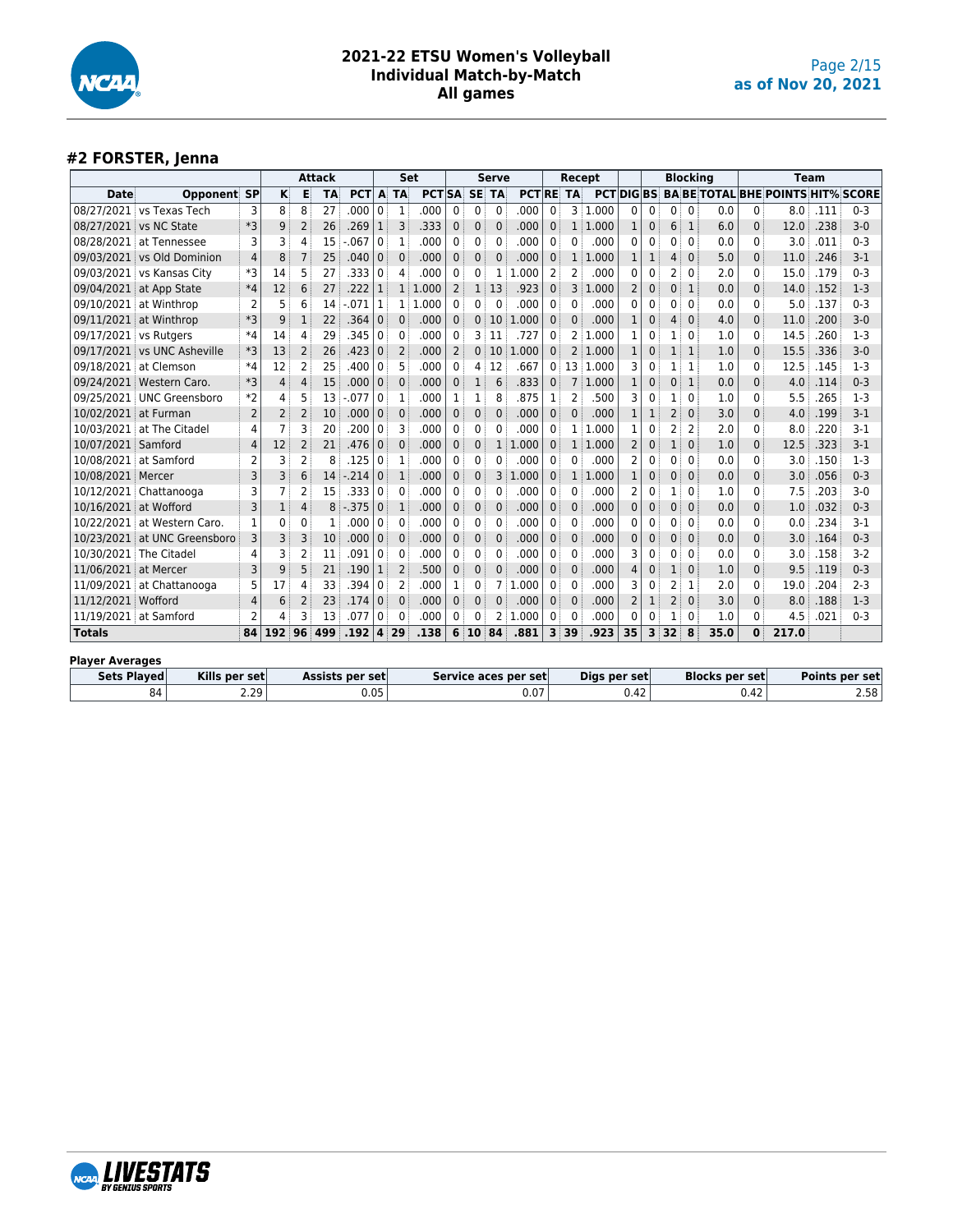

#### **#3 COFFMAN, Lundyn**

|                        |                        |           |     |                | <b>Attack</b> |            |              | Set            |            |                |           | <b>Serve</b>    |                      |              | Recept       |       |                |                |                | <b>Blocking</b> |      |              | Team                                     |      |         |
|------------------------|------------------------|-----------|-----|----------------|---------------|------------|--------------|----------------|------------|----------------|-----------|-----------------|----------------------|--------------|--------------|-------|----------------|----------------|----------------|-----------------|------|--------------|------------------------------------------|------|---------|
| <b>Date</b>            | Opponent               | <b>SP</b> | κ   | Е              | <b>TA</b>     | <b>PCT</b> | A            | <b>TA</b>      | <b>PCT</b> | <b>SA</b>      | <b>SE</b> | <b>TA</b>       | <b>PCTRE TA</b>      |              |              |       | <b>PCTIDIG</b> | <b>BS:</b>     |                |                 |      |              | <b>BA BE TOTAL BHE POINTS HIT% SCORE</b> |      |         |
| 08/27/2021             | vs Texas Tech          | *3        | 2   | 0              | 4             | .500       | 0            | 4              | .000       | 0              | 0         | 6               | .000<br>-1           | 0            | 1            | .000  | 1              | 2              | 0 <sup>1</sup> | 0               | 2.0  | 0            | 4.0                                      | .111 | $0 - 3$ |
|                        | 08/27/2021 vs NC State | *3        | 5   | 2              | 12            | .250       | $\Omega$     | $\Omega$       | .000       | 0              | 0         | 0               | .000                 | $\Omega$     | $\mathbf 0$  | .000  |                | 2              | 6              | $\Omega$        | 8.0  | $\Omega$     | 10.0                                     | .238 | $3-0$   |
| 08/28/2021             | at Tennessee           | *3        |     | 2              | 5             | .200       | 0            | 2              | .000       | 0              | 2         |                 | .714                 | 0            | 0            | .000  | 1              | 0              | 3              | $\Omega$        | 3.0  | 0            | 2.5                                      | .011 | $0 - 3$ |
| 09/03/2021             | vs Old Dominion        | $*4$      | 10  |                | 21            | .381       | $\Omega$     | 1              | .000       | 1              | $\Omega$  |                 | .000                 | $\mathbf 0$  | $\Omega$     | .000  |                | 2              | 4              | $\mathbf 0$     | 6.0  | $\mathbf{0}$ | 15.0                                     | .246 | $3 - 1$ |
| 09/03/2021             | vs Kansas City         | *3        | 5   | ٦              | 17            | .118       | 1            | 4              | 250        | 0              | 1         | 11              | 909                  | 0            | 0            | .000  | 3              | 0              |                | 0               | 1.0  | 0            | 5.5                                      | .179 | $0 - 3$ |
| 09/04/2021             | at App State           | $*4$      | 4   | 5              | 16            | $-.063$    | $\mathbf{1}$ | 1              | 1.000      | 0              | 2         | 13              | .846                 | $\mathbf{0}$ | 0            | .000  | 2              | 0              | 0              | 1               | 0.0  | 0            | 4.0                                      | .152 | $1-3$   |
| 09/10/2021             | at Winthrop            | *3        | 3   |                | 10            | .300       | 1            | 3              | .333       | 1              | 0         | 10              | .000                 | 0            | $\mathbf{0}$ | .000  | 3              | 0              | 2              | $\Omega$        | 2.0  | 0            | 5.0                                      | .137 | $0 - 3$ |
| 09/11/2021             | at Winthrop            | *3        | 8   | 4              | 16            | .250       | $\mathbf{0}$ | 5              | .000       | 1              | 1         | 13              | .923                 | 0            | $\mathbf 0$  | .000  | 6              | 0              | 5              | $\mathbf{0}$    | 5.0  | $\mathbf{1}$ | 11.5                                     | .200 | $3-0$   |
| 09/17/2021 vs Rutgers  |                        | $*4$      | 3   | 2              | 10            | .100       | 0            | 6              | .000       | 1              | 0         | 15              | .000                 | 0            | 1            | .000  | 3              | 0              | 2              |                 | 2.0  | 1            | 5.0                                      | .260 | $1 - 3$ |
| 09/17/2021             | vs UNC Asheville       | *3        | 6   | 4              | 18            | .111       | $\mathbf{0}$ | 2              | .000       | 0              | $\Omega$  | 15              | 1.000                | $\mathbf{0}$ | 1            | 1.000 | 5              | 0              | $\overline{2}$ | $\mathbf 0$     | 2.0  | 1            | 7.0                                      | .336 | $3-0$   |
| 09/18/2021             | at Clemson             | $*4$      | 4   |                | 17            | .059       | 0            | 1              | .000       |                | 2         | 11              | .818                 | 0            | $\Omega$     | .000  | 3              | 0              |                | $\Omega$        | 4.0  | 0            | 7.0                                      | .145 | $1-3$   |
| 09/24/2021             | Western Caro.          | *3        | 8   | 4              | 20            | .200       | $\mathbf{0}$ | $\mathbf{1}$   | .000       | 2              | 1         | 10              | .900                 | $\mathbf{0}$ | $\mathbf 0$  | .000  | 1              | 0              | 3              | $\mathbf{0}$    | 3.0  | 0            | 11.5                                     | .114 | $0 - 3$ |
| 09/25/2021             | <b>UNC Greensboro</b>  | $*4$      | 9   |                | 23            | .348       | 0            | 5              | .000       | 0              | 0         | 16              | .000                 | 0            | 1            | 1.000 | 2              | 0              | 3              | 0               | 3.0  | 0            | 10.5                                     | .265 | $1-3$   |
| 10/02/2021             | at Furman              | $*4$      | 5   | 2              | 20            | .150       | 2            | 3              | .667       | 0              | 1         | 9               | 889                  | $\mathbf 0$  | 1            | 1.000 | 1              | 0              | 5              |                 | 5.0  | 0            | 7.5                                      | .199 | $3-1$   |
| 10/03/2021             | at The Citadel         | *4        | 9   |                | 20            | .400       |              | 5              | .200       | 3              | 1         | 19              | .947                 | 0            | $\mathbf{0}$ | .000  | 2              | 0              | 2              |                 | 2.0  | 0            | 13.0                                     | .220 | $3-1$   |
| 10/07/2021             | Samford                | $*4$      | 5   |                | 12            | .333       | 1            | 3              | .333       | $\overline{2}$ | 0         | 22              | .000<br>1            | $\Omega$     | 1            | 1.000 | 5              | 0              | 3              | $\Omega$        | 3.0  | $\mathbf{0}$ | 8.5                                      | .323 | $3 - 1$ |
| 10/08/2021             | at Samford             | $*4$      | 5   | 2              | 17            | .176       | 2            | 9              | .222       | 2              | 0         | 18 <sup>3</sup> | $\mathbf{1}$<br>.000 | 0            |              | 1.000 | 4              | 0              | 2              | 0               | 2.0  | 0            | 8.0                                      | .150 | $1 - 3$ |
| 10/08/2021             | Mercer                 | $*3$      |     | $\overline{2}$ | 22            | .227       | $\Omega$     | $\overline{2}$ | .000       | 0              |           | q               | .889                 | $\Omega$     |              | 1.000 | 2              | 2              | 1              | $\Omega$        | 3.0  | $\mathbf{0}$ | 9.5                                      | .056 | $0 - 3$ |
| 10/12/2021             | Chattanooga            | *3        | 8   | 2              | 23            | .261       | 0            | 5              | .000       | 1              | 1         | 8               | 875                  | 0            | 0            | .000  | 2              | $\overline{2}$ | 0              | $\Omega$        | 2.0  | 0            | 11.0                                     | .203 | $3-0$   |
| 10/16/2021             | at Wofford             | $*3$      | 3   | 4              | 12            | $-083$     | $\Omega$     | $\overline{2}$ | .000       | 0              | $\Omega$  | 6               | .000                 | $\Omega$     | 2            | 1.000 | 1              |                | 0              | $\Omega$        | 1.0  | $\mathbf{0}$ | 4.0                                      | .032 | $0 - 3$ |
| 10/22/2021             | at Western Caro.       | $*4$      | 11  | 8              | 28            | .107       | 0            | 0              | .000       | 1              | 0         | 14              | .000                 | 0            | 1            | 1.000 | 2              | 0              |                | 0               | 1.0  | 0            | 12.5                                     | .234 | $3-1$   |
| 10/23/2021             | at UNC Greensboro      | *3        | 2   | 2              | 17            | .000       | 1            | $\overline{2}$ | .500       | 0              | 1         | 15              | .933                 | $\mathbf 0$  | 10           | 1.000 |                | 0              | 1              | $\mathbf 0$     | 1.0  | $\mathbf{0}$ | 2.5                                      | .164 | $0 - 3$ |
| 10/29/2021             | Furman                 | *3        | 6   |                | 13            | .385       | 0            | 1              | .000       | 1              | 1         | 8               | 875                  | 0            | $\mathbf{0}$ | .000  | 2              | 0              |                |                 | 1.0  | 0            | 7.5                                      | .272 | $3-0$   |
| 10/30/2021             | The Citadel            | $*5$      | 8   |                | 22            | .045       | $\mathbf 0$  | $\overline{2}$ | .000       | 3              | 3         | 15              | .800                 | 0            | $\mathbf 0$  | .000  |                | 3              | 0              | $\mathbf 0$     | 3.0  | $\mathbf{0}$ | 14.0                                     | .158 | $3-2$   |
| <b>Totals</b>          |                        | 84        | 137 | 66             | 395           | .180       | 10           | 69             | .145       | 20             | 18        | 277             | .935                 | 0            | 21           | 1.000 | 56             | 14             | 51             | 5               | 65.0 | 3            | 196.5                                    |      |         |
| <b>Player Averages</b> |                        |           |     |                |               |            |              |                |            |                |           |                 |                      |              |              |       |                |                |                |                 |      |              |                                          |      |         |
| $  -$                  | . .<br>1.7777          |           |     |                | .             |            |              |                | -          |                |           |                 |                      |              |              |       |                |                |                | --              |      |              |                                          | .    |         |

| Sets Played | Kills per set  | Assists per setl  | Service aces per set | Digs per set          | <b>Blocks per set</b> | <b>Points per set</b> |
|-------------|----------------|-------------------|----------------------|-----------------------|-----------------------|-----------------------|
| 84          | $\sim$<br>1.63 | $-$<br><b>U.L</b> | 0.24                 | $\sim$ $\sim$<br>u.o. | .<br><b>U.I.</b>      | 2.34                  |

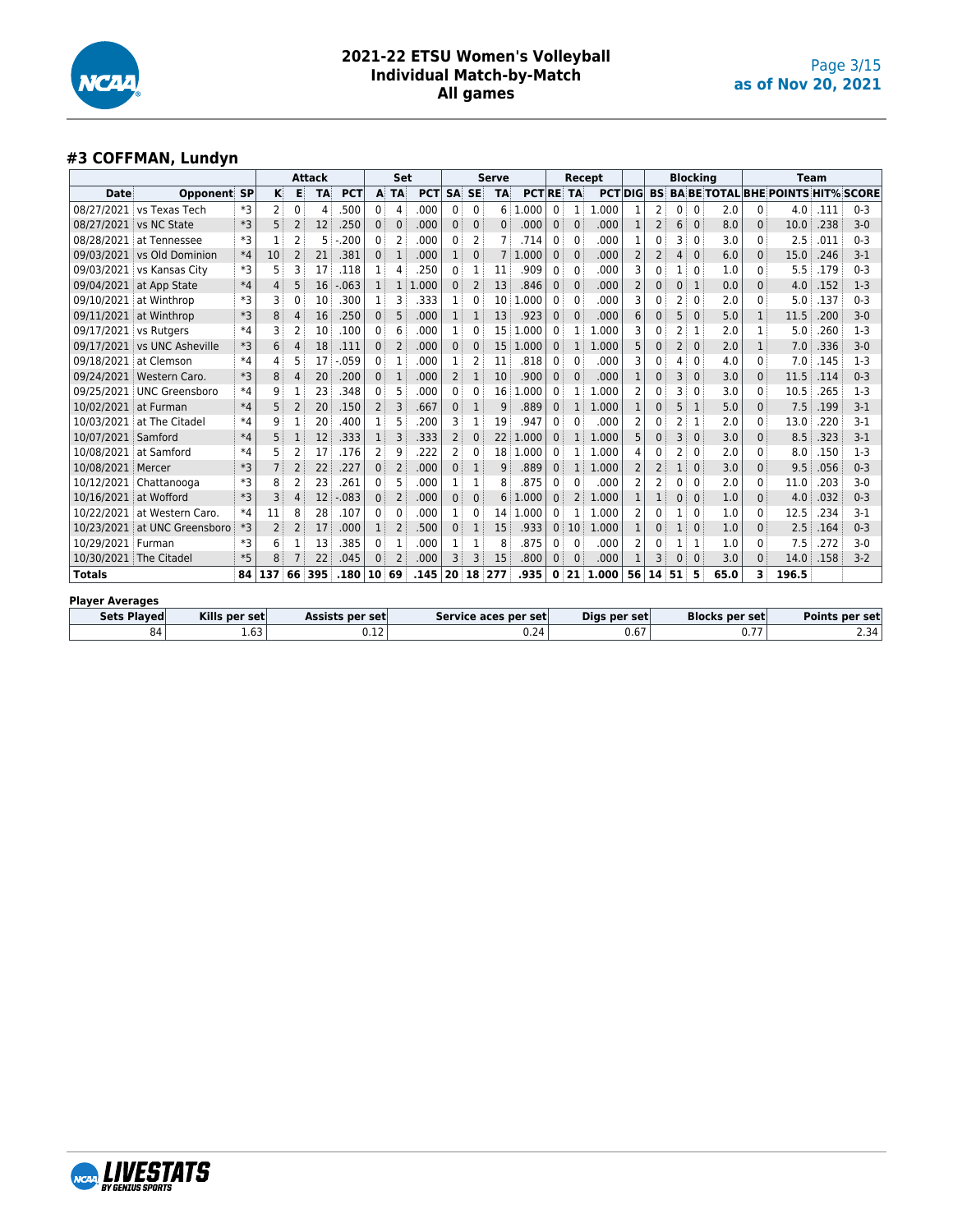

#### **#4 DYKES, Caroline**

|                        |                                                        |      |              |              | <b>Attack</b>  |            |     | <b>Set</b> |            |                |              | <b>Serve</b> |                      |              |                | Recept       |                |                         |                | <b>Blocking</b> |                       |          |                                          | Team |                |
|------------------------|--------------------------------------------------------|------|--------------|--------------|----------------|------------|-----|------------|------------|----------------|--------------|--------------|----------------------|--------------|----------------|--------------|----------------|-------------------------|----------------|-----------------|-----------------------|----------|------------------------------------------|------|----------------|
| Date                   | <b>Opponent SP</b>                                     |      | κ            | E            | <b>TA</b>      | <b>PCT</b> | A   | <b>TA</b>  | <b>PCT</b> | <b>SA</b>      | <b>SE</b>    | <b>TA</b>    | <b>PCTRETA</b>       |              |                | PCT          | DIG BS         |                         |                |                 |                       |          | <b>BA BE TOTAL BHE POINTS HIT% SCORE</b> |      |                |
| 08/27/2021             | vs Texas Tech                                          | $*3$ | 4            | 0            | 9              | 444        | 27  | 88         | .307       | $\Omega$       | 1            | 6            | 833                  | $\Omega$     | $\Omega$       | .000         | 11             | $\Omega$                | 0              | $\Omega$        | 0.0                   | 0        | 4.0                                      | .111 | $0 - 3$        |
| 08/27/2021             | vs NC State                                            | *3   | 5            | 0            | 10             | .500       | 30  | 102        | .294       | $\mathbf 0$    | 0            | 15           | 1.000                | $\mathbf{0}$ | $\mathbf{0}$   | .000         | 6              | 1                       | 2              | $\mathbf{0}$    | 3.0                   | 0        | 7.0                                      | .238 | $3 - 0$        |
| 08/28/2021             | at Tennessee                                           | $*3$ | $\Omega$     | 0            | $\overline{2}$ | .000       | 14  | 63         | .222       | 0              | 0            | 4            | 1.000                | 0            | 0              | .000         | q              | $\Omega$                | 0              | $\Omega$        | 0.0                   | 0        | 0.0                                      | .011 | $0 - 3$        |
| 09/03/2021             | vs Old Dominion                                        | $*4$ | 3            | $\mathbf{1}$ | $\overline{7}$ | .286       | 41  | 102        | .402       | 1              | 0            | 17           | 1.000                | $\mathbf{0}$ | $\mathbf{0}$   | .000         | 9              | $\Omega$                | 0              | $\mathbf{0}$    | 0.0                   | 0        | 4.0                                      | .246 | $3-1$          |
| 09/03/2021             | vs Kansas City                                         | $*3$ |              | 1            | 4              | .000       | 30  | 80         | .375       | 3              | 0            |              | 11 1.000             | 0            | $\Omega$       | .000         | 13             | 0                       | 1              | $\Omega$        | 1.0                   | 0        | 4.5                                      | .179 | $0 - 3$        |
| 09/04/2021             | at App State                                           | $*4$ | 1            | $\mathbf{1}$ | 2              | .000       | 31  | 88         | .352       | 1              | $\mathbf{1}$ | 14           | .929                 | $\mathbf 0$  | $\mathbf{0}$   | .000         | 5              | $\mathbf 0$             | 0              | $\mathbf{0}$    | 0.0                   | 1        | 2.0                                      | .152 | $1 - 3$        |
| 09/10/2021             | at Winthrop                                            | $*3$ | 2            | 0            | 2              | .000<br>1. | 13  | 17         | .765       | 0              | 0            | 9            | .000<br>1            | 0            | $\mathbf{0}$   | .000         | 12             | 0                       | 0              | $\Omega$        | 0.0                   | З        | 2.0                                      | .137 | $0 - 3$        |
|                        | 09/11/2021 at Winthrop                                 | $*3$ |              | 1            | 4              | .000       | 35  | 44         | .795       | 1              | 1            | 18           | .944                 | $\mathbf 0$  | $\mathbf{0}$   | .000         | 13             | $\mathbf 0$             | 2              | $\mathbf{0}$    | 2.0                   | $\Omega$ | 3.0                                      | .200 | $3 - 0$        |
| 09/17/2021             | vs Rutgers                                             | $*4$ | 4            | 2            | 9              | .222       | 43  | 114        | .377       | 0              | 4            | 13           | 692                  | 0            | 0              | .000         | 10             | $\Omega$                | 0              | $\Omega$        | 0.0                   | 0        | 4.0                                      | .260 | $1-3$          |
| 09/17/2021             | vs UNC Asheville                                       | $*3$ | 2            | 0            | 6              | .333       | 40  | 91         | .440       | $\mathbf{1}$   | 2            | 17           | .882                 | $\mathbf 0$  | $\mathbf{0}$   | .000         | $\overline{7}$ | $\Omega$                | 0              | $\Omega$        | 0.0                   | $\Omega$ | 3.0                                      | .336 | $3 - 0$        |
| 09/18/2021             | at Clemson                                             | $*4$ | 2            | 0            | 10             | .200       | 39  | 126        | .310       | 0              | 2            | 15           | .867                 | 0            | $\mathbf 0$    | .000         | 10             | $\Omega$                | $\overline{2}$ | $\Omega$        | 2.0                   | 0        | 3.0                                      | .145 | $1-3$          |
| 09/24/2021             | <b>Western Caro</b>                                    | $*3$ | $\Omega$     | $\Omega$     | $\mathbf 1$    | .000       | 34  | 113        | .301       | 1              | 4            | 10           | .600                 | $\mathbf{0}$ | $\mathbf{0}$   | .000         | 6              | $\mathbf 0$             | $\mathbf{1}$   | $\Omega$        | 1.0                   | $\Omega$ | 1.5                                      | .114 | $0 - 3$        |
| 09/25/2021             | <b>UNC Greensboro</b>                                  | $*4$ | 3            | 0            | 8              | 375        | 51  | 133        | .383       | 2              | 0            | 15           | 1.000                | 0            | $\mathbf{0}$   | .000         | 17             | 0                       | 2              | $\Omega$        | 2.0                   | 0        | 6.0                                      | .265 | $1-3$          |
| 10/02/2021             | at Furman                                              | $*4$ | $\mathbf{1}$ | 0            | 3              | .333       | 28  | 90         | .311       | $\overline{2}$ | $\mathbf{1}$ | 23           | .957                 | $\mathbf{0}$ | $\mathbf{0}$   | .000         | 10             | $\mathbf 0$             | 0              | $\mathbf{0}$    | 0.0                   | $\Omega$ | 3.0                                      | .199 | $3 - 1$        |
| 10/03/2021             | at The Citadel                                         | $*4$ | $\Omega$     | 0            | $\mathbf{1}$   | .000       | 31  | 92         | .337       | 3              | 3            | 18           | .833                 | 0            | $\mathbf{0}$   | .000         | 17             | 0                       | 0              | $\Omega$        | 0.0                   | 3        | 3.0                                      | .220 | 3-1            |
| 10/07/2021             | Samford                                                | $*4$ | $\Omega$     | $\mathbf{1}$ | $\mathbf{1}$   | $-1.000$   | 22  | 49         | .449       | 1              | $\Omega$     | 17           | 1.000                | $\mathbf{0}$ | $\Omega$       | .000         | 11             | $\Omega$                | 0              | $\Omega$        | 0.0                   | $\Omega$ | 1.0                                      | .323 | $3-1$          |
| 10/08/2021             | at Samford                                             | $*4$ | 1            | $\mathbf{1}$ | 4              | .000       | 38  | 128        | .297       | 0              | 3            | 13           | .769                 | 0            | $\mathbf 0$    | .000         | 12             | 0                       | 1              | $\mathbf{0}$    | 1.0                   | 1        | 1.5                                      | .150 | $1-3$          |
| 10/08/2021             | Mercer                                                 | $*3$ | $\Omega$     | $\mathbf 0$  | $1\,$          | .000       | 22  | 80         | .275       | 1              | $\Omega$     | 12           | 1.000                | $\mathbf{0}$ | $\mathbf{0}$   | .000         | 11             | $\mathbf 0$             | $\overline{1}$ | $\Omega$        | 1.0                   | $\Omega$ | 1.5                                      | .056 | $0 - 3$        |
| 10/12/2021             | Chattanooga                                            | $*3$ | $\Omega$     | 0            | 0              | .000       | 20  | 61         | .328       | 1              | 0            | 11           | 1.000                | 0            | $\Omega$       | .000         | 17             | $\Omega$                | 0              | $\Omega$        | 0.0                   | 0        | 1.0                                      | .203 | $3 - 0$        |
| 10/16/2021             | at Wofford                                             | $*3$ | $\mathbf{0}$ | 0            | 3              | .000       | 18  | 60         | .300       | $\overline{2}$ | 2            | 12           | .833                 | $\mathbf{0}$ | $\mathbf{0}$   | .000         | Δ              | 1                       | 0              | $\mathbf{0}$    | 1.0                   | $\Omega$ | 3.0                                      | .032 | $0 - 3$        |
| 10/22/2021             | at Western Caro.                                       | $*4$ |              | 0            | $\overline{2}$ | .500       | 49  | 127        | .386       | 1              | 2            | 17           | .882                 | 0            | 0              | .000         | 20             | $\Omega$                | 0              | $\Omega$        | 0.0                   | ი        | 2.0                                      | .234 | $3 - 1$        |
| 10/23/2021             | at UNC Greensboro                                      | $*3$ | $\mathbf{0}$ | $\mathbf{1}$ | $\overline{2}$ | $-0.500$   | 30  | 88         | .341       | 1              | 2            | 11           | .818                 | $\mathbf{0}$ | $\mathbf{1}$   | 1.000        | $\overline{7}$ | $\mathbf{0}$            | 1              | 1               | 1.0                   | 1        | 1.5                                      | .164 | $0 - 3$        |
| 10/29/2021             | Furman                                                 | *3   | 2            | 0            | 4              | .500       | 36  | 93         | 387        | 3              | 3            | 15           | .800                 | 0            | 0              | .000         | 11             | $\Omega$                | 0              | $\Omega$        | 0.0                   | 0        | 5.0                                      | .272 | $3 - 0$        |
| 10/30/2021             | The Citadel                                            | $*5$ | $\Omega$     | 0            | 3              | .000       | 46  | 126        | .365       | 1              | 1            | 19           | .947                 | $\mathbf 0$  | $\mathbf 0$    | .000         | 17             | 0                       | 1              | $\mathbf{0}$    | 1.0                   | 0        | 1.5                                      | .158 | $3 - 2$        |
| 11/06/2021             | at Mercer                                              | $*3$ | 0            | 1            | 1              | $-1.000$   | 14  | 60         | .233       | 0              | 0            | 8            | 1.000                | 0            | 1              | 1.000        | 2              | $\Omega$                | 0              | $\Omega$        | 0.0                   | 0        | 0.0                                      | .119 | $0 - 3$        |
| 11/09/2021             | at Chattanooga                                         | $*5$ | 3            | $\mathbf 0$  | 4              | .750       | 45  | 117        | .385       | $\Omega$       | 4            | 21           | .810                 | $\mathbf{0}$ | $\mathbf{0}$   | .000         | 17             | $\Omega$                | 0              | $\Omega$        | 0.0                   | 2        | 3.0                                      | .204 | $2 - 3$        |
| 11/12/2021 Wofford     |                                                        | $*4$ | 0            | 0            | 1              | .000       | 40  | 105        | .381       | 1              | 2            | 17           | 882                  | $\mathbf{0}$ | $\Omega$       | .000         | 15             | <sup>0</sup>            | 1              | 0               | 1.0                   | 0        | 1.5                                      | .188 | $1-3$          |
| 11/19/2021 at Samford  |                                                        | $*3$ | $\Omega$     | 1            | 3              | $-0.333$   | 16  | 69         | .232       | $\Omega$       | 1            | 10           | .900                 | $\mathbf{0}$ | $\mathbf{0}$   | .000         |                | 0                       | 0              | $\mathbf{0}$    | 0.0                   | $\Omega$ | 0.0                                      | .021 | $0 - 3$        |
| <b>Totals</b>          |                                                        | 99   | 36           | 11           | 107            | .234       | 883 | 2506       | .352       | 27             | 39           | 388          | .899                 | 0            | $\overline{2}$ | 1.000        | 306            | $\overline{\mathbf{2}}$ | 15             | 1               | 17.0                  | 11       | 72.5                                     |      |                |
| <b>Player Averages</b> |                                                        |      |              |              |                |            |     |            |            |                |              |              |                      |              |                |              |                |                         |                |                 |                       |          |                                          |      |                |
|                        | <b>Sets Played</b><br>Kills per set<br>Assists per set |      |              |              |                |            |     |            |            |                |              |              | Service aces per set |              |                | Digs per set |                |                         |                |                 | <b>Blocks per set</b> |          |                                          |      | Points per set |
|                        | 0.36<br>99                                             |      |              |              |                | 8.92       |     |            |            |                |              | 0.27         |                      |              |                | 3.09         |                |                         |                |                 | 0.17                  |          |                                          | 0.73 |                |

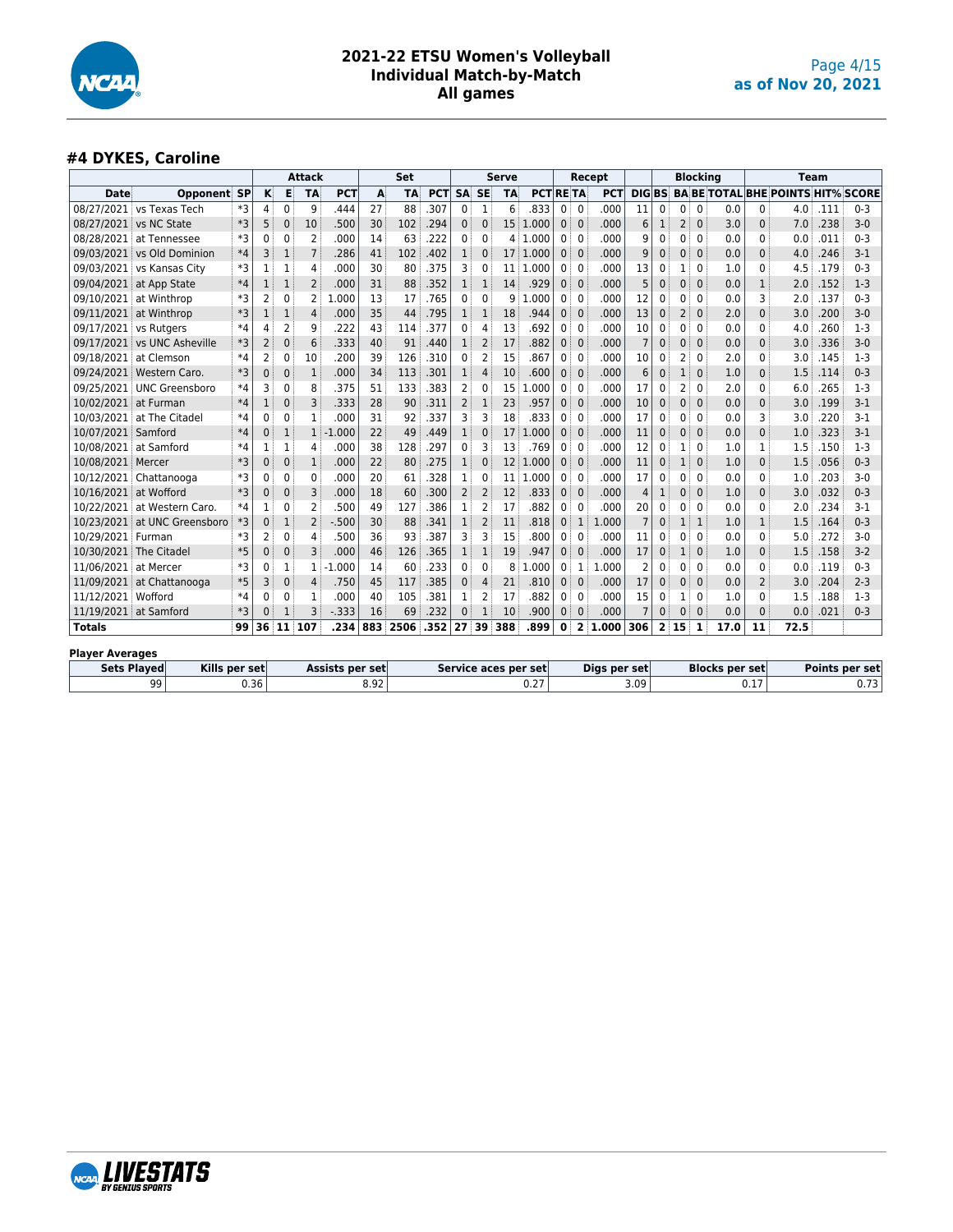

#### **#5 MAYER, Anna**

|                        |                           |                |                |                  | <b>Attack</b>  |             |    | <b>Set</b>      |                     |                   |                | <b>Serve</b>    |                 |                |              | Recept    |                |                   |              | <b>Blocking</b> |     |   |                                                     | Team |         |
|------------------------|---------------------------|----------------|----------------|------------------|----------------|-------------|----|-----------------|---------------------|-------------------|----------------|-----------------|-----------------|----------------|--------------|-----------|----------------|-------------------|--------------|-----------------|-----|---|-----------------------------------------------------|------|---------|
| <b>Date</b>            | Opponent SP               |                |                | K ETA            |                | <b>PCT</b>  | A  | <b>TA</b>       | <b>PCTISA SE TA</b> |                   |                |                 | <b>PCT RETA</b> |                |              |           |                |                   |              |                 |     |   | <b>PCTIDIGIBS BA BE TOTAL BHE POINTS HIT% SCORE</b> |      |         |
| 08/28/2021             | at Tennessee              | 2              | $\overline{0}$ |                  |                | 000<br>-1   | 2  | 8               | .250                | $\mathbf{0}$      | $\mathbf{0}$   |                 | 1.000           | $0^{\circ}$    | $\Omega$     | .000      | $\mathbf{0}$   | $\mathbf{0}$      |              | 0:0:            | 0.0 | 0 | 0.0                                                 | .011 | $0 - 3$ |
|                        | 09/03/2021 vs Kansas City | $\overline{2}$ | $\Omega$       | $0^{\pm}$        | $\Omega$       | .000        |    | 4:              | .250                | $\mathbf{0}$      | $\Omega$       |                 | 1.000           |                | 0:1          | .000      | 0              | 0 <sup>1</sup>    |              | 0:0:            | 0.0 |   | 0.0                                                 | .179 | $0 - 3$ |
| 09/24/2021             | Western Caro.             |                |                | $0^{\circ}$      | $\Omega$       | .000        |    | 5.              | .200                | 0                 | 0              | $\Omega$        | .000            | 0              | $\Omega$     | .000      | 0              | 0                 | 0            | $\overline{0}$  | 0.0 |   | 0.0                                                 | .114 | $0 - 3$ |
| 10/02/2021 at Furman   |                           | $\overline{2}$ | $\mathbf{0}$   | $0^{\circ}$      | $\overline{0}$ | .000        |    | 26:             | .269                | 0 <sup>1</sup>    |                | 0:0:            | .000            | $0^{\pm}$      | $\Omega$     | .000      | $\overline{2}$ | 0 <sup>1</sup>    |              | $0 \mid 0 \mid$ | 0.0 | 0 | 0.0                                                 | .199 | $3-1$   |
| 10/03/2021             | at The Citadel            | 4              |                | 0:               | 5.             | .200        | 21 | 53              | .396                | 0:                | 0 <sup>1</sup> | $\overline{0}$  | .000            | 0 <sup>1</sup> | $\Omega$     | .000      | 6              | 0:                |              | 0:0:            | 0.0 |   | 1.0:                                                | .220 | $3-1$   |
| 10/07/2021 Samford     |                           | 4              |                | 0:               | $\Omega$       | .000        | 18 | 48              | .375                | $\Omega$          | $\Omega$       | $\mathbb{I}$ .  | 1.000           | 0 <sup>1</sup> | $\Omega$     | .000      | 6              | $\mathbf{0}$      |              | $0 \mid 0 \mid$ | 0.0 | 0 | 0.0                                                 | .323 | $3-1$   |
| 10/08/2021             | at Samford                |                |                | 0                | $\Omega$       | .000        | 4  | 9               | .444                | 0:                | 0 <sup>1</sup> | $\overline{0}$  | .000            | $0^{\circ}$    | $\Omega$     | .000      |                | 0 <sup>1</sup>    |              | 0:0:            | 0.0 |   | 0.0                                                 | .150 | $1-3$   |
| 10/08/2021 Mercer      |                           | $\overline{2}$ | $\Omega$       | 0 <sup>1</sup>   | 1              | .000        | 5  | 17              | .294                | 0 <sup>1</sup>    | 0 <sup>1</sup> | $\overline{0}$  | .000            | 0 <sup>1</sup> | $\mathbf{0}$ | .000      | 3              | $\mathbf{0}$      |              | 0:0:            | 0.0 | 0 | 0.0                                                 | .056 | $0 - 3$ |
|                        | 10/12/2021 Chattanooga    | 3              |                | $0^{\pm}$        | $\Omega$       | .000        | 11 | 36 <sup>3</sup> | .306                | $0^{\circ}$       |                | $0 \mid 0 \mid$ | .000            | 0              | $\mathbf{0}$ | .000      | $\overline{2}$ | 0 <sup>1</sup>    |              | 0 <sub>0</sub>  | 0.0 | 0 | 0.0                                                 | .203 | $3-0$   |
| 10/16/2021             | at Wofford                | $\overline{2}$ | 0 <sup>1</sup> | $\mathbf{1}$     |                | $1 - 1.000$ | 4  | 19              | .211                | $0^{\frac{1}{3}}$ |                | 0:0:            | .000            | 0:             | $\Omega$     | .000      | 0              | $0^{\frac{1}{3}}$ | 0            | $\overline{0}$  | 0.0 |   | 0.0                                                 | .032 | $0 - 3$ |
| 10/22/2021             | at Western Caro.          |                | $\Omega$       | $0^{\circ}$      | $\Omega$       | .000        |    | 5.              | .200                | 0 <sup>1</sup>    | $0^{\circ}$    | 0:              | .000            | 0 <sup>1</sup> | $\Omega$     | .000      | $\mathbf{0}$   | 0 <sup>1</sup>    | 0            | 0:              | 0.0 |   | 0.0                                                 | .234 | $3-1$   |
| 10/23/2021             | at UNC Greensboro         | 3              | $\overline{0}$ |                  | $0 \mid 0$     | .000        | 3  | 22 <sup>3</sup> | .136                | 0:                |                | 0:0:            | .000            | 0:             | $\Omega$     | .000      | 3              | $\mathbf{0}$      | $0$ :        | $\overline{0}$  | 0.0 | 0 | 0.0                                                 | .164 | $0 - 3$ |
| 10/30/2021 The Citadel |                           | 4              | $\mathbf{0}$   | $0^{\circ}$      | $\Omega$       | .000        | 5: | 27              | .185                | 0:                | 0:             | 0 <sup>3</sup>  | .000            | 0 <sup>1</sup> | $\Omega$     | .000      | 3              | 0 <sup>1</sup>    | $0^{\circ}$  | 0:              | 0.0 | 0 | 0.0                                                 | .158 | $3-2$   |
| Totals                 |                           | 31             |                | $1 \overline{2}$ | 8              | $-.125$     | 83 | 279 .297        |                     | $\mathbf{0}$      | $\mathbf{0}$   |                 | $3 \mid 1.000$  |                |              | 0:1:1.000 | 26             | $\mathbf{0}$      | $\mathbf{0}$ | $\mathbf{0}$    | 0.0 | 4 | 1.0 <sub>1</sub>                                    |      |         |

| <b>Plaver Averages</b> |               |                 |                      |              |                       |                |
|------------------------|---------------|-----------------|----------------------|--------------|-----------------------|----------------|
| Sets Plaved            | Kills per set | Assists per set | Service aces per set | Digs per set | <b>Blocks per set</b> | Points per set |
| ـ د ب                  | 0.03          | 2.68            | 0.00                 | 0.84         | 0.00                  | U.U3           |

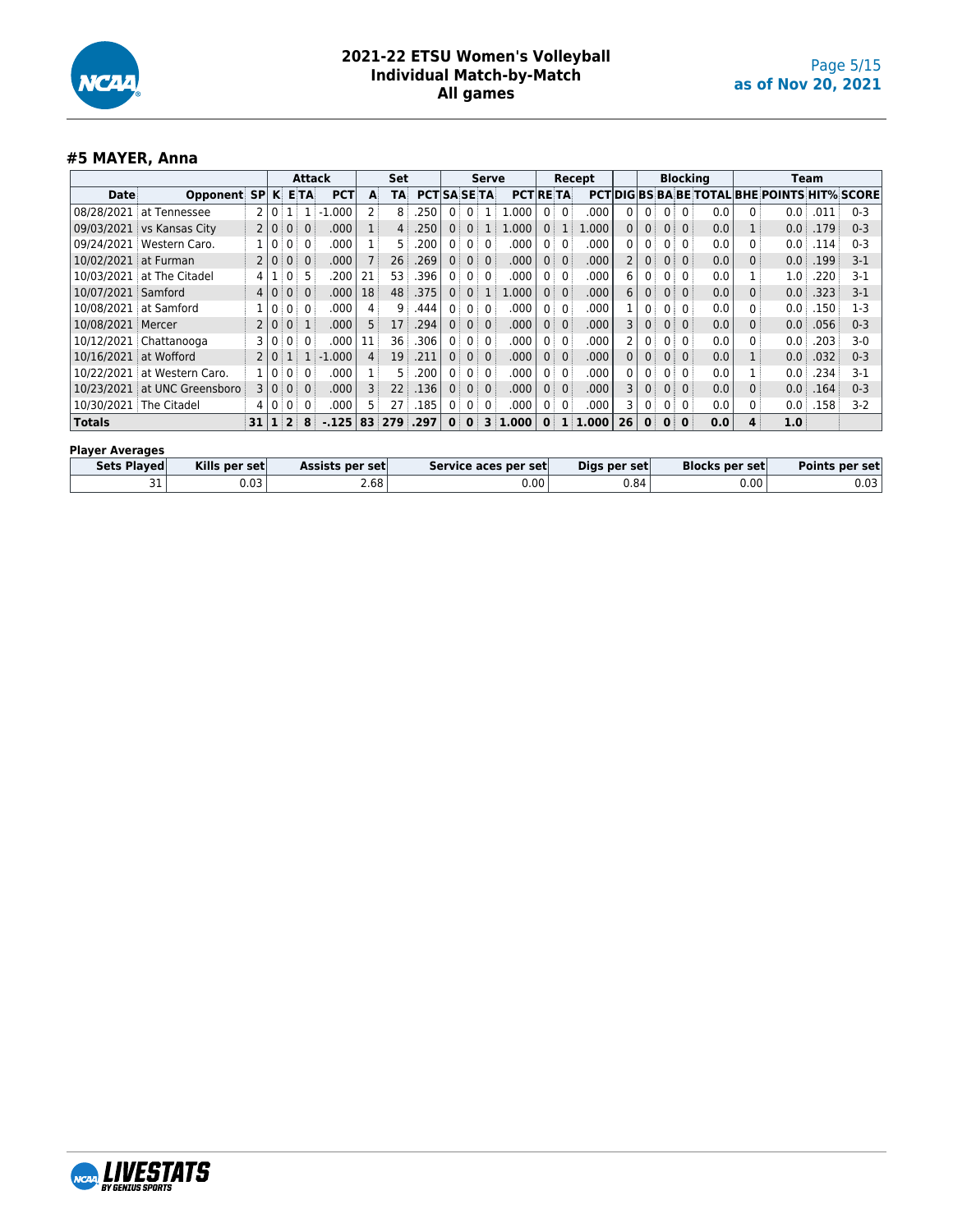

#### **#7 MATTRESS, Asia**

|               |                           |                |     |                | <b>Attack</b>  |            |              | Set          |                     |              |                | <b>Serve</b> |                 |                |              | Recept |                 |                |                   | <b>Blocking</b> |      |              | Team                                     |      |         |
|---------------|---------------------------|----------------|-----|----------------|----------------|------------|--------------|--------------|---------------------|--------------|----------------|--------------|-----------------|----------------|--------------|--------|-----------------|----------------|-------------------|-----------------|------|--------------|------------------------------------------|------|---------|
| <b>Date</b>   | <b>Opponent SP</b>        |                | K   | в              | <b>TA</b>      | <b>PCT</b> |              | A TA         | <b>PCT SA SE TA</b> |              |                |              | <b>PCT RETA</b> |                |              |        | <b>PCTDIGBS</b> |                |                   |                 |      |              | <b>BA BE TOTAL BHE POINTS HIT% SCORE</b> |      |         |
| 08/27/2021    | vs Texas Tech             | 1              |     | 2              | 3              | -.333      | $\mathbf{0}$ | 0            | .000                | $\mathbf{0}$ | 1              | 1            | .000            | $\overline{0}$ | 0            | .000   | 0               | 0              | $0^{\frac{1}{2}}$ | $\Omega$        | 0.0  | 0            | 1.0                                      | .111 | $0 - 3$ |
| 08/27/2021    | vs NC State               | $\overline{2}$ | 2   | $\overline{2}$ | 9              | .000       | $\mathbf 0$  | $\mathbf{0}$ | .000                | 1            | 1              | 10           | .900            | 0              | $\Omega$     | .000   |                 |                | 2                 | 1               | 3.0  | $\Omega$     | 5.0                                      | .238 | $3-0$   |
| 08/28/2021    | at Tennessee              | $*1$           |     | 0              | 7              | .143       |              |              | .000<br>-1.         | $\mathbf{0}$ | 0              | 0            | .000            | $\Omega$       | $\mathbf{0}$ | .000   |                 | 0              | 0                 |                 | 0.0  | $\Omega$     | 1.0                                      | .011 | $0 - 3$ |
| 09/03/2021    | vs Old Dominion           | 4              | 5   | 0              | 8              | .625       | $\mathbf 0$  | $\Omega$     | .000                | $\mathbf{0}$ | $\overline{2}$ | 2            | .000            | 0              | $\Omega$     | .000   |                 | 0              | 2                 | $\Omega$        | 2.0  | $\mathbf{0}$ | 6.0                                      | .246 | $3-1$   |
| 09/03/2021    | vs Kansas City            | *3             | 6   | 2              | 13             | .308       | 0            | 0            | .000                | 0            | 0              | 0            | .000            | 0              | 0            | .000   |                 |                | 3                 | 1               | 4.0  | $\mathbf{0}$ | 8.5                                      | .179 | $0 - 3$ |
| 09/04/2021    | at App State              | $*4$           | 5   | 2              | 17             | .176       | $\mathbf 0$  | $\Omega$     | .000                | $\mathbf{0}$ | $\Omega$       | $\Omega$     | .000            | 0              | $\mathbf{0}$ | .000   | 2               | $\overline{2}$ | 1                 | $\Omega$        | 3.0  | $\mathbf{0}$ | 7.5                                      | .152 | $1-3$   |
| 09/10/2021    | at Winthrop               | $*2$           |     | 0              | 4              | .250       | 0            | 1            | .000                | 0            | 0              | 0            | .000            | $\mathbf{0}$   | 0            | .000   |                 | $\mathbf{0}$   | 0                 | $\Omega$        | 0.0  | $\mathbf{0}$ | 1.0                                      | .137 | $0 - 3$ |
| 09/11/2021    | at Winthrop               | $*3$           | 6   | 3              | 20             | .150       | $\mathbf{0}$ | 1            | .000                | $\mathbf{0}$ | $\mathbf{0}$   | $\Omega$     | .000            | 0              | $\mathbf{0}$ | .000   |                 | 0              |                   | 1               | 1.0  | $\Omega$     | 6.5                                      | .200 | $3-0$   |
| 09/17/2021    | vs Rutgers                | $*4$           | 9   | 4              | 18             | .278       | 0            |              | .000                | 0            | 0              |              | .000            | 0              | 0            | .000   |                 |                | 2                 | 0               | 3.0  | $\mathbf{0}$ | 11.0                                     | .260 | $1-3$   |
| 09/18/2021    | at Clemson                | $*2$           |     | 2              |                | $-143$     | $\mathbf{0}$ | $\mathbf 0$  | .000                | $\mathbf{0}$ | $\mathbf{0}$   | 3            | 1.000           | $\Omega$       | $\mathbf{0}$ | .000   |                 | $\mathbf{0}$   | 2                 | 0               | 2.0  | 0            | 2.0                                      | .145 | $1-3$   |
| 09/24/2021    | Western Caro.             | 1              |     | ი              |                | .143       | $\mathbf{0}$ | 0            | .000                | $\mathbf{0}$ | $\Omega$       |              | .000            | 0              | $\mathbf{0}$ | .000   |                 | $\mathbf{0}$   | 0                 | 1               | 0.0  | $\mathbf{0}$ | 1.0                                      | .114 | $0 - 3$ |
|               | 09/25/2021 UNC Greensboro | 3              | 4   | 2              | 12             | .167       | $\mathbf{0}$ | 1            | .000                | $\mathbf{0}$ | $\mathbf 0$    | 0            | .000            | 0 <sup>1</sup> | $\mathbf{0}$ | .000   |                 | 0              | 1                 | $\mathbf{0}$    | 1.0  | $\Omega$     | 4.5                                      | .265 | $1-3$   |
| 10/02/2021    | at Furman                 | 1              | 0   | 2              | $\overline{2}$ | .000       | 0            | $\Omega$     | .000                | 0            | 0              |              | .000            | 0              | $\mathbf{0}$ | .000   | 0               | 0              | 0 i               | $\Omega$        | 0.0  | $\Omega$     | 0.0                                      | .199 | $3-1$   |
| 10/08/2021    | at Samford                | 2              | 2   | 2              | 5              | .000       | $\mathbf{0}$ | $\mathbf 0$  | .000                | $\mathbf{0}$ | $\mathbf{0}$   | $\Omega$     | .000            | 0              | $\mathbf{0}$ | .000   | 0               | 0              | 0                 | 1               | 0.0  | $\mathbf{0}$ | 2.0                                      | .150 | $1-3$   |
| 10/16/2021    | at Wofford                | $\mathbf{1}$   | 0   | 1              | $\overline{2}$ | .500       | 0            |              | .000                | 0            | $\Omega$       | 0            | .000            | 0              | 0            | .000   | 0               | 0              |                   | $\Omega$        | 1.0  | $\mathbf{0}$ | 0.5                                      | .032 | $0 - 3$ |
| 10/22/2021    | at Western Caro.          | 3              | 9   | 3              | 19             | .316       | $\mathbf{0}$ | 1            | .000                | $\mathbf{0}$ | $\mathbf{0}$   | $\Omega$     | .000            | $\Omega$       | 1            | 1.000  |                 | 0              | 1                 | 1               | 1.0  | $\Omega$     | 9.5                                      | .234 | $3-1$   |
| 10/23/2021    | at UNC Greensboro         | *3             | 1:  | 1              | 8              | .000       | 0            |              | .000                | 0            | 0              | 0            | .000            | $\overline{0}$ | $\mathbf{0}$ | .000   |                 | 0              | 2                 | 0               | 2.0  | $\Omega$     | 2.0                                      | .164 | $0 - 3$ |
| 10/29/2021    | Furman                    | $*2$           | 2 : | 0              | 8              | .250       | $\mathbf{0}$ | 0            | .000                | $\Omega$     | $\Omega$       | $\mathbf 0$  | .000            | 0              | $\mathbf{0}$ | .000   |                 | $\Omega$       | 0                 | $\mathbf{0}$    | 0.0  | $\mathbf{0}$ | 2.0                                      | .272 | $3-0$   |
| 11/06/2021    | at Mercer                 | *3             | 6   | 3              | 13             | .231       | 0            |              | .000                |              | 2              | 11           | .818            | 0              | $\mathbf{0}$ | .000   |                 | 0              | 3                 | 0               | 3.0  |              | 8.5                                      | .119 | $0 - 3$ |
| 11/09/2021    | at Chattanooga            | $*5$           | 2   | 5              | 15             | $-.200$    |              | 4            | .250                | 0            | $\overline{2}$ | 15           | .867            | $\Omega$       |              | 1.000  |                 | $\Omega$       | 2                 | $\mathbf{0}$    | 2.0  | $\Omega$     | 3.0                                      | .204 | $2 - 3$ |
| 11/12/2021    | Wofford                   | $*4$           | 5   | 2              | 11             | .273       | $\mathbf{0}$ | 4            | .000                | 0            | $\Omega$       | 15           | 1.000           | $\Omega$       | 5.           | 1.000  |                 | $\overline{2}$ | 0                 | $\Omega$        | 2.0  | $\Omega$     | 7.0                                      | .188 | $1-3$   |
| 11/19/2021    | at Samford                | $*2$           |     | $\overline{2}$ | 5              | $-.200$    |              |              | 1.000               |              | $\Omega$       | 4            | 1.000           | $\Omega$       | $\Omega$     | .000   | $\Omega$        | $\Omega$       | 3                 | $\Omega$        | 3.0  | $\Omega$     | 3.5                                      | .021 | $0 - 3$ |
| <b>Totals</b> |                           | 56             | 70  |                | 40 213         | .141       | 3            | 18           | .167                | 3            | 8              | 63           | .873            | 0              | 7            | 1.000  | 24              | 7              | 26                | 7               | 33.0 | 1            | 93.0                                     |      |         |
|               |                           |                |     |                |                |            |              |              |                     |              |                |              |                 |                |              |        |                 |                |                   |                 |      |              |                                          |      |         |

#### **Player Averages**

| Sets Played   | Kills per set      | Assists per set | Service aces per set | Digs per set                     | <b>Blocks per set</b> | Points per set |
|---------------|--------------------|-----------------|----------------------|----------------------------------|-----------------------|----------------|
| $ \sim$<br>56 | חר<br>. . <u>.</u> | 0.05            | 0.05                 | $\overline{\phantom{a}}$<br>0.43 | 59.<br><b>U.JJ</b>    | 4.66           |

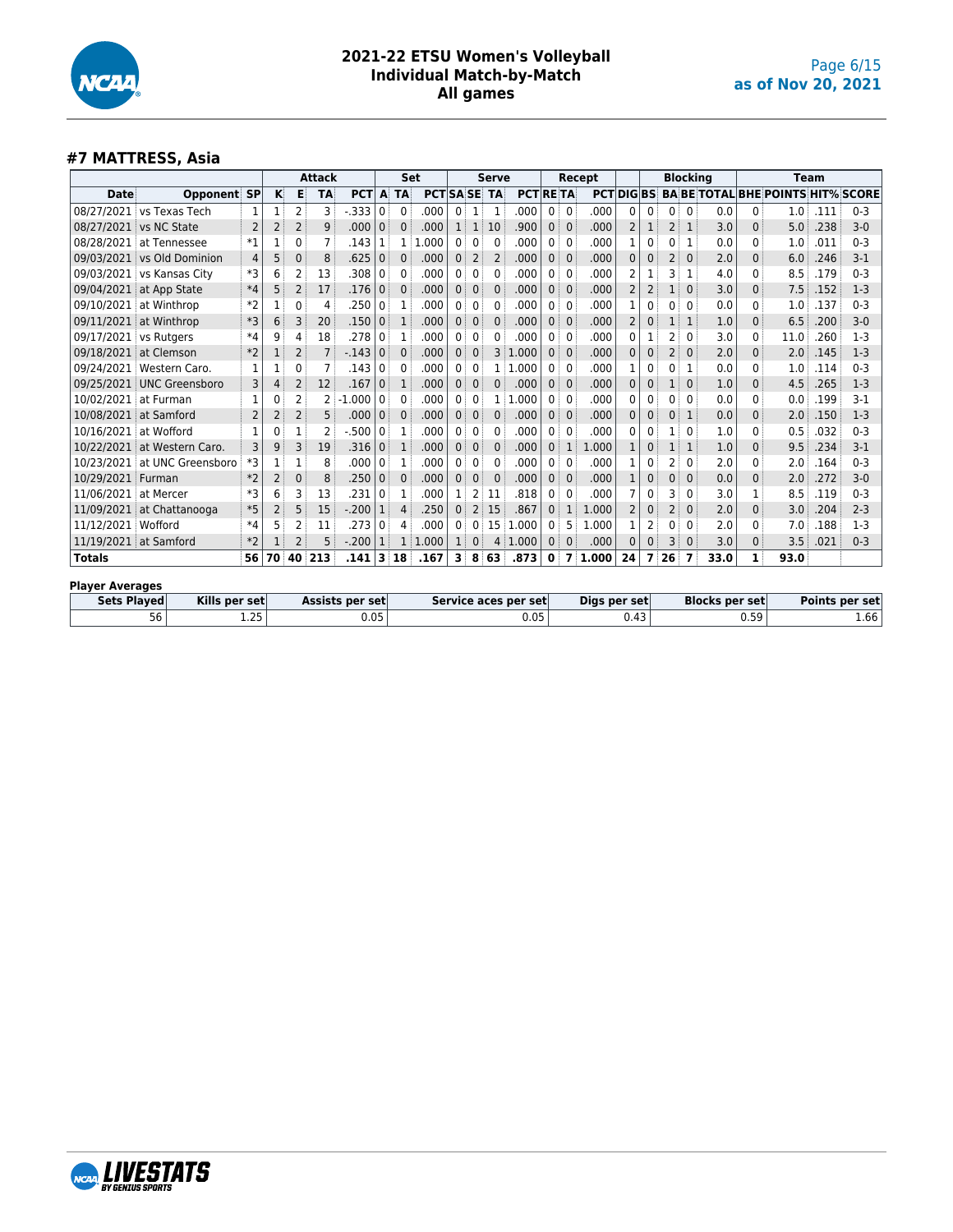

## **#8 DIETZ, Mckenna**

| <b>Date</b>                 |  |  |             |    |                                    |                                                                      |                 |      |                                      |                                           |                                                                     |                                                                                         |                                          |                                                                                            |                                                                                                    |                                   |                                                     |                                                                |                                                                                                                      |                 |                                                      |                                  |                                                                                                                                                                 |
|-----------------------------|--|--|-------------|----|------------------------------------|----------------------------------------------------------------------|-----------------|------|--------------------------------------|-------------------------------------------|---------------------------------------------------------------------|-----------------------------------------------------------------------------------------|------------------------------------------|--------------------------------------------------------------------------------------------|----------------------------------------------------------------------------------------------------|-----------------------------------|-----------------------------------------------------|----------------------------------------------------------------|----------------------------------------------------------------------------------------------------------------------|-----------------|------------------------------------------------------|----------------------------------|-----------------------------------------------------------------------------------------------------------------------------------------------------------------|
|                             |  |  |             |    | <b>PCT</b>                         | A                                                                    | TA              |      |                                      |                                           |                                                                     |                                                                                         |                                          |                                                                                            |                                                                                                    |                                   |                                                     |                                                                |                                                                                                                      |                 |                                                      |                                  |                                                                                                                                                                 |
| 08/28/2021   at Tennessee   |  |  |             |    | 000                                |                                                                      | 6               | 167  | 0:                                   |                                           | L.000                                                               |                                                                                         |                                          | .000                                                                                       |                                                                                                    | $\Omega$                          |                                                     | $\Omega$ :                                                     |                                                                                                                      | 0               |                                                      | .011                             | $0 - 3$                                                                                                                                                         |
| $09/04/2021$ at App State   |  |  |             |    | .000 <sub>1</sub>                  | 8 <sup>3</sup>                                                       |                 | .320 | 0:                                   |                                           |                                                                     |                                                                                         |                                          | .000 <sub>1</sub>                                                                          |                                                                                                    |                                   |                                                     |                                                                |                                                                                                                      |                 |                                                      |                                  | $1-3$                                                                                                                                                           |
| 09/10/2021 at Winthrop      |  |  |             |    | 000                                |                                                                      | 9               |      | 0                                    |                                           | .833                                                                |                                                                                         |                                          | .000.                                                                                      |                                                                                                    |                                   |                                                     |                                                                |                                                                                                                      |                 |                                                      | .137                             | $0 - 3$                                                                                                                                                         |
| 11/06/2021 at Mercer        |  |  |             |    |                                    | 18 <sup>3</sup>                                                      |                 |      | 0 <sup>1</sup>                       |                                           |                                                                     |                                                                                         |                                          |                                                                                            |                                                                                                    |                                   |                                                     | 0:                                                             |                                                                                                                      |                 |                                                      |                                  | $0 - 3$                                                                                                                                                         |
| $11/09/2021$ at Chattanooga |  |  |             |    | 000                                | 12                                                                   | 28.             | .429 |                                      |                                           |                                                                     |                                                                                         |                                          | .000.                                                                                      | 3                                                                                                  | $\Omega$                          |                                                     | $\Omega$                                                       |                                                                                                                      |                 |                                                      |                                  | $2 - 3$                                                                                                                                                         |
| 11/12/2021   Wofford        |  |  |             | 0: |                                    | 12                                                                   |                 | .316 | 0                                    |                                           |                                                                     |                                                                                         |                                          |                                                                                            |                                                                                                    |                                   |                                                     | 0:                                                             |                                                                                                                      |                 |                                                      |                                  | $1-3$                                                                                                                                                           |
| 11/19/2021   at Samford     |  |  |             |    | .000                               |                                                                      |                 | .333 | $0^{\circ}$                          |                                           | .000                                                                |                                                                                         |                                          | .000                                                                                       |                                                                                                    |                                   |                                                     | 0:                                                             |                                                                                                                      |                 |                                                      | .021                             | $0 - 3$                                                                                                                                                         |
|                             |  |  |             |    |                                    |                                                                      |                 |      |                                      |                                           |                                                                     |                                                                                         |                                          |                                                                                            |                                                                                                    |                                   |                                                     |                                                                |                                                                                                                      | 5               |                                                      |                                  |                                                                                                                                                                 |
|                             |  |  | Opponent SP |    | 110:0<br>2 0 0 <br>310:01<br>4 0 0 | <b>Attack</b><br><b>KETA</b><br>2 0 0 0<br>3 0 0 1 <br>1   0   0   0 | ا 000.<br>.0001 |      | <b>Set</b><br>25:<br>45<br>38 i<br>9 | .778 '<br>.400<br>16 0 0 3 000 61 160 031 | 0:<br>0 <sup>1</sup><br>$0^+$<br>0<br>0 <sup>1</sup><br>$0^{\circ}$ | Serve<br><b>PCTISA SE TA</b><br>2:1<br>6<br>$0^{\circ}$<br>$1 \mid 1 \mid 23 \mid .957$ | 1:1.000<br>6:1.000<br>7:1.000<br>1:1.000 | 0 <sup>1</sup><br>0<br>$0^{\circ}$<br>$0^{\circ}$<br>$0^{\circ}$<br>0<br>0<br>$\mathbf{0}$ | Recept<br><b>PCTRETA</b><br>$0^{\frac{1}{2}}$<br>0<br>$0^+$<br>$0^{\circ}$<br>$0$ :<br>$0^{\circ}$ | $0$ 000<br>.000<br>$\vert$ 000. 0 | 3 <sup>1</sup><br>5 <sup>1</sup><br>18 <sup>1</sup> | 0 <sup>1</sup><br>0:<br>0 <sup>1</sup><br>0:<br>0 <sup>1</sup> | 0 <sup>1</sup><br>0:0:<br>0:0:<br>$0^{\circ}$<br>$\Omega$ :<br>0 <sup>1</sup><br>0 <sup>1</sup><br>$0 \mid 0 \mid 0$ | <b>Blocking</b> | 0.0<br>0.0<br>0.0<br>0.0<br>0.0<br>0.0<br>0.0<br>0.0 | 0 <sup>1</sup><br>0 <sup>3</sup> | Team<br><b>PCTIDIG BS BA BE TOTAL BHE POINTS HIT% SCORE</b><br>0.0<br>0.0<br>.152<br>0.0<br>$0.0$ .119<br>1.0 <sup>1</sup><br>.204<br>0.0<br>.188<br>0.0<br>1.0 |

#### **Player Averages**

| <b>Sets Played</b>              | Kills per set | Assists per set | Service aces per set | Digs per set  | <b>Blocks per set</b> | Points per set |
|---------------------------------|---------------|-----------------|----------------------|---------------|-----------------------|----------------|
| $\overline{\phantom{0}}$<br>10' | ງ.00 '        | 3.81            | ა.06                 | $\sim$<br>ᆠᆞᆠ | 0.00                  | 0.06           |

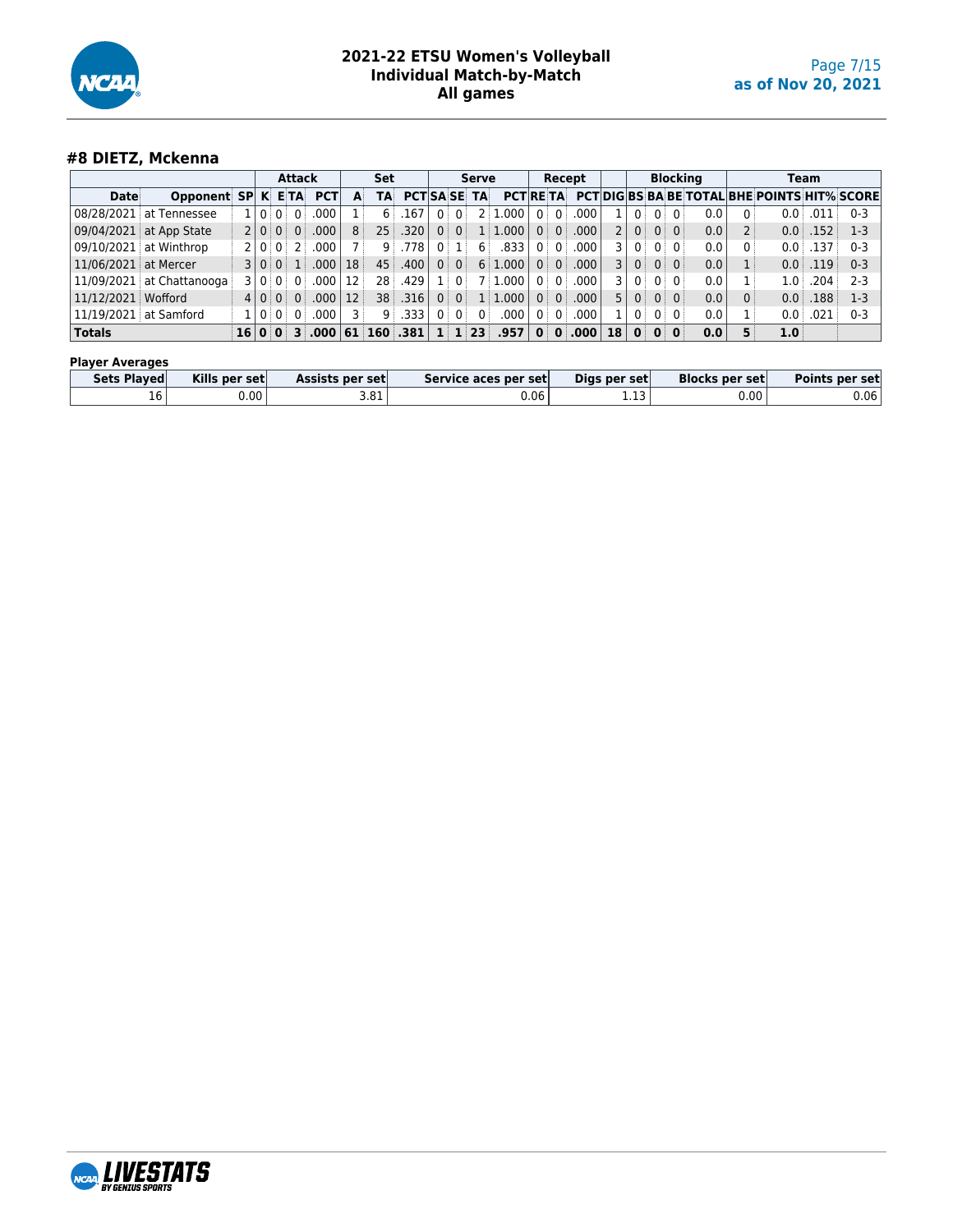

## **#9 SANDERS, Haley**

|                        |                             |      |              |                         |                | <b>Attack</b>   |                | Set            |            |              |                | Serve        |                      |                 | Recept          |              |                |              |              | <b>Blocking</b> |                       |              | Team                                            |      |                |
|------------------------|-----------------------------|------|--------------|-------------------------|----------------|-----------------|----------------|----------------|------------|--------------|----------------|--------------|----------------------|-----------------|-----------------|--------------|----------------|--------------|--------------|-----------------|-----------------------|--------------|-------------------------------------------------|------|----------------|
| <b>Date</b>            | <b>Opponent SP</b>          |      | K            |                         | <b>E</b> TA    | <b>PCT</b>      | A              | <b>TA</b>      | <b>PCT</b> | <b>SA</b>    | <b>SE</b>      | <b>TA</b>    | <b>PCT</b>           | <b>RE</b>       | <b>TA</b>       | <b>PCT</b>   |                |              |              |                 |                       |              | <b>DIG BS BA BE TOTAL BHE POINTS HIT% SCORE</b> |      |                |
| 08/27/2021             | vs Texas Tech               | *3   | 0            | 0                       | $\mathbf{0}$   | .000            | 1              | $\overline{2}$ | 500        | $\mathbf{1}$ | 3              | 14           | .786                 | 2               | 17              | 882          | 4              | 0            | 0            | $\mathbf{0}$    | 0.0                   | 0            | 1.0                                             | .111 | $0 - 3$        |
| 08/27/2021             | vs NC State                 | 3    | $\mathbf{0}$ | 0                       | $\mathbf 0$    | .000            | $\mathbf{1}$   | 2              | .500       | 0            | $\mathbf{1}$   | 14           | .929                 | $\mathbf{1}$    | 9               | .889         | 5              | $\mathbf 0$  | 0            | $\mathbf{0}$    | 0.0                   | 0            | 0.0                                             | .238 | $3 - 0$        |
| 08/28/2021             | at Tennessee                |      | $\mathbf 0$  | 0                       | $\Omega$       | .000            | 0              | 0              | 000        | 0            | 0              | 4            | 1.000                | $\mathbf{0}$    | 0               | .000         | 1              | 0            | 0            | $\mathbf{0}$    | 0.0                   | 0            | 0.0                                             | .011 | $0 - 3$        |
|                        | 09/03/2021 vs Old Dominion  | $*4$ | $\mathbf{0}$ | $\mathbf{0}$            | $\mathbf{0}$   | .000            | $\mathbf 0$    | $\mathbf{0}$   | .000       | $\mathbf{0}$ | $\mathbf{0}$   |              | 14 1.000             | $\mathbf{1}$    | 18              | .944         | $\overline{4}$ | $\mathbf 0$  | 0            | $\mathbf{0}$    | 0.0                   | 0            | 0.0                                             | .246 | $3-1$          |
|                        | 09/03/2021 vs Kansas City   | 2    | 0            | 0                       | $\mathbf{0}$   | .000            | $\Omega$       | 1              | .000       | 0            | $\mathbf{0}$   | 8            | 1.000                | $\mathbf{0}$    | 13              | 1.000        | 5              | $\Omega$     | $\mathbf{0}$ | $\mathbf{0}$    | 0.0                   | 0            | 0.0                                             | .179 | $0 - 3$        |
|                        | 09/04/2021 at App State     | 3    | $\mathbf 0$  | $\mathbf{0}$            | $\mathbf{0}$   | .000            | $\mathbf 0$    | $\overline{2}$ | .000       | 0            | $\mathbf{0}$   | $\mathbf{0}$ | .000                 | $\mathbf{0}$    | $\overline{2}$  | 1.000        | 5              | $\mathbf 0$  | 0            | $\mathbf{0}$    | 0.0                   | 0            | 0.0                                             | .152 | $1-3$          |
|                        | 09/10/2021 at Winthrop      | 3    | 0            | 0                       | $\mathbf{0}$   | .000            | 0              | 5              | 000        | 0            | 0              | 13           | 1.000                | 0               | 0               | .000         | 5              | 0            | 0            | $\mathbf{0}$    | 0.0                   | 0            | 0.0                                             | .137 | $0 - 3$        |
|                        | 09/11/2021 at Winthrop      | 3    | $\mathbf 0$  | $\mathbf 0$             | $\mathbf 0$    | .000            | $\mathbf{0}$   | 3              | .000       | 0            | $\mathbf 0$    | $\mathbf{0}$ | .000                 | 0               | $\mathbf{0}$    | .000         | 6              | $\mathbf{0}$ | 0            | $\mathbf{0}$    | 0.0                   | 0            | 0.0                                             | .200 | $3 - 0$        |
| 09/17/2021 vs Rutgers  |                             |      | 0            | 0                       | $\mathbf{0}$   | .000            | 0              | 6              | 000        | 0            | 0              | $\Omega$     | .000                 | 1               | 18              | .944         | 4              | 0            | 0            | $\mathbf{0}$    | 0.0                   | 0            | 0.0                                             | .260 | $1 - 3$        |
|                        | 09/17/2021 vs UNC Asheville | 3    | $\mathbf{0}$ | $\mathbf{0}$            | $\mathbf{0}$   | .000            | $\mathbf{0}$   | 4              | .000       | 0            | $\mathbf{0}$   | $\mathbf 0$  | .000                 | $\mathbf{0}$    | 16              | 1.000        | 4              | $\mathbf{0}$ | 0            | $\Omega$        | 0.0                   | 0            | 0.0                                             | .336 | $3 - 0$        |
| 09/18/2021             | at Clemson                  | 4    | 0            | 0                       | $\mathbf{0}$   | .000            | 1              | 5              | 200        | 0            | $\mathbf{0}$   | $\mathbf 0$  | .000                 | 1               | 19              | .947         | 6              | $\Omega$     | 0            | $\mathbf{0}$    | 0.0                   | 0            | 0.0                                             | .145 | $1 - 3$        |
|                        | 09/24/2021 Western Caro.    | 3    | 0            | $\mathbf 0$             | 1              | .000            | $\mathbf{0}$   | 2              | .000       | $\mathbf{1}$ | $\Omega$       | 11           | 1.000                | $\Omega$        | 8               | 1.000        | $\overline{7}$ | $\mathbf{0}$ | 0            | $\Omega$        | 0.0                   | $\Omega$     | 1.0                                             | .114 | $0 - 3$        |
|                        | 09/25/2021 UNC Greensboro   | 4    | 0            | 0                       | $\mathbf{0}$   | .000            | 2              | 6              | 333        | 0            | 0              | 0            | .000                 | 1               | 16              | .938         | 5              | 0            | 0            | $\Omega$        | 0.0                   | 0            | 0.0                                             | .265 | $1 - 3$        |
| 10/02/2021             | at Furman                   | 4    | $\mathbf 0$  | $\mathbf 0$             | $\mathbf{0}$   | .000            | 3              | 12             | 250        | 0            | $\overline{2}$ | 17           | .882                 | 0               | 15              | 1.000        | 10             | $\mathbf{0}$ | $\mathbf{0}$ | $\Omega$        | 0.0                   | 0            | 0.0                                             | .199 | $3 - 1$        |
| 10/03/2021             | at The Citadel              | *4   | $\mathbf 0$  | 0                       | $\mathbf{0}$   | .000            | 0              | 10             | 000        | 2            | 0              | 13           | 1.000                | 1               | 22              | .955         | 11             | 0            | 0            | $\mathbf{0}$    | 0.0                   | 0            | 2.0                                             | .220 | $3 - 1$        |
| 10/07/2021 Samford     |                             | $*4$ | 0            | $\mathbf{1}$            | $\mathbf{1}$   | $-1.000$        | $\overline{4}$ | 12             | 333        | $\mathbf{1}$ | 1              | 16           | .938                 | 1               | 19              | .947         | 9              | 0            | 0            | $\Omega$        | 0.0                   | 0            | 1.0                                             | .323 | $3 - 1$        |
| 10/08/2021             | at Samford                  | $*4$ | $\Omega$     | 0                       | $\Omega$       | .000            | 3              | 7              | 429        | 1            | $\overline{2}$ | 14           | .857                 | $\mathbf{0}$    | 7               | 1.000        | $\overline{7}$ | 0            | 0            | $\Omega$        | 0.0                   | 0            | 1.0                                             | .150 | $1 - 3$        |
| 10/08/2021             | Mercer                      | $*3$ | $\mathbf{0}$ | $\mathbf{0}$            | $\mathbf{0}$   | .000            | $\overline{2}$ | 9              | .222       | $\Omega$     | $\mathbf{0}$   |              | 7 1.000              | 0               | 18 <sup>3</sup> | 1.000        | 9              | $\mathbf 0$  | $\mathbf{0}$ | $\Omega$        | 0.0                   | 0            | 0.0                                             | .056 | $0 - 3$        |
|                        | 10/12/2021 Chattanooga      | *3   | $\mathbf{0}$ | $\mathbf{0}$            | $\mathbf{0}$   | .000            | $\Omega$       | 7              | .000       | 1            | 0              |              | 10 1.000             | $\Omega$        | 14              | 1.000        | 5              | $\Omega$     | $\mathbf{0}$ | $\mathbf{0}$    | 0.0                   | 0            | 1.0                                             | .203 | $3 - 0$        |
| 10/16/2021             | at Wofford                  | $*3$ | $\mathbf{0}$ | $\mathbf{0}$            | $\mathbf{0}$   | .000            | $\mathbf{0}$   | $\overline{2}$ | .000       | 0            | $\mathbf{0}$   | 4            | 1.000                | $\mathbf{1}$    | 17              | .941         | 3              | $\mathbf 0$  | $\mathbf{0}$ | $\mathbf{0}$    | 0.0                   | $\mathbf{0}$ | 0.0                                             | .032 | $0 - 3$        |
| 10/22/2021             | at Western Caro.            | $*4$ | $\mathbf 0$  | 0                       | $\mathbf{0}$   | .000            | 0              | 3              | 000        | 0            | 2              | 16           | .875                 |                 | 23              | .957         | 6              | 0            | 0            | $\mathbf{0}$    | 0.0                   | 0            | 0.0                                             | .234 | $3-1$          |
| 10/23/2021             | at UNC Greensboro           | *3   | $\mathbf 0$  | $\mathbf 0$             | $\mathbf{0}$   | .000            | $\mathbf{0}$   | 2              | .000       | 0            | $\mathbf{1}$   | 12           | .917                 | 0               | 16              | 1.000        | 9              | $\mathbf 0$  | 0            | $\mathbf{0}$    | 0.0                   | 0            | 0.0                                             | .164 | $0 - 3$        |
| 10/29/2021 Furman      |                             | *3   | 0            | 0                       | $\Omega$       | .000            | 0              | 2              | 000        | 2            | 2              | 20           | .900                 | 0               | 3               | 1.000        | 8              | 0            | 0            | $\mathbf{0}$    | 0.0                   | 0            | 2.0                                             | .272 | $3 - 0$        |
| 10/30/2021             | The Citadel                 | $*5$ | $\mathbf{0}$ | $\mathbf{0}$            | $\Omega$       | .000            | $\mathbf{0}$   | 3              | .000       | $\mathbf{0}$ | $\Omega$       | 13           | 1.000                | $\mathbf{1}$    | 19              | .947         | 12             | $\Omega$     | $\Omega$     | $\Omega$        | 0.0                   | $\Omega$     | 0.0                                             | .158 | $3 - 2$        |
| 11/06/2021             | at Mercer                   | *3   | $\Omega$     | $\mathbf{0}$            | 1              | .000            | 1              | 4              | 250        | 0            | 0              | 13           | 1.000                | 1               | 13              | .923         | $\overline{7}$ | 0            | $\mathbf{0}$ | $\Omega$        | 0.0                   | 0            | 0.0                                             | .119 | $0 - 3$        |
|                        | 11/09/2021 at Chattanooga   | $*5$ | $\mathbf{0}$ | $\mathbf{0}$            | $\mathbf{0}$   | .000            | 1              | 7              | .143       | $\mathbf{1}$ | 1              | 15           | .933                 | $\mathbf{0}$    | 21              | 1.000        | 5              | $\mathbf{0}$ | 0            | $\mathbf{0}$    | 0.0                   | 0            | 1.0                                             | .204 | $2 - 3$        |
| 11/12/2021 Wofford     |                             | $*4$ | $\Omega$     | 0                       | $\mathbf{0}$   | .000            | 0              | 2              | .000       | 0            | $\Omega$       | 14           | 1.000                | 0               | 11              | 1.000        | 13             | 0            | $\Omega$     | $\mathbf{0}$    | 0.0                   | 0            | 0.0                                             | .188 | $1 - 3$        |
| 11/19/2021 at Samford  |                             | $*3$ | $\Omega$     | $\mathbf{1}$            | $\overline{2}$ | $-.500$         | $\Omega$       | 4              | .000       | $\mathbf{0}$ | $\Omega$       |              | 1.000                | $\mathbf{1}$    | 15              | .933         | $\overline{4}$ | $\Omega$     | $\mathbf{0}$ | $\Omega$        | 0.0                   | $\mathbf{0}$ | 0.0                                             | .021 | $0 - 3$        |
| <b>Totals</b>          |                             | 96   | 0            | $\overline{\mathbf{2}}$ | 5              | $-.400$         |                | 19 124         | .153       |              | 10 15          | 269          | .944                 | 14 <sup>1</sup> | 369             | .962         | 179            | $\mathbf 0$  | 0            | $\mathbf 0$     | 0.0                   | 0            | 10.0                                            |      |                |
|                        |                             |      |              |                         |                |                 |                |                |            |              |                |              |                      |                 |                 |              |                |              |              |                 |                       |              |                                                 |      |                |
| <b>Player Averages</b> |                             |      |              |                         |                |                 |                |                |            |              |                |              |                      |                 |                 |              |                |              |              |                 |                       |              |                                                 |      |                |
| <b>Sets Played</b>     | Kills per set               |      |              |                         |                | Assists per set |                |                |            |              |                |              | Service aces per set |                 |                 | Digs per set |                |              |              |                 | <b>Blocks per set</b> |              |                                                 |      | Points per set |
|                        | 96                          | 0.00 |              |                         |                |                 |                | 0.20           |            |              |                |              |                      | 0.10            |                 |              | 1.86           |              |              |                 |                       | 0.00         |                                                 |      | 0.10           |

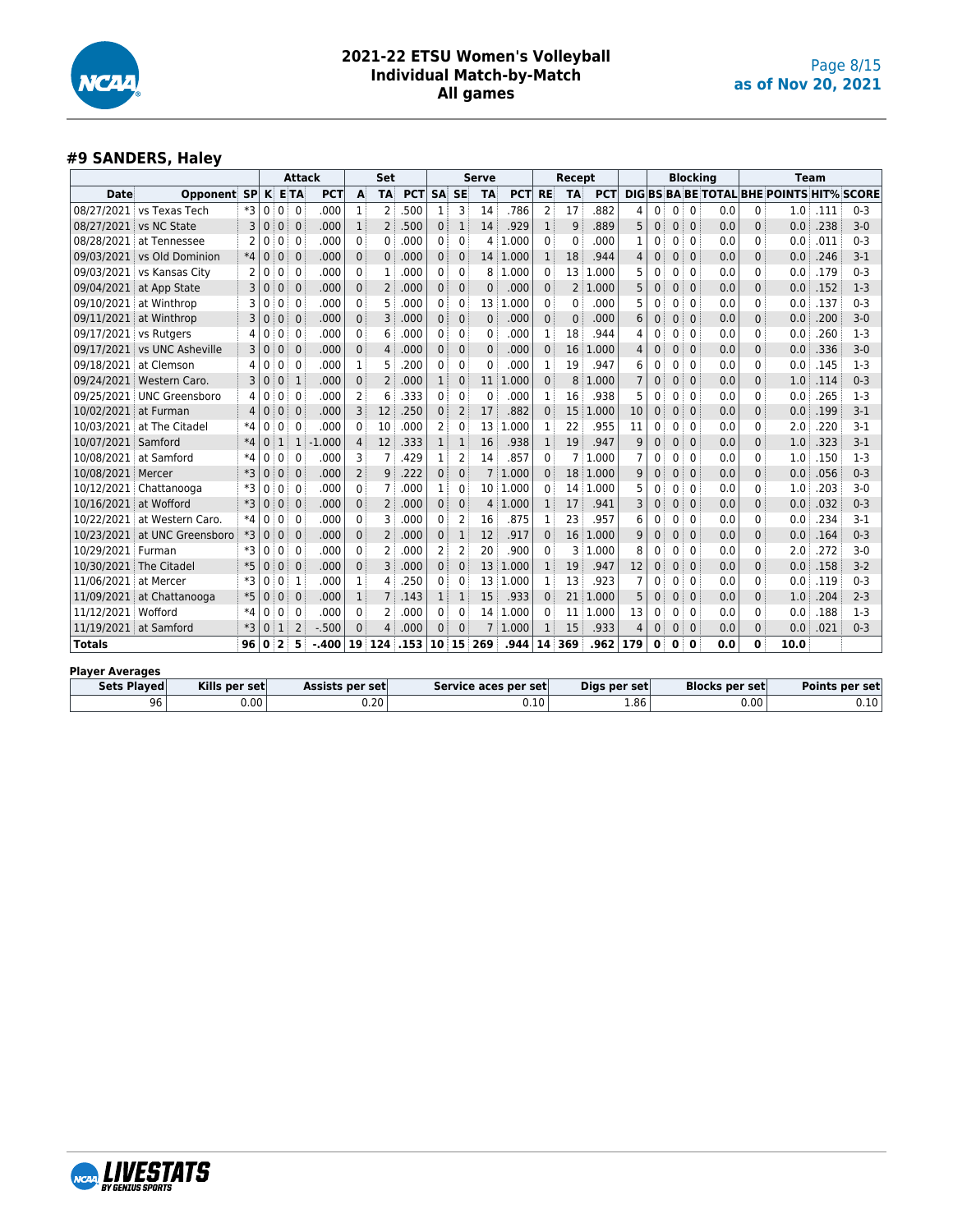

## **#10 THOMAS, Abbey**

|                        |                        |           |                |              | <b>Attack</b>  |            |                | Set          |                     |                   |              | <b>Serve</b> |                 |                | Recept         |            |              |              |                | <b>Blocking</b> |      |              | <b>Team</b>                              |      |         |
|------------------------|------------------------|-----------|----------------|--------------|----------------|------------|----------------|--------------|---------------------|-------------------|--------------|--------------|-----------------|----------------|----------------|------------|--------------|--------------|----------------|-----------------|------|--------------|------------------------------------------|------|---------|
| Date                   | Opponent               | <b>SP</b> | K              | E            | <b>TA</b>      | <b>PCT</b> |                | A TA         | <b>PCT SA SE TA</b> |                   |              |              | <b>PCTRE TA</b> |                |                | <b>PCT</b> | <b>DIGBS</b> |              |                |                 |      |              | <b>BA BE TOTAL BHE POINTS HIT% SCORE</b> |      |         |
| 08/27/2021             | vs Texas Tech          | *3        | 2 <sup>1</sup> | 5            | 14             | .214       |                | 1            | .000<br>1.          | $0^{\frac{1}{2}}$ | 2            | 2            | .000            | 0:             | 0              | .000       | 0            | 0            | 0              | $\Omega$        | 0.0  | $\mathbf{0}$ | 2.0                                      | .111 | $0 - 3$ |
| 08/27/2021             | vs NC State            | $*2$      |                | 2            | 6              | $-.167$    | $\mathbf 0$    | $\Omega$     | .000                | $\Omega$          | $\mathbf{0}$ | 1            | .000            | 0:             | $\Omega$       | .000       | 0            | 0            | 0              | 0               | 0.0  | $\Omega$     | 1.0                                      | .238 | $3-0$   |
| 08/28/2021             | at Tennessee           | *3        | 4              | 1            | 7              | .429       | $\Omega$       |              | .000                | 0                 | $\Omega$     | 0            | .000            | 0              | 3              | 1.000      | 0            | 1            |                | $\Omega$        | 2.0  | 0            | 5.5                                      | .011 | $0 - 3$ |
| 09/03/2021             | vs Old Dominion        | $*2$      | 0              | 1            | $\overline{2}$ | $-.500$    | $\mathbf 0$    | $\mathbf 0$  | .000                | $\mathbf{0}$      | $\mathbf{1}$ | 5            | .800            | 0 <sup>1</sup> | 0              | .000       |              | $\mathbf{0}$ | 0              | 1               | 0.0  | $\mathbf{0}$ | 0.0                                      | .246 | $3-1$   |
| 09/10/2021             | at Winthrop            | 1         | 0              | 0            | 1              | .000       | 0              | $\Omega$     | .000                | $\Omega$          | $\mathbf{0}$ | $\Omega$     | .000            | 0              | $\Omega$       | .000       | 0            | 0            | 0              | $\Omega$        | 0.0  | $\mathbf{0}$ | 0.0                                      | .137 | $0 - 3$ |
| 09/17/2021             | vs UNC Asheville       | *3        | 4              | 1            | 9              | .333       | $\mathbf{0}$   | $\mathbf 0$  | .000                | $\mathbf{0}$      | $\mathbf{0}$ | $\mathbf{0}$ | .000            | 0:             | $\mathbf{0}$   | .000       | 3            | 1            | 2              | $\overline{2}$  | 3.0  | $\mathbf{0}$ | 6.0                                      | .336 | $3 - 0$ |
| 09/18/2021             | at Clemson             | 3         | 5              | 3            | 10             | .200       | $\Omega$       | $\mathbf{0}$ | .000                | $\Omega$          | 0            | $\mathbf{0}$ | .000            | 0              | 0              | .000       | 2            | 0            | 0              | 1               | 0.0  | $\mathbf{0}$ | 5.0                                      | .145 | $1-3$   |
| 09/24/2021             | Western Caro.          | *3        | 4              | 2            | 16             | .125       | $\mathbf{0}$   | 1            | .000                | $\mathbf{0}$      | $\mathbf{0}$ | $\mathbf{0}$ | .000            | 0:             | $\Omega$       | .000       | 0            |              | 3              | 0               | 4.0  | $\mathbf{0}$ | 6.5                                      | .114 | $0 - 3$ |
| 09/25/2021             | <b>UNC Greensboro</b>  | $*2$      | 4              | 3            | $\overline{7}$ | .143       | $\Omega$       | 1            | .000                | $\Omega$          | $\mathbf{0}$ | 0            | .000            | 0 <sup>1</sup> | 0              | .000       | 0            | 0            |                | 0               | 1.0  | $\Omega$     | 4.5                                      | .265 | $1-3$   |
| 10/02/2021             | at Furman              | $*4$      | 6              | 1            | 11             | .455       | $\mathbf{0}$   | $\mathbf{0}$ | .000                | $\mathbf{0}$      | 0            | $\mathbf{0}$ | .000            | 0:             | $\Omega$       | .000       |              |              | 4              | $\mathbf{1}$    | 5.0  | $\mathbf{0}$ | 9.0                                      | .199 | $3-1$   |
| 10/03/2021             | at The Citadel         | $*4$      | 11             | 4            | 24             | .292       | $\Omega$       | $\mathbf{0}$ | .000                | $\mathbf{0}$      | $\mathbf{0}$ | 0            | .000            | 0 <sup>1</sup> |                | .000       |              | 1            | 2              | 0               | 3.0  | $\mathbf{0}$ | 13.0                                     | .220 | $3-1$   |
| 10/07/2021             | Samford                | $*4$      | 7              | 0            | 13             | .538       |                | 4            | .250                | $\mathbf 0$       | $\mathbf{0}$ | $\mathbf{0}$ | .000            | 0 <sup>1</sup> | $\Omega$       | .000       |              |              | $\overline{2}$ | $\mathbf{0}$    | 3.0  | $\mathbf{0}$ | 9.0                                      | .323 | $3 - 1$ |
| 10/08/2021             | at Samford             | $*4$      |                | 1            | 8              | .000       | $\mathbf{0}$   |              | .000                | 0                 | $\Omega$     | $\mathbf{0}$ | .000            | 0:             | $1$ :          | 1.000      |              | 0            | 3              | 1               | 3.0  | $\mathbf{0}$ | 2.5                                      | .150 | $1-3$   |
| 10/08/2021             | Mercer                 | $*3$      | 2              | 1            | $\overline{7}$ | .143       | $\Omega$       | $\Omega$     | .000                | $\Omega$          | $\Omega$     | $\mathbf{0}$ | .000            | 0:             | 0              | .000       |              | 0            |                | $\Omega$        | 1.0  | $\Omega$     | 2.5                                      | .056 | $0 - 3$ |
|                        | 10/12/2021 Chattanooga | *3        | 6              | 0            | 13             | .462       | 0              | 3            | .000                | $\Omega$          | 0            | 0            | .000            | 0              |                | 1.000      | 0            | 0            | 3              | $\Omega$        | 3.0  | 0            | 7.5                                      | .203 | $3-0$   |
| 10/16/2021             | at Wofford             | *3        | 3              | 2            | 8              | .125       | $\mathbf{0}$   | 2            | .000                | $\mathbf{0}$      | $\mathbf{0}$ | $\mathbf{0}$ | .000            | 0:             | $\Omega$       | .000       | 3            | $\mathbf{0}$ | 0              | 0               | 0.0  | $\mathbf 0$  | 3.0                                      | .032 | $0 - 3$ |
| 10/22/2021             | at Western Caro.       | $*2$      |                | 2            | 5              | .200       | 0              | $\Omega$     | .000                | $\Omega$          | 0            | 0            | .000            | 0              | 0              | .000       | 0            | 0            |                | 0               | 1.0  | $\mathbf{0}$ | 1.5                                      | 234  | $3-1$   |
| 10/23/2021             | at UNC Greensboro      | 1         | 0              | 1            |                | $-1.000$   | $\mathbf{0}$   | 1            | .000                | $\mathbf{0}$      | $\mathbf{0}$ | $\mathbf{0}$ | .000            | 0:             | 0              | .000       | 0            | $\mathbf{0}$ | 0              | 0               | 0.0  | $\mathbf{1}$ | 0.0                                      | .164 | $0 - 3$ |
| 10/29/2021 Furman      |                        | 2         |                | 1            | 4              | .000       | $\Omega$       | 0            | .000                | $\Omega$          | 0            | 0            | .000            | 0 <sup>1</sup> | 2              | 1.000      | 0            | 0            |                | $\Omega$        | 1.0  | $\mathbf{0}$ | 1.5                                      | .272 | $3-0$   |
| 10/30/2021             | The Citadel            | $*5$      | 6              | $\mathbf{1}$ | 11             | .455       | $\mathbf 0$    | 1            | .000                | $\mathbf{0}$      | $\mathbf{0}$ | $\mathbf{0}$ | .000            | 0 <sup>1</sup> | 1 <sup>1</sup> | 1.000      | 0            | $\mathbf{0}$ | 3              | 0               | 3.0  | $\Omega$     | 7.5                                      | .158 | $3 - 2$ |
| 11/06/2021             | at Mercer              | *3        | 3              | 1            | 12             | .167       | $\Omega$       | $\mathbf{0}$ | .000                | 0                 | 0            | 0            | .000            | 0              | 0              | .000       |              | 0            | 3              | 1               | 3.0  | $\mathbf{0}$ | 4.5                                      | .119 | $0 - 3$ |
| 11/09/2021             | at Chattanooga         | *5        | 6              | 2            | 12             | .333   0   |                | 1            | .000                | $\mathbf{0}$      | 0            | $\mathbf{0}$ | .000            | 0:             | 0              | .000       | 1            | $\mathbf{0}$ | 5              | 1               | 5.0  | $\mathbf{0}$ | 8.5                                      | .204 | $2 - 3$ |
| 11/12/2021             | Wofford                | $*4$      | 9              | 1            | 19             | .421       | 0              | 2            | .000                | $\Omega$          | 0            | 0            | .000            | 0              | 3              | 1.000      | 0            | 0            | 7              | $\Omega$        | 7.0  | $\mathbf{0}$ | 12.5                                     | .188 | $1-3$   |
| 11/19/2021             | at Samford             | *3        | 6              |              | 11             | .455       | $\mathbf 0$    |              | .000                | $\mathbf 0$       | $\mathbf{0}$ | $\mathbf{0}$ | .000            | 0              | 0              | .000       | $\Omega$     | 1            |                | 0               | 2.0  | $\mathbf{0}$ | 7.5                                      | .021 | $0 - 3$ |
| <b>Totals</b>          |                        | 72        | 92             | 37           | 231            | .238       | $\overline{2}$ | 20           | .100                | 0                 | 3            | 8            | .625            |                |                | 0:12:1.000 | 16           | 7            | 43             | 8               | 50.0 | 1            | 120.5                                    |      |         |
| <b>Player Averages</b> |                        |           |                |              |                |            |                |              |                     |                   |              |              |                 |                |                |            |              |              |                |                 |      |              |                                          |      |         |

| Sets Played | Kills per set | Assists per setl | Service aces per set | Digs per set   | <b>Blocks per set</b> | Points per set        |
|-------------|---------------|------------------|----------------------|----------------|-----------------------|-----------------------|
| $-1$        | 1.28          | 0.03             | 0.00                 | $\sim$<br>U.ZZ | 0.69                  | $\sim$ $\sim$<br>1.O/ |

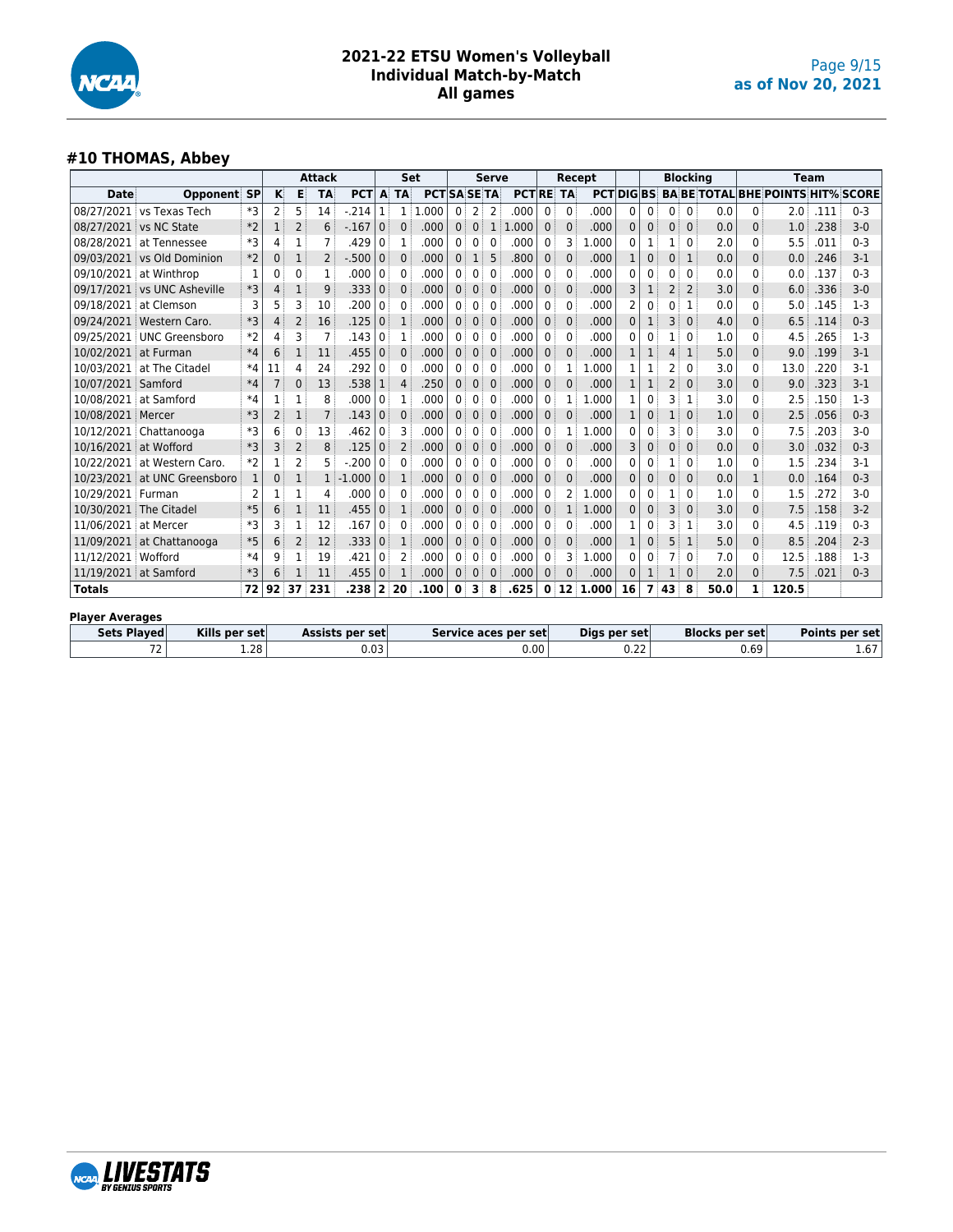

## **#12 VAZQUEZ, Josannah**

|                        |                                     |      |                |                | <b>Attack</b> |                 |                | Set            |            |              |                | <b>Serve</b> |                      |                | Recept    |              |                |              |          | <b>Blocking</b> |                       |              |                                          | <b>Team</b> |                       |
|------------------------|-------------------------------------|------|----------------|----------------|---------------|-----------------|----------------|----------------|------------|--------------|----------------|--------------|----------------------|----------------|-----------|--------------|----------------|--------------|----------|-----------------|-----------------------|--------------|------------------------------------------|-------------|-----------------------|
| Date                   | <b>Opponent SP</b>                  |      | к              | Е              | <b>TA</b>     | <b>PCT</b>      | A              | <b>TA</b>      | <b>PCT</b> | <b>SA</b>    | <b>SE</b>      | <b>TA</b>    | <b>PCT</b>           | <b>RE</b>      | <b>TA</b> | <b>PCT</b>   | <b>DIGBS</b>   |              |          |                 |                       |              | <b>BA BE TOTAL BHE POINTS HIT% SCORE</b> |             |                       |
|                        | 08/27/2021 vs Texas Tech            | *3   | 13             | 1              | 27            | 444             | $\mathbf{0}$   | $\mathbf{1}$   | .000       | $\Omega$     | $\mathbf{1}$   | 6            | 833                  |                | 24        | .958         | 5              | 0            | ŋ        | $\Omega$        | 0.0                   | $\Omega$     | 13.0                                     | .111        | $0 - 3$               |
|                        | 08/27/2021 vs NC State              | *3   | 11             | $\overline{2}$ | 38            | .237            | $\overline{2}$ | $\overline{7}$ | .286       | $\mathbf{1}$ | $\overline{2}$ | 19           | .895                 | 1              | 11        | .909         | 12             | $\mathbf{0}$ | 1        | $\Omega$        | 1.0                   | $\Omega$     | 12.5                                     | .238        | $3-0$                 |
|                        | 08/28/2021 at Tennessee             | $*3$ | 9              |                | 25            | .080            | $\mathbf{0}$   | 2              | .000       | 1            | 3              | 9            | .667                 | $\Omega$       | 10        | 1.000        | 4              | 0            | 0        | $\mathbf{0}$    | 0.0                   | $\Omega$     | 10.0                                     | .011        | $0 - 3$               |
|                        | 09/03/2021 vs Old Dominion          | $*4$ | 19             | 8              | 39            | .282            | $\mathbf{1}$   | 3              | .333       | $\mathbf{1}$ | 2              | 21           | 905                  | 4              | 24        | .833         | 12             | $\mathbf{0}$ |          | $\overline{2}$  | 1.0                   | 1            | 20.5                                     | .246        | $3-1$                 |
|                        | 09/03/2021 vs Kansas City           | *3   | 10             | 5              | 31            | .161            | $\mathbf{0}$   | ٦              | .000       | 0            | $\mathbf{1}$   | 9            | 889                  | 1              | 20        | .950         | Δ              |              | 0        | $\Omega$        | 1.0                   | 0            | 11.0                                     | .179        | $0 - 3$               |
|                        | 09/04/2021 at App State             | $*4$ | 11             | 7              | 28            | .143            | $\mathbf{1}$   | 5              | .200       | $\mathbf{1}$ | 4              | 12           | .667                 | 1              | 18        | .944         | 6              | $\mathbf{0}$ | 0        | $\overline{2}$  | 0.0                   | $\Omega$     | 12.0                                     | .152        | $1 - 3$               |
|                        | 09/10/2021 at Winthrop              | $*3$ | 7              | 4              | 28            | .107            | 1              |                | .143       | 1            | 3              | 11           | .727                 | 3              | 3         | .000         | 8              | 0            |          | $\Omega$        | 1.0                   | 0            | 8.5                                      | .137        | $0 - 3$               |
|                        | 09/11/2021 at Winthrop              | $*3$ | 10             | 5              | 34            | .147            | $\Omega$       | $\Delta$       | .000       | $\Omega$     | $\Omega$       | $\Omega$     | .000                 | $\Omega$       | $\Omega$  | .000         | 8              | $\mathbf{0}$ | 0        | $\Omega$        | 0.0                   | $\Omega$     | 10.0                                     | .200        | $3 - 0$               |
| 09/17/2021 vs Rutgers  |                                     | $*4$ | 15             | 3              | 42            | 286             | 1              | Δ              | .250       | 0            | 0              | q            | .000                 | 3              | 33        | .909         | 8              | 0            | 2        | $\Omega$        | 2.0                   | $\Omega$     | 16.0                                     | .260        | $1-3$                 |
|                        | 09/17/2021 vs UNC Asheville         | *3   | 10             | 4              | 25            | .240            | $\mathbf{1}$   | 5              | .200       | $\mathbf{0}$ | $\mathbf{1}$   | 12           | .917                 | $\Omega$       | 15        | .000         | 8              | $\mathbf{0}$ |          | $\mathbf{0}$    | 1.0                   | $\Omega$     | 10.5                                     | .336        | $3 - 0$               |
| 09/18/2021 at Clemson  |                                     | 4    | 10             | 3              | 37            | .189            | 1              | q              | .111       | $\mathbf{0}$ | 2              | 11           | .818                 | 3              | 28        | .893         | q              | 0            | 2        | $\mathbf{0}$    | 2.0                   | $\Omega$     | 11.0                                     | .145        | $1-3$                 |
|                        | 09/24/2021 Western Caro             | $*3$ | 12             | 3              | 29            | .310            | $\Omega$       | 3              | .000       | $\Omega$     | $\overline{2}$ | 9            | .778                 | 3              | 35        | .914         | 11             | 0            |          | $\Omega$        | 4.0                   | $\Omega$     | 14.0                                     | .114        | $0 - 3$               |
|                        | 09/25/2021 UNC Greensboro           | *4   | 16             | 3              | 45            | 289             | 2              | 10             | .200       | $\mathbf{0}$ | 1              | 13           | 923                  | 3              | 36        | .917         | 13             | $\mathbf{0}$ | 0        | $\mathbf{0}$    | 0.0                   | $\Omega$     | 16.0                                     | .265        | $1 - 3$               |
| 10/02/2021 at Furman   |                                     | $*4$ | 12             | 6              | 38            | .158            | $\mathbf{1}$   | $\overline{4}$ | .250       | $\mathbf{0}$ | $\mathbf{1}$   | 11           | .909                 | Δ              | 36        | .889         |                | $\mathbf{1}$ | 3        | $\mathbf{0}$    | 4.0                   | $\Omega$     | 14.5                                     | .199        | $3 - 1$               |
|                        | 10/03/2021 at The Citadel           | $*4$ | $\overline{7}$ | 6              | 38            | 026             | $\mathbf{1}$   | 6              | .167       | 0            | 3              | 16           | .813                 | 0              | 26        | .000         | 15             |              | 0        | $\Omega$        | 1.0                   | 0            | 8.0                                      | .220        | $3-1$                 |
| 10/07/2021 Samford     |                                     | $*4$ | 11             | 3              | 38            | .211            | $\mathbf{0}$   | 6              | .000       | $\mathbf{0}$ | $\overline{2}$ | 18           | .889                 | 6              | 33        | .818         | 8              | $\mathbf{1}$ | 0        | $\mathbf{1}$    | 1.0                   | $\Omega$     | 12.0                                     | .323        | $3 - 1$               |
| 10/08/2021 at Samford  |                                     | $*4$ | 21             |                | 54            | .259            | $\Omega$       | 4              | .000       | $\mathbf{0}$ | $\overline{a}$ | 13           | .846                 | $\Omega$       | 26        | 1.000        | 15             | 0            | 0        | $\Omega$        | 0.0                   | $\mathbf{0}$ | 21.0                                     | .150        | $1-3$                 |
| 10/08/2021 Mercer      |                                     | $*3$ | $\overline{4}$ | $\overline{7}$ | 24            | $-125$          | $\Omega$       | 6              | .000       | $\mathbf{1}$ | $\overline{2}$ | 13           | .846                 | $\overline{2}$ | 25        | .920         | q              | $\mathbf{0}$ | 1        | $\overline{3}$  | 1.0                   | $\Omega$     | 5.5                                      | .056        | $0 - 3$               |
|                        | 10/12/2021 Chattanooga              | $*3$ | 4              | 4              | 20            | .000            | 1              |                | .143       | 3            | 3              | 22           | 864                  | 0              | 32        | 1.000        |                | 0            |          | $\mathbf{1}$    | 1.0                   | 0            | 7.5                                      | .203        | 3-0                   |
| 10/16/2021 at Wofford  |                                     | $*3$ | $\overline{7}$ | 3              | 20            | .200            | $\mathbf{0}$   | $\Omega$       | .000       | $\mathbf{0}$ | $\mathbf{1}$   | 8            | .875                 | 4              | 23        | .826         | $\overline{7}$ | $\mathbf{1}$ | 0        | $\mathbf{0}$    | 1.0                   | $\Omega$     | 8.0                                      | .032        | $0 - 3$               |
|                        | 10/22/2021 at Western Caro.         | $*4$ | 22             |                | 50            | 300             | 1              | 5              | .200       | $\mathbf{0}$ | $\overline{2}$ | 20           | .900                 | ำ              | 16        | .938         | 8              | 0            |          | $\mathbf{1}$    | 1.0                   | 0            | 22.5                                     | .234        | $3 - 1$               |
|                        | 10/23/2021 at UNC Greensboro        | *3   | 12             | 4              | 32            | .250            | $\Omega$       | 2              | .000       | 1            | $\overline{2}$ | 12           | .833                 | -1             | 21        | .952         | 11             | $\mathbf{0}$ | $\Omega$ | $\Omega$        | 0.0                   | $\Omega$     | 13.0                                     | .164        | $0 - 3$               |
| 10/29/2021 Furman      |                                     | *3   | 16             | 6              | 41            | 244             | $\Omega$       | 2              | .000       | 2            | $\mathbf{1}$   | 12           | 917                  | 0              | 17        | 1.000        |                | $\mathbf{0}$ |          | $\mathbf{0}$    | 1.0                   | 0            | 18.5                                     | .272        | $3-0$                 |
| 10/30/2021 The Citadel |                                     | $*5$ | 14             | 5              | 51            | .176            | $\mathbf{0}$   | 5              | .000       | $\mathbf{1}$ | $\mathbf{1}$   | 16           | .938                 | $\Omega$       | 37        | 1.000        | 18             | 0            |          | $\mathbf{0}$    | 1.0                   | $\Omega$     | 15.5                                     | .158        | $3-2$                 |
| 11/06/2021 at Mercer   |                                     | $*3$ | 9              | 8              | 39            | .026            | $\mathbf{0}$   | З              | .000       | 1            | 2              | 10           | .800                 | 2              | 30        | .933         | 7              | $\mathbf{0}$ | 2        | $\Omega$        | 2.0                   | $\Omega$     | 11.0                                     | .119        | $0 - 3$               |
|                        | 11/09/2021 at Chattanooga           | $*5$ | 19             | 13             | 57            | .105            | $\Omega$       | 4              | .000       | 1            | 3              | 17           | .824                 | 1              | 35        | .971         | 17             | 1            | 3        | $\Omega$        | 4.0                   | $\Omega$     | 22.5                                     | .204        | $2 - 3$               |
| 11/12/2021 Wofford     |                                     | $*4$ | 9              | 10             | 37            | $-027$          | $\Omega$       | 8              | .000       | 0            | 1              | 15           | .933                 |                | 43        | 1.000        | 10             | 1            | ŋ        | $\mathbf{1}$    | 1.0                   | 0            | 10.0                                     | .188        | $1-3$                 |
| 11/19/2021 at Samford  |                                     | *3   | 4              |                | 26            | $-115$          | $\Omega$       | Δ              | .000       | $\Omega$     | $\Omega$       | 10           | 1.000                |                | 13        | .923         | $\Delta$       | $\mathbf{0}$ |          | $\Omega$        | 1.0                   | $\Omega$     | 4.5                                      | .021        | $0 - 3$               |
| <b>Totals</b>          |                                     | 99   | 324            | 151            | 993           | .174            | 14             | 129            | .109       | 15           | 48             | 354          | .864                 | 45             | 670       | .933         | 256            | 7            | 26       | - 11            | 33.0                  |              | 359.0                                    |             |                       |
| <b>Player Averages</b> |                                     |      |                |                |               |                 |                |                |            |              |                |              |                      |                |           |              |                |              |          |                 |                       |              |                                          |             |                       |
|                        | <b>Sets Played</b><br>Kills per set |      |                |                |               | Assists per set |                |                |            |              |                |              | Service aces per set |                |           | Digs per set |                |              |          |                 | <b>Blocks per set</b> |              |                                          |             | <b>Points per set</b> |

99 3.27 0.14 0.15 2.59 0.33 3.63

| VLƏ IAI Ə<br><b>Martin</b><br><b>BY GENIUS SPORTS</b> |  |
|-------------------------------------------------------|--|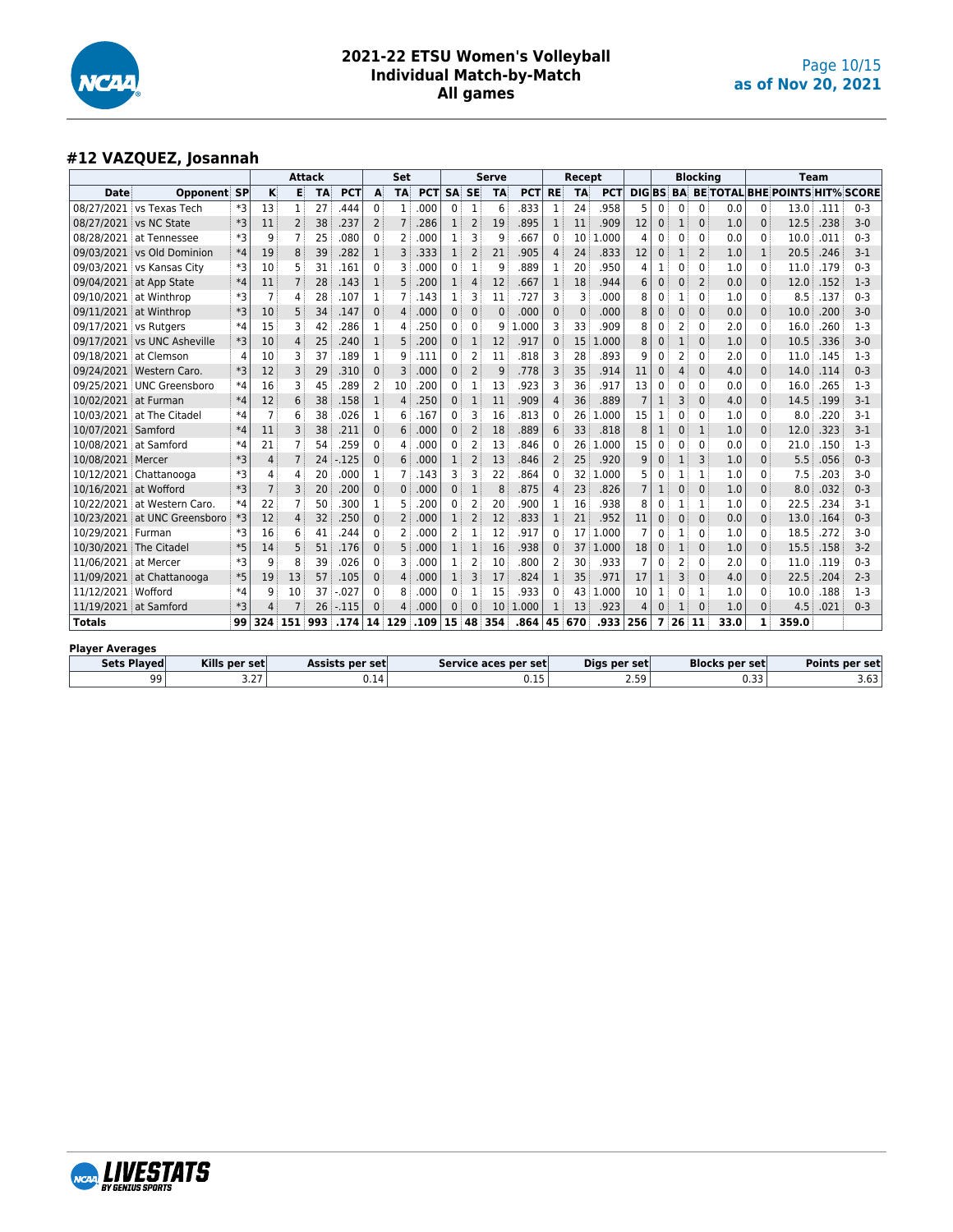

## **#14 JOHNSON, Ally**

|                          |                                |      |                             |      | <b>Attack</b> |                              |                |                | Set                 |                |              | <b>Serve</b>    |                      |                |                 | Recept           |                |                |                 | <b>Blocking</b> |   | <b>Team</b>                                         |       |         |
|--------------------------|--------------------------------|------|-----------------------------|------|---------------|------------------------------|----------------|----------------|---------------------|----------------|--------------|-----------------|----------------------|----------------|-----------------|------------------|----------------|----------------|-----------------|-----------------|---|-----------------------------------------------------|-------|---------|
| Date                     | <b>Opponent SP</b>             |      |                             |      | <b>KETA</b>   | <b>PCT</b>                   |                | <b>ATA</b>     | <b>PCTISA SE TA</b> |                |              |                 | <b>PCTRETA</b>       |                |                 |                  |                |                |                 |                 |   | <b>PCTIDIGIBS BA BE TOTAL BHE POINTS HIT% SCORE</b> |       |         |
|                          | 09/03/2021 vs Old Dominion     |      |                             | 0:0: |               | 000                          |                | $\Omega$       | .000                |                | $0^+$        | 0 <sup>1</sup>  | .000                 | 0 <sup>1</sup> |                 | .000.            | 0 <sup>1</sup> | $0^{\circ}$    | $0 \mid 0 \mid$ | 0.0             |   | 0.0                                                 | .246  | $3-1$   |
|                          | 09/03/2021 vs Kansas City      |      |                             | 0:0: |               | .000                         |                | $\overline{1}$ | .000.               | 0 <sup>1</sup> |              | $0 \mid 0 \mid$ | .000                 | 0 <sup>1</sup> | $\overline{0}$  | .000             | 0              | $1 \pm$        | 1:0:            | 2.0             |   | 1.5                                                 | L79 i | $0 - 3$ |
|                          | 09/04/2021 at App State        |      | 0 :                         |      |               | $2: -500$                    | 0 i            | $\Omega$ :     | .000                |                | 0:0:0        |                 | .000                 | 0 <sup>1</sup> |                 | .000             | 0 <sup>1</sup> | 0              | 0 i 1 i         | 0.0             |   | 0.0                                                 | .152  | 1-3     |
|                          | $\vert$ 09/10/2021 at Winthrop | $*3$ |                             |      | 7:3:27        | .148                         | $\overline{0}$ | 1 <sup>1</sup> | .000                | 0 <sup>1</sup> |              | $0 \mid 0 \mid$ | .000.                |                | 1:1             | .000             | 2 <sup>1</sup> | 0 <sup>1</sup> | $0 \mid 0 \mid$ | 0.0             |   | 7.0                                                 | .137  | $0 - 3$ |
| 09/17/2021 vs Rutgers    |                                |      |                             | 0:0: |               | 000                          |                |                | .000                |                | 0:0:0:       |                 | .000                 | 0 <sup>1</sup> |                 | .000             | 0 <sup>1</sup> | 0              | $0 \pm 0 \pm$   | 0.0             |   | 0.0                                                 | 260   | $1-3$   |
|                          | 09/24/2021   Western Caro.     |      |                             |      |               | $2 \mid 4 \mid 12 \mid -167$ | 0:             | 1 <sup>1</sup> | .000.               | 0 <sup>1</sup> |              | $0 \mid 0 \mid$ | .000.                |                | $1 \mid 1 \mid$ | .000             | 2 <sup>1</sup> | $0$ :          | 0:0:            | 0.0             |   | 2.0                                                 | .114  | $0 - 3$ |
| 10/30/2021   The Citadel |                                |      |                             | 0:0: |               | 000                          |                | l ດ ⊟ ດ ⊟      | .000                | 0 <sup>1</sup> |              | $0 \mid 0 \mid$ | .000.                | n :            |                 | .000             | 0 <sup>1</sup> | 0 <sup>1</sup> | $0 \pm 0$       | 0.0             |   | 0.0                                                 | L58   | $3-2$   |
| 11/12/2021   Wofford     |                                |      |                             |      | 2   0   10    | .200                         | $\Omega$ :     | $-1$           | .000                | 0 <sup>1</sup> |              | $0 \mid 0 \mid$ | .000.                | 0 <sup>1</sup> | $\overline{0}$  | .000             |                | 0              | 1:0:            | 1.0             |   | 2.5                                                 | .188  | $1-3$   |
| 11/19/2021 at Samford    |                                |      |                             | 0:1  |               | $7 - 143$                    | $\Omega$       | 0 <sup>1</sup> | .000                | 0 <sup>1</sup> | $0^+$        | 0 <sup>1</sup>  | .000                 | 0 <sup>1</sup> | $\overline{0}$  | .000.            |                | 0 <sup>1</sup> | 0:0:            | 0.0             |   | $0.0\,$                                             | .021  | $0 - 3$ |
| <b>Totals</b>            |                                |      | $14 \mid 11 \mid 9 \mid 64$ |      |               | .031                         | $\mathbf{0}$   | 4              | .000                | $\mathbf{0}$   | $\mathbf{0}$ |                 | $\vert 0 \vert$ .000 |                |                 | $2 \, 2 \, .000$ | 6              | $\mathbf{1}$   | $2 \mid 1$      | 3.0             | 0 | 13.0                                                |       |         |

#### **Player Averages**

| <b>Sets Plaved</b> | Kills per set | Assists per set | Service aces per set | Digs per set | <b>Blocks per set</b> | Points per set |
|--------------------|---------------|-----------------|----------------------|--------------|-----------------------|----------------|
| $\mathbf{\Lambda}$ | 0.79          | ງ.00'           | $0.00\,$             | 0.43         | U.ZI                  | 0.93           |

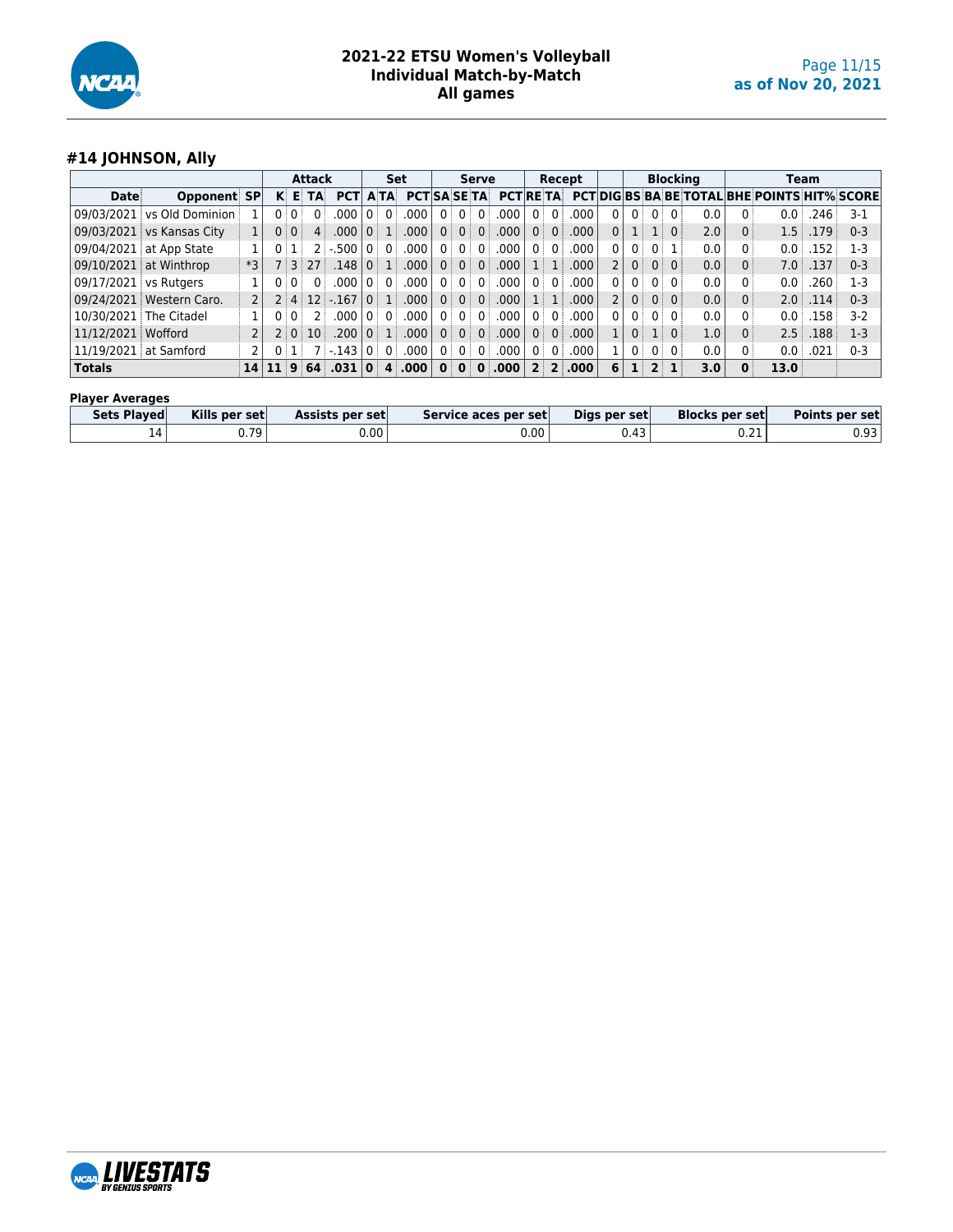

#### **#15 ESPOSITO, Sara**

|                        |                              |                |                |                | <b>Attack</b> |                        |                 | Set            |            |              |                | <b>Serve</b>    |                      |              |                   | Recept       |                |                |                | <b>Blocking</b> |                       |              | Team                                                |      |                       |
|------------------------|------------------------------|----------------|----------------|----------------|---------------|------------------------|-----------------|----------------|------------|--------------|----------------|-----------------|----------------------|--------------|-------------------|--------------|----------------|----------------|----------------|-----------------|-----------------------|--------------|-----------------------------------------------------|------|-----------------------|
| Date                   | Opponent                     | <b>SP</b>      | к              | Е              | <b>TA</b>     | <b>PCT</b>             |                 | A TA           | <b>PCT</b> | <b>SA</b>    | <b>SE</b>      | <b>TA</b>       | <b>PCT RE</b>        |              | ់ TA              |              |                |                |                |                 |                       |              | <b>PCT DIG BS BA BE TOTAL BHE POINTS HIT% SCORE</b> |      |                       |
|                        | 08/27/2021 vs Texas Tech     | *3             | $\overline{7}$ | 8              | 33            | .030                   | 0 <sup>3</sup>  | $\mathbf{1}$   | .000       | 2            | 2              | 9               | .778                 | 0            | 2                 | 1.000        | 2              | 1              | $\Omega$       | $\mathbf 0$     | 1.0                   | 0            | 10.0                                                | .111 | $0 - 3$               |
|                        | 08/27/2021 vs NC State       | 3              | 10             | $\overline{2}$ | 29            | .276                   | 0               | $\mathbf{1}$   | .000       | $\Omega$     | 0              | 12 <sup>2</sup> | .000                 | $\mathbf{1}$ | 4                 | .750         | 6              | 0              | $\mathbf{1}$   | $\mathbf{1}$    | 1.0                   | 0            | 10.5                                                | .238 | $3 - 0$               |
|                        | 08/28/2021 at Tennessee      | *3             | 5              | $\overline{7}$ | 31            | .065                   | 0               | 2              | .000       |              | 1              | 8               | .875                 | 0            | 8                 | 1.000        | 0              | 0              | 3              | 0               | 3.0                   | 0            | 7.5                                                 | .011 | $0 - 3$               |
|                        | 09/03/2021 vs Old Dominion   | 4              | $\overline{7}$ | 3              | 19            | .211                   | $\mathbf{1}$    | 5              | .200       | 2            | $\mathbf{0}$   | 13 <sup>3</sup> | 1.000                | $\Omega$     |                   | 1:1.000      | $\mathbf{1}$   | 0              | $\mathbf{1}$   | $\mathbf{0}$    | 1.0                   | $\mathbf{0}$ | 9.5                                                 | .246 | $3-1$                 |
|                        | 09/03/2021 vs Kansas City    | *3             | 3              | $\overline{2}$ | 15            | 067                    | 0               | 0              | .000       | 0            | 0              | 6               | .000<br>1.           | 0            | 5                 | 1.000        | 2              | 0              | 0              | $\Omega$        | 0.0                   | $\Omega$     | 3.0                                                 | .179 | $0 - 3$               |
|                        | 09/04/2021 at App State      | $\overline{4}$ | 12             | 3              | 30            | .300                   | $\mathbf{0}$    | $\mathbf 0$    | .000       |              | $\overline{2}$ | 9               | .778                 | $\mathbf{0}$ | 2                 | 1.000        | $\overline{2}$ | 0              | $\mathbf{1}$   | $\mathbf{1}$    | 1.0                   | $\mathbf{0}$ | 13.5                                                | .152 | $1-3$                 |
|                        | 09/10/2021 at Winthrop       | *3             | 5              | $\mathbf 0$    | 18            | .278                   | 0               | 3              | .000       | $\Omega$     | 0              | 2               | .000                 | 0            | 0                 | .000         | 3              | 0              |                | $\mathbf 0$     | 1.0                   | 0            | 5.5                                                 | .137 | $0 - 3$               |
|                        | 09/11/2021 at Winthrop       | *3             | 11             | $\overline{4}$ | 39            | .179                   | $\overline{2}$  | 5              | 400        | 0            | 1              | 14              | .929                 | 0            | $\mathbf 0$       | .000         | $\overline{7}$ | $\overline{0}$ | $\mathbf{0}$   | $\mathbf{0}$    | 0.0                   | $\mathbf{0}$ | 11.0                                                | .200 | $3 - 0$               |
| 09/17/2021 vs Rutgers  |                              | $*4$           | 11             | 3              | 37            | 216                    | 1               | $\overline{2}$ | 500        |              | 1              | 30              | .967                 | 0            | $\Omega$          | .000         | 5              | 0              | 1              | $\Omega$        | 1.0                   | 0            | 16.5                                                | .260 | $1-3$                 |
|                        | 09/17/2021 vs UNC Asheville  | *3             | 14             | $\overline{2}$ | 25            | .480                   | $\mathbf{0}$    | 1              | .000       | $\Omega$     | $\overline{2}$ | 12              | .833                 | $\mathbf{0}$ | 0                 | .000         | 3              | 0              | $\overline{2}$ | $\mathbf{1}$    | 2.0                   | $\mathbf 0$  | 15.0                                                | .336 | $3 - 0$               |
|                        | 09/18/2021 at Clemson        | $*4$           | 13             | 10             | 46            | 065                    | 0               | 4              | .000       |              | 3              | 17              | .824                 | 0            | 6                 | .000<br>1    | 8              | 0              | 1              | $\mathbf 0$     | 1.0                   | 0            | 14.5                                                | .145 | $1-3$                 |
|                        | 09/24/2021 Western Caro.     | *3             | 6              | 5              | 28            | .036                   | $\Omega$        | $\mathbf{0}$   | .000       | 0            | $\overline{2}$ | 9               | .778                 | $\Omega$     | $2^{\frac{1}{2}}$ | 1.000        | $\mathbf{0}$   | $\mathbf{0}$   | 3              | $\mathbf{1}$    | 3.0                   | 0            | 7.5                                                 | .114 | $0 - 3$               |
|                        | 09/25/2021 UNC Greensboro    | $*4$           | 14             | $\overline{2}$ | 33            | 364                    | 0               | 1              | .000       |              | 1              | 12              | .917                 | 0            | $\mathbf{1}$      | 1.000        | 6              | 1              | 2              | 1               | 3.0                   | 0            | 17.0                                                | .265 | $1-3$                 |
| 10/02/2021 at Furman   |                              | $*4$           | 15             | 5              | 36            | .278                   | $\Omega$        | 3              | .000       | $\mathbf{0}$ | $\mathbf{1}$   | 12              | .917                 | $\Omega$     | $\mathbf{1}$      | 1.000        | $\mathbf{1}$   | 0              | 3              | $\mathbf{0}$    | 3.0                   | $\Omega$     | 16.5                                                | .199 | $3 - 1$               |
|                        | 10/03/2021 at The Citadel    | $*4$           | 22             | 4              | 47            | 383                    | 1               | З              | 333        | 0            | 1              | 16              | .938                 | 0            | $\Omega$          | .000         | 5              | 0              | 1              | 1               | 1.0                   | 0            | 22.5                                                | .220 | $3-1$                 |
| 10/07/2021 Samford     |                              | $*4$           | 14             | $\overline{4}$ | 24            | 417                    | $\Omega$        | 3              | .000       |              | $\mathbf{1}$   | 13              | .923                 | $\mathbf{0}$ | $\overline{0}$    | .000         | $\mathbf{1}$   | 0              | 3              | $\mathbf{1}$    | 3.0                   | $\Omega$     | 16.5                                                | .323 | $3-1$                 |
|                        | 10/08/2021 at Samford        | $*4$           | 13             | 6              | 45            | .156                   | 0               | $\mathbf{1}$   | .000       | 0            | Δ              | 17              | .765                 | 0            | 1                 | .000<br>-1   | 3              | 1              | U              | $\mathbf 0$     | 1.0                   | 0            | 14.0                                                | .150 | $1-3$                 |
| 10/08/2021 Mercer      |                              | *3             | 13             | 8              | 34            | .147                   | $\mathbf{1}$    | 4              | .250       |              | 2              | 8               | .750                 | $\mathbf{0}$ |                   | 2 1.000      | 3              | 0              | $\Omega$       | $\mathbf{0}$    | 0.0                   | $\mathbf 0$  | 14.0                                                | .056 | $0 - 3$               |
|                        | 10/12/2021 Chattanooga       | *3             | 10             | 3              | 27            | 259                    | 0               | 0              | .000       | 4            | 1              | 12              | .917                 | 0            | 0                 | .000         | 4              | 0              | 1              | $\Omega$        | 1.0                   | 0            | 14.5                                                | .203 | $3-0$                 |
| 10/16/2021 at Wofford  |                              | *3             | 4              | $\overline{7}$ | 19            | .158                   | $\mathbf{0}$    | $\mathbf{1}$   | .000       | $\Omega$     | $\overline{2}$ | 11              | .818                 | 0            | 3                 | 1.000        | 2              | $1\,$          |                | $\mathbf{0}$    | 2.0                   | $\Omega$     | 5.5                                                 | .032 | $0 - 3$               |
| 10/22/2021             | at Western Caro.             | $*4$           | 15             | 1              | 34            | .412                   | 1               | 2              | 500        |              | 1              | 14              | .929                 | 0            | 2                 | 1.000        | 3              | 1              | 2              | 0               | 3.0                   | 0            | 18.0                                                | .234 | $3-1$                 |
|                        | 10/23/2021 at UNC Greensboro | *3             | 17             | $\overline{4}$ | 36            | .361                   | $\overline{2}$  | 3              | .667       | 0            | $\mathbf{1}$   | 8               | .875                 | 0            | 0                 | .000         | $\mathbf{1}$   | $\mathbf 0$    | $\overline{2}$ | $\mathbf{0}$    | 2.0                   | $\mathbf{0}$ | 18.0                                                | .164 | $0 - 3$               |
| 10/29/2021 Furman      |                              | 3              | 8              | 2              | 23            | 261                    | 0               | 2              | .000       | 0            | 1              | 10              | .900                 | 0            | 1                 | .000<br>ำ    | 2              | 0              | 1              | $\Omega$        | 1.0                   | 0            | 8.5                                                 | .272 | $3-0$                 |
|                        | 10/30/2021 The Citadel       | 5              | 19             | $\overline{7}$ | 43            | .279                   | $\mathbf{0}$    | 1              | .000       | 5            | 1              | 24              | .958                 | $\mathbf{0}$ | $\Omega$          | .000         | 8              | $\mathbf 1$    | $\mathbf{1}$   | $\mathbf{0}$    | 2.0                   | $\Omega$     | 25.5                                                | .158 | $3 - 2$               |
| 11/06/2021 at Mercer   |                              | *3             | $\overline{7}$ | $\overline{2}$ | 22            | .227                   | 0               | $\mathbf{0}$   | .000       | 0            | 0              | 4               | .000                 | 0            | 2                 | .000<br>٦    | 5              | 0              | 2              | $\mathbf 0$     | 2.0                   | 0            | 8.0                                                 | .119 | $0 - 3$               |
|                        | 11/09/2021 at Chattanooga    | 3              | 9              | 5              | 23            | .174                   | $\Omega$        | $\mathbf{1}$   | .000       | $\mathbf{0}$ | 0              | 1:              | 1.000                | $\Omega$     | $\mathbf{0}$      | .000         | 3              | 0              | $\overline{2}$ | $\mathbf{0}$    | 2.0                   | $\mathbf{0}$ | 10.0                                                | .204 | $2 - 3$               |
| 11/12/2021 Wofford     |                              | $*4$           | 23             | 5              | 51            | .353                   | 1               | 2              | .500       |              | 1              | 19              | .947                 | 0            | 7                 | .000<br>-1   | 6              | 1              | 1              | $\mathbf 0$     | 2.0                   | 0            | 25.5                                                | .188 | $1-3$                 |
| 11/19/2021 at Samford  |                              | $\overline{2}$ | 3              | 5              | 14            | $-143$                 | $\Omega$        | $\mathbf{1}$   | .000       | $\Omega$     | $\Omega$       | 3               | .000<br>1            | $\Omega$     | $\mathbf{0}$      | .000         | $\Omega$       | 0              | 2              | $\Omega$        | 2.0                   | $\Omega$     | 4.0                                                 | .021 | $0 - 3$               |
| <b>Totals</b>          |                              | 96             | 310            | 119            | 861           | .222                   | 10 <sup>1</sup> | 52             | .192       |              |                | 26 32 325       | .902                 | $\mathbf{1}$ | 50                | .980         | 92             | 7              | 38             | 7               | 45.0                  | 0            | 362.0                                               |      |                       |
|                        |                              |                |                |                |               |                        |                 |                |            |              |                |                 |                      |              |                   |              |                |                |                |                 |                       |              |                                                     |      |                       |
| <b>Player Averages</b> |                              |                |                |                |               |                        |                 |                |            |              |                |                 |                      |              |                   |              |                |                |                |                 |                       |              |                                                     |      |                       |
| <b>Sets Played</b>     | Kills per set                |                |                |                |               | <b>Assists per set</b> |                 |                |            |              |                |                 | Service aces per set |              |                   | Digs per set |                |                |                |                 | <b>Blocks per set</b> |              |                                                     |      | <b>Points per set</b> |
|                        | 96                           | 3.23           |                |                |               |                        | 0.10            |                |            |              |                |                 | 0.27                 |              |                   |              | 0.96           |                |                |                 |                       | 0.47         |                                                     |      | 3.77                  |

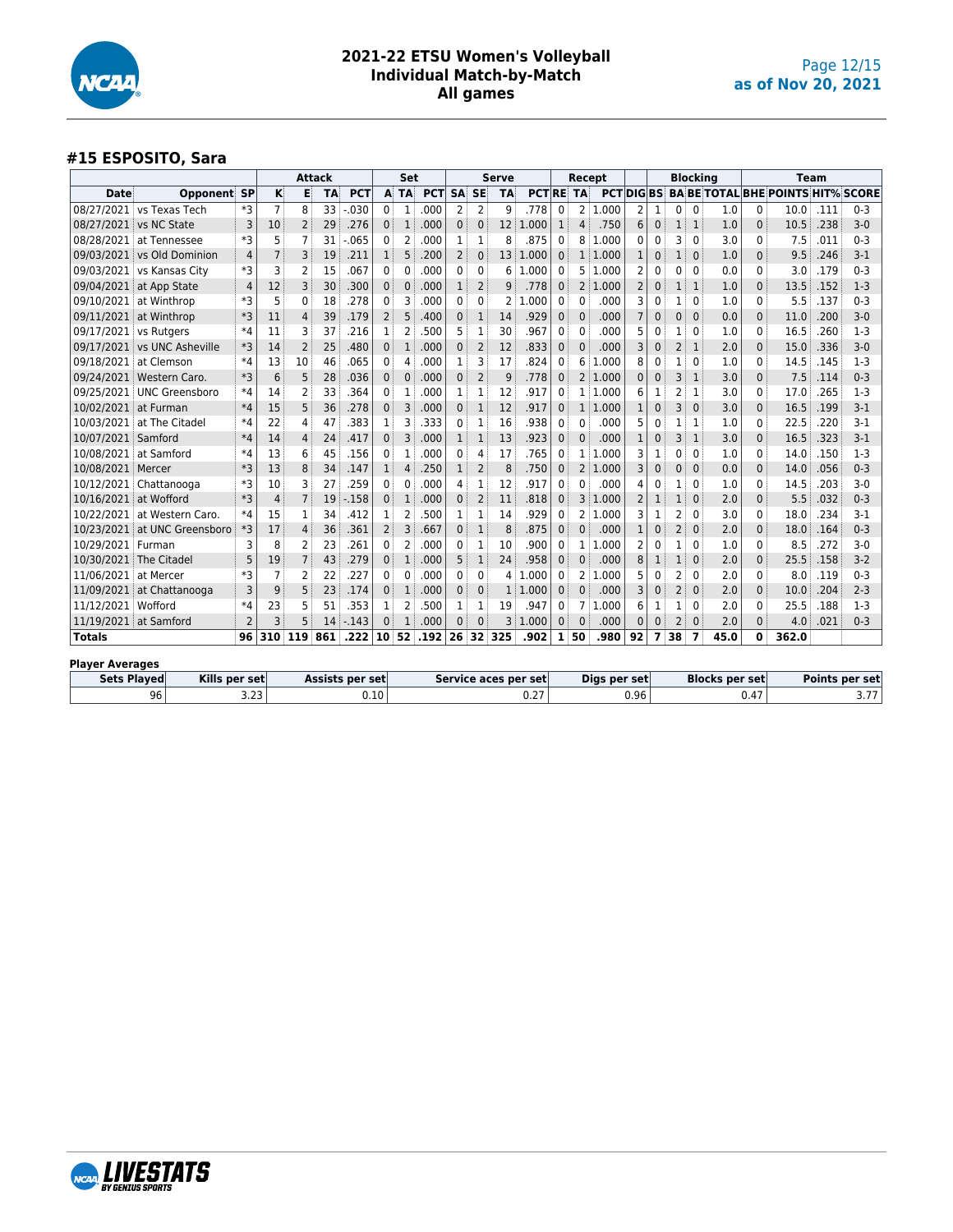

## **#16 DUPUIS, Chloe**

|                        | <b>Attack</b>             |                |          |                 |      |            |                |                         | Set           |                   |                | <b>Serve</b>   |                  |                | Recept       |       |                |                |                         |                | <b>Blocking</b> |              |                                                     | Team |         |
|------------------------|---------------------------|----------------|----------|-----------------|------|------------|----------------|-------------------------|---------------|-------------------|----------------|----------------|------------------|----------------|--------------|-------|----------------|----------------|-------------------------|----------------|-----------------|--------------|-----------------------------------------------------|------|---------|
| Date                   | Opponent                  | <b>SP</b>      | K.       |                 | E TA | <b>PCT</b> |                | <b>ATA</b>              | <b>PCT SA</b> |                   | <b>SE</b>      | TA             | <b>PCTIRE TA</b> |                |              |       |                |                |                         |                |                 |              | <b>PCT DIG BS BA BE TOTAL BHE POINTS HIT% SCORE</b> |      |         |
| 08/27/2021             | vs Texas Tech             | 2              | $\Omega$ | 0               | 0    | .000       | 0              | $\Omega$                | .000          | 0                 | 0              | 2:             | 1.000            | $\mathbf{0}$   | $\mathbf{0}$ | .000  | 0              | 0 <sup>1</sup> | 0:                      | $\mathbf{0}$   | 0.0             | 0            | 0.0                                                 | .111 | $0 - 3$ |
| 08/27/2021             | vs NC State               | 1              |          |                 |      | .000       | $\Omega$       | $\mathbf{0}$            | .000          | 0 <sup>1</sup>    |                | 2:             | .500             | $\mathbf{0}$   | $\Omega$     | .000  | 0              | 0              | 0:                      | $\mathbf{0}$   | 0.0             | 0            | 0.0                                                 | .238 | $3-0$   |
| 09/03/2021             | vs Kansas City            | 2              |          |                 |      | .000       | 0              | 0                       | .000          |                   | 0              | 4              | 1.000            | 0              | $\mathbf{0}$ | .000  | 0              | 0              | 0:                      | $\Omega$       | 0.0             | 0            | 1.0                                                 | .179 | $0 - 3$ |
| 09/04/2021             | at App State              | 2              |          |                 |      | .000       | $\mathbf{0}$   | $\mathbf{0}$            | .000          | 0:                | 0              | 6:             | 1.000            | 0 <sup>1</sup> | 3            | 1.000 | 0              | 0              | 0:                      | $\mathbf{0}$   | 0.0             | $\Omega$     | 0.0                                                 | .152 | $1-3$   |
| 09/10/2021             | at Winthrop               |                |          |                 | 11   | : 091      | $\Omega$       | 0                       | .000          | 0:                | 0              | 0              | .000             | 0:             | $\mathbf{0}$ | .000  |                | 0              | 0 <sup>1</sup>          | $\mathbf{0}$   | 0.0             |              | 0.0                                                 | .137 | $0 - 3$ |
| 09/11/2021             | at Winthrop               | 3              |          |                 |      | .000       | $\mathbf{0}$   | $\mathbf{0}$            | .000          | 0:                |                |                | .857             | 0              | $\mathbf{0}$ | .000  |                | 0              | 0:                      | $\mathbf{0}$   | 0.0             | 0            | 0.0                                                 | .200 | $3-0$   |
| 09/17/2021 vs Rutgers  |                           | 3              |          | 0               |      | .000       | $\mathbf{0}$   | 0                       | .000          | 0 <sup>1</sup>    |                | 5.             | .600             | 0              | 0            | .000  | 0              | 0              | $0^{\circ}$             | 0 <sup>1</sup> | 0.0             | 0            | 0.0                                                 | .260 | $1-3$   |
| 09/24/2021             | Western Caro.             | $\overline{2}$ |          |                 |      | .000       | 0 <sup>1</sup> | $\mathbf{0}$            | .000          | $0^{\pm}$         |                | 3              | .667             | 0:             | $\mathbf{0}$ | .000  |                | 0 <sup>1</sup> | 2 <sup>1</sup>          | 0 <sup>1</sup> | 2.0             | $\Omega$     | 2.0                                                 | .114 | $0 - 3$ |
| 09/25/2021             | UNC Greensboro            | 4              |          |                 | 21   | .238       | $\overline{0}$ | $\overline{0}$          | .000          |                   |                | 3 13           | .769             | 0 <sup>1</sup> | 9            | .000  | 4              | 0 <sup>1</sup> | $0^{\frac{1}{2}}$       | 0 <sup>1</sup> | 0.0             | 0            | 8.0                                                 | .265 | $1-3$   |
| 10/02/2021 at Furman   |                           | $*1$           |          |                 |      | $6: -167$  | $\overline{0}$ | $\overline{0}$          | .000          | 0 <sup>1</sup>    | 1 <sup>1</sup> |                | .000             | 0 <sup>1</sup> | 1            | 1.000 | $\overline{2}$ | 0:             | $1^{\circ}$             | 0 <sup>1</sup> | 1.0             | 0            | 0.5                                                 | .199 | $3-1$   |
|                        | 10/08/2021 at Samford     | 2              |          |                 |      | $9 - 111$  | $\overline{0}$ | 0 <sup>1</sup>          | .000          | 0                 | 0              | 0 <sup>1</sup> | .000             | 0 <sup>1</sup> | 0            | .000  | 4              | 0 <sup>1</sup> | 0 <sup>1</sup>          | $\overline{0}$ | 0.0             | 0            | 2.0 <sup>1</sup>                                    | .150 | $1-3$   |
|                        | 10/30/2021 The Citadel    | 3              | 4        |                 | 1 13 | .231       | $0^{\circ}$    | 1                       | .000          | 0 <sup>1</sup>    | 0              | 0              | .000             | 0 <sup>1</sup> | 2            | 1.000 |                | 0              | 0 <sup>1</sup>          | 0 <sup>1</sup> | 0.0             | $\Omega$     | 4.0 <sup>1</sup>                                    | .158 | $3-2$   |
|                        | 11/09/2021 at Chattanooga | 2              |          |                 |      | $2 - 500$  | $\overline{0}$ | 1 <sup>1</sup>          | .000          | $0^{\frac{1}{2}}$ |                | 3              | .667             | 0 <sup>1</sup> | $\Omega$     | .000  | 0              | 0              | $0^{\frac{1}{2}}$       | $\overline{0}$ | 0.0             |              | 0.0                                                 | .204 | $2 - 3$ |
| 11/12/2021             | <b>Wofford</b>            | $\mathbf{1}$   |          |                 |      | $8: -125$  | $\Omega$       | $\Omega$                | .000          | 0 <sup>1</sup>    | 0              | 0 :            | .000             | $\mathbf{0}$   | $\mathbf{0}$ | .000  | $\overline{2}$ | 0              | 0:                      | $\overline{0}$ | 0.0             | $\Omega$     | 1.0 <sup>3</sup>                                    | .188 | $1-3$   |
|                        | 11/19/2021 at Samford     | 2              |          | 0:              | 8    | .500       | l 0 i          | $\mathbf{1}$            | .000          | 0                 | 0              | 3 :            | 1.000            | 0:             | $\mathbf{0}$ | .000  | 0              | 0 <sup>1</sup> | 0:                      | $\mathbf 0$    | 0.0             | 0            | 4.0 <sup>1</sup>                                    | .021 | $0 - 3$ |
| <b>Totals</b>          |                           | 31             | 19       | 12 <sup>1</sup> | 83   | .084       | 0 I            | $\overline{\mathbf{3}}$ | .000          |                   | 2 10           | 49             | .796             |                | 0:15         | 1.000 | 17             | $\mathbf{0}$   | $\overline{\mathbf{3}}$ | $\mathbf{0}$   | 3.0             | $\mathbf{0}$ | 22.5                                                |      |         |
| <b>Player Averages</b> |                           |                |          |                 |      |            |                |                         |               |                   |                |                |                  |                |              |       |                |                |                         |                |                 |              |                                                     |      |         |

| Sets Played | Kills per set | Assists per set | Service aces per set | Digs per set         | <b>Blocks per set</b> | Points per set                     |
|-------------|---------------|-----------------|----------------------|----------------------|-----------------------|------------------------------------|
| ັ           | 0.61          | 0.00            | $0.06^+$             | . <i>.</i> .<br>ככ.ט | 0.10                  | $\overline{\phantom{a}}$<br>U. I J |

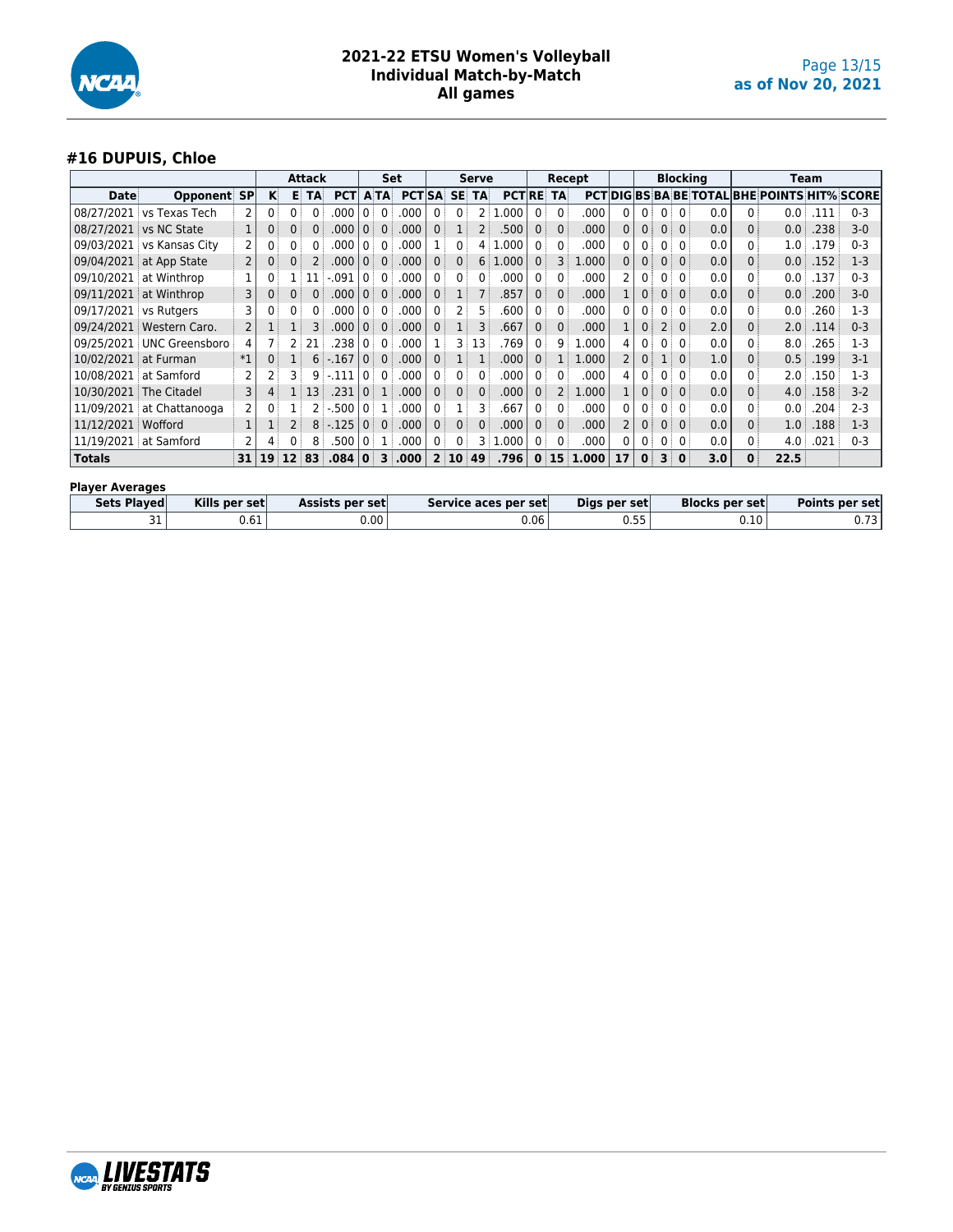

## **#17 SHAFER, Samantha**

|                       |                              |    |     |          | <b>Attack</b>   |            |                | <b>Set</b>        |                     |                |                | <b>Serve</b>   |                 |                |              | Recept  |    |              |                   | <b>Blocking</b> |      |              | <b>Team</b>                                         |      |         |
|-----------------------|------------------------------|----|-----|----------|-----------------|------------|----------------|-------------------|---------------------|----------------|----------------|----------------|-----------------|----------------|--------------|---------|----|--------------|-------------------|-----------------|------|--------------|-----------------------------------------------------|------|---------|
| Date                  | Opponent SP                  |    | κ   | Е        | TA              | <b>PCT</b> | $\mathbf{A}$   | <b>TA</b>         | <b>PCTISA SE TA</b> |                |                |                | <b>PCT RETA</b> |                |              |         |    |              |                   |                 |      |              | <b>PCTIDIGIBS BA BE TOTAL BHE POINTS HIT% SCORE</b> |      |         |
| 08/28/2021            | at Tennessee                 | 2  | 0   | 0        | $\overline{2}$  | .000       | 0              | 1                 | .000                | 0              | $\mathbf{0}$   | $\mathbf{0}$   | .000            |                | 0            | .000    | 0  | 0            | 1                 | 0               | 1.0  | 0            | 0.5                                                 | .011 | $0 - 3$ |
| 09/03/2021            | vs Kansas City               |    | 0   | $\Omega$ | 0               | .000       | 0:             | 0                 | .000                | $\mathbf{0}$   | $\mathbf{0}$   | $\mathbf{0}$   | .000            | $\mathbf{0}$   | $\Omega$     | .000    | 0  | $\Omega$     | 0:                | $\mathbf{0}$    | 0.0  | 0            | 0.0                                                 | .179 | $0 - 3$ |
|                       | 09/04/2021 at App State      |    | 0   |          |                 | $-1.000$   | $\overline{0}$ | 0:                | .000                | 0              | $\overline{0}$ | $\mathbf{0}$   | .000            | $\overline{0}$ | $\mathbf{0}$ | .000    | 0  |              | 0:                | $\Omega$        | 0.0  | 0            | 0.0                                                 | .152 | $1 - 3$ |
| 10/02/2021 at Furman  |                              | 4  | 8   |          | 20 <sup>3</sup> | .350       | 0 <sup>1</sup> | 0 <sup>1</sup>    | .000                | 0 <sup>1</sup> | 0 <sup>1</sup> | $\mathbf{0}$   | .000            |                | $\Omega$     | .000    | 4  | $\mathbf{0}$ | $0^{\circ}$       | $\Omega$        | 0.0  |              | 8.0                                                 | .199 | $3-1$   |
|                       | 10/03/2021 at The Citadel    | 4  | 5   | 5        | 21              | .000       | $\overline{0}$ | $2^{\frac{1}{2}}$ | .000                | 0              | 0 <sup>1</sup> | $\mathbf{0}$   | .000            | $\mathbf{0}$   | $\mathbf{0}$ | .000    | 2  | 0            |                   | 2               | 1.0  | 0            | 5.5                                                 | .220 | $3-1$   |
| 10/07/2021 Samford    |                              | 4  | 3   | 0        | 14              | .214       | 0              |                   | .000                | $\mathbf{0}$   | $\mathbf{0}$   | $\overline{2}$ | 1.000           | 0 <sup>1</sup> | $\Omega$     | .000    | 4  | 0            |                   | $\Omega$        | 1.0  | 0            | 3.5                                                 | .323 | $3 - 1$ |
|                       | 10/08/2021 at Samford        | 3  | 4   | 3        | 16              | .063       | 0 <sup>1</sup> | 0                 | .000                | 0              | $\mathbf{0}$   | 0              | .000            | 0:             | 0            | .000    | 3  | 0            | 2:                | $\Omega$        | 2.0  | 0            | 5.0                                                 | .150 | $1-3$   |
| 10/08/2021 Mercer     |                              | 3  | 4   | 2        | 21              | .095       | 0 <sup>1</sup> | 1:                | .000                | $\Omega$       | $\overline{0}$ | $\mathbf{0}$   | .000            | 0 <sup>1</sup> | $\Omega$     | .000    | 4  | $\Omega$     | 0 <sup>1</sup>    | $\Omega$        | 0.0  | 0            | 4.0                                                 | .056 | $0 - 3$ |
|                       | 10/12/2021 Chattanooga       | 3  | 6   | 4        | 30              | .067       | $\overline{0}$ | $2^+$             | .000                | 0              | 0:             | $\mathbf{0}$   | .000            | 0:             | $\Omega$     | .000    | 4  |              | $0^{\frac{1}{2}}$ | $\mathbf{0}$    | 1.0  | 0            | 7.0                                                 | .203 | $3-0$   |
| 10/16/2021 at Wofford |                              | 3  | 8   |          | 20              | .350       | 0 <sup>1</sup> | 0                 | .000                | 0 <sup>1</sup> | 0 <sup>1</sup> | $\mathbf{0}$   | .000            | 0 <sup>1</sup> | $\mathbf{0}$ | .000    |    |              | 0 <sup>1</sup>    | $\Omega$        | 1.0  |              | 9.0                                                 | .032 | $0 - 3$ |
|                       | 10/22/2021 at Western Caro.  | 4  | 5   | 4        | 27              | .037       | $\mathbf{0}$   | 1:                | .000                | 0              | 0 <sup>1</sup> | 0              | .000            |                |              | 1.000   | 4  | 0            | 0 <sup>1</sup>    | $\mathbf{0}$    | 0.0  |              | 5.0                                                 | .234 | $3-1$   |
|                       | 10/23/2021 at UNC Greensboro | 3  | 4   | 2        | 21              | .095       | 0 <sup>3</sup> | 3                 | .000                | $\Omega$       | $\Omega$       | $\Omega$       | .000            | $\Omega$       | 1            | 1.000   | 4  | $\Omega$     | 0 <sup>1</sup>    | 1               | 0.0  |              | 4.0                                                 | .164 | $0 - 3$ |
| 10/29/2021            | Furman                       | 3  |     |          | 21              | .286       | 0 <sup>1</sup> |                   | .000                | 0              | $\overline{0}$ | $\mathbf{0}$   | .000            |                | $\mathbf{0}$ | .000    | 4  | 0            | 0:                | $\Omega$        | 0.0  |              | 7.0                                                 | .272 | $3-0$   |
|                       | 10/30/2021 The Citadel       | 4  | 2   | 4        | 28              | $-.071$    | 0 <sup>1</sup> | 1:                | .000                | 0 <sup>1</sup> | $\overline{0}$ | $\mathbf{0}$   | .000            | 0 <sup>1</sup> | $\Omega$     | .000    | 4  | 0            | 0 <sup>1</sup>    | $\mathbf{0}$    | 0.0  |              | 2.0                                                 | .158 | $3-2$   |
| 11/06/2021 at Mercer  |                              | 3  | 3   | 2        | 16              | .063       | 0 <sup>1</sup> |                   | .000                | 0              | 0:             | $\mathbf{0}$   | .000            |                | $\Omega$     | .000    | 2  |              |                   | $\mathbf{0}$    | 1.0  |              | 3.5                                                 | .119 | $0 - 3$ |
|                       | 11/09/2021 at Chattanooga    | 5  | 11  | 0        | 33              | .333       | $\mathbf{0}$   | 0                 | .000                | $\mathbf{0}$   | $\mathbf{0}$   | $\mathbf{0}$   | .000            | 0 <sup>3</sup> | $\mathbf{0}$ | .000    |    | 0            | 0 <sup>1</sup>    | $\mathbf{0}$    | 0.0  | 0            | 11.0                                                | .204 | $2 - 3$ |
| 11/12/2021            | Wofford                      |    |     | 3        | 10              | $-100$     | 0              | 0                 | .000                | 0              | $\overline{0}$ | $\mathbf{0}$   | .000            |                | $\mathbf{0}$ | .000    | 0  | 0            | $2^{\frac{1}{2}}$ | $\mathbf{0}$    | 2.0  |              | 3.0 <sub>1</sub>                                    | .188 | $1-3$   |
| 11/19/2021 at Samford |                              |    |     |          | 6               | .167       | 0 <sup>1</sup> | 1:                | .000                | 0 <sup>1</sup> | $\mathbf{0}$   | $\mathbf{0}$   | .000            |                | $\mathbf{0}$ | .000    |    | 0            | 0:                | $\mathbf{0}$    | 0.0  | $\mathbf{0}$ | 1.0 <sup>1</sup>                                    | .021 | $0 - 3$ |
| <b>Totals</b>         |                              | 52 | 73. | 33       | 307             | .130       |                | 0 15              | .000                | $\mathbf{0}$   | $\mathbf{0}$   |                | 2 1.000         | $\mathbf{0}$   |              | 2 1,000 | 44 | $\mathbf{2}$ | -8                | 3               | 10.0 | 1            | 79.0                                                |      |         |

| <b>Plaver Averages</b> |                                  |                 |                      |              |                |                       |
|------------------------|----------------------------------|-----------------|----------------------|--------------|----------------|-----------------------|
| <b>Sets Plaved</b>     | Kills per set                    | Assists per set | Service aces per set | Digs per set | Blocks per set | <b>Points per set</b> |
| $F^{\prime}$<br>3Z.    | $4.40$ <sup><math>+</math></sup> | 0.00            | 0.00                 | 0.85         | ບ.⊥ສ           | 1.52                  |